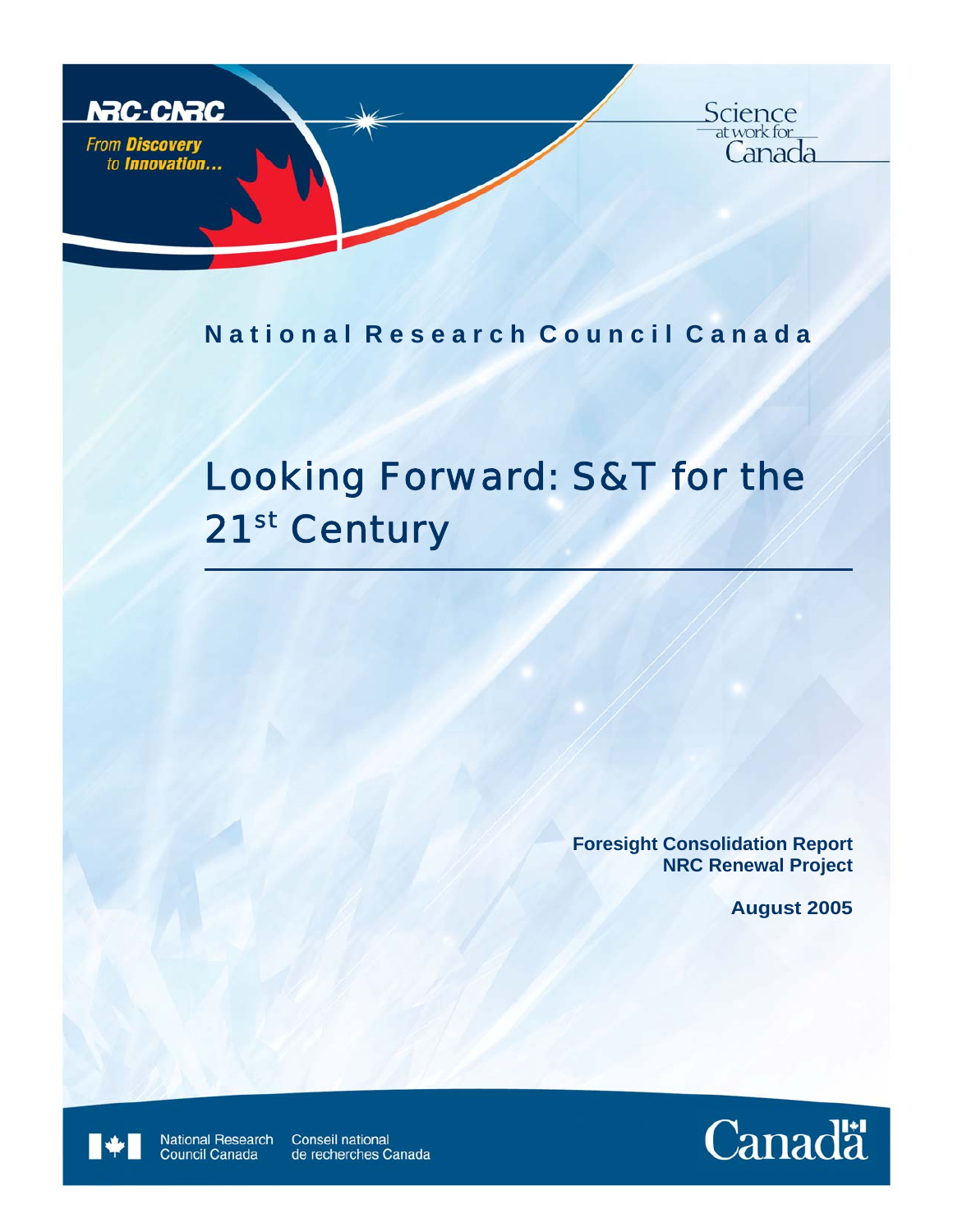# Looking Forward: S&T for the 21<sup>st</sup> Century -**NRC Renewal Project Consolidation Report**

**Prepared by:** NRC Renewal Futures Team

**Sponsor:** Sherif Barakat

**Lead:** Diane Isabelle

## **Team Members:**

Martin Brooks François Dubé Michel Dumoulin Dave Ghosh Tom Jackman Barry MacDougall Raj Selvaraj Andy Storer

## **Other Resources:**

Sherif Barakat Marielle Piché Donna Viger

## **External Resources:**

 Foresight Canada Thorington Corporation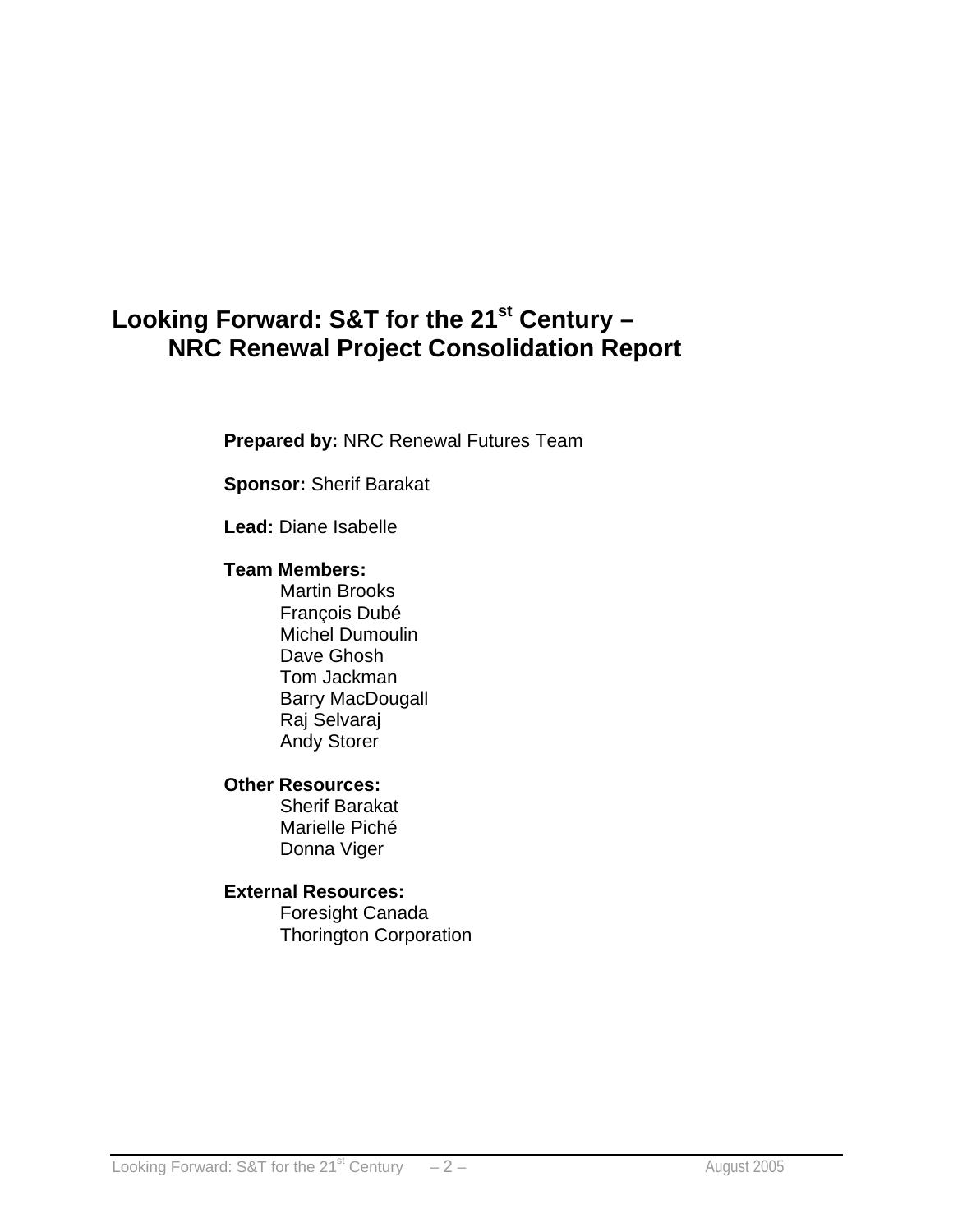## **Foreword**

This document is a consolidation of the most critical material from working papers written by the NRC Renewal Global to Local, Industry Perspective, Government Perspective and Futures Teams, and takes into account discussions resulting from the presentation of that material at the NRC Consolidation Workshop.

There is a tremendous wealth of material in the source documents produced by the Teams that provide an extensive overview of the environment of which NRC must be cognizant as it moves forward with its Renewal. This report attempts to organize that background information under four overarching themes: the global context, the global challenges impacting Canada, the global economic competition facing Canada, and the evolving role of science and technology.

This Consolidation Report is one of two final reports produced as part of Phase 1 of the NRC Renewal Project. The second report is entitled The Insights Report.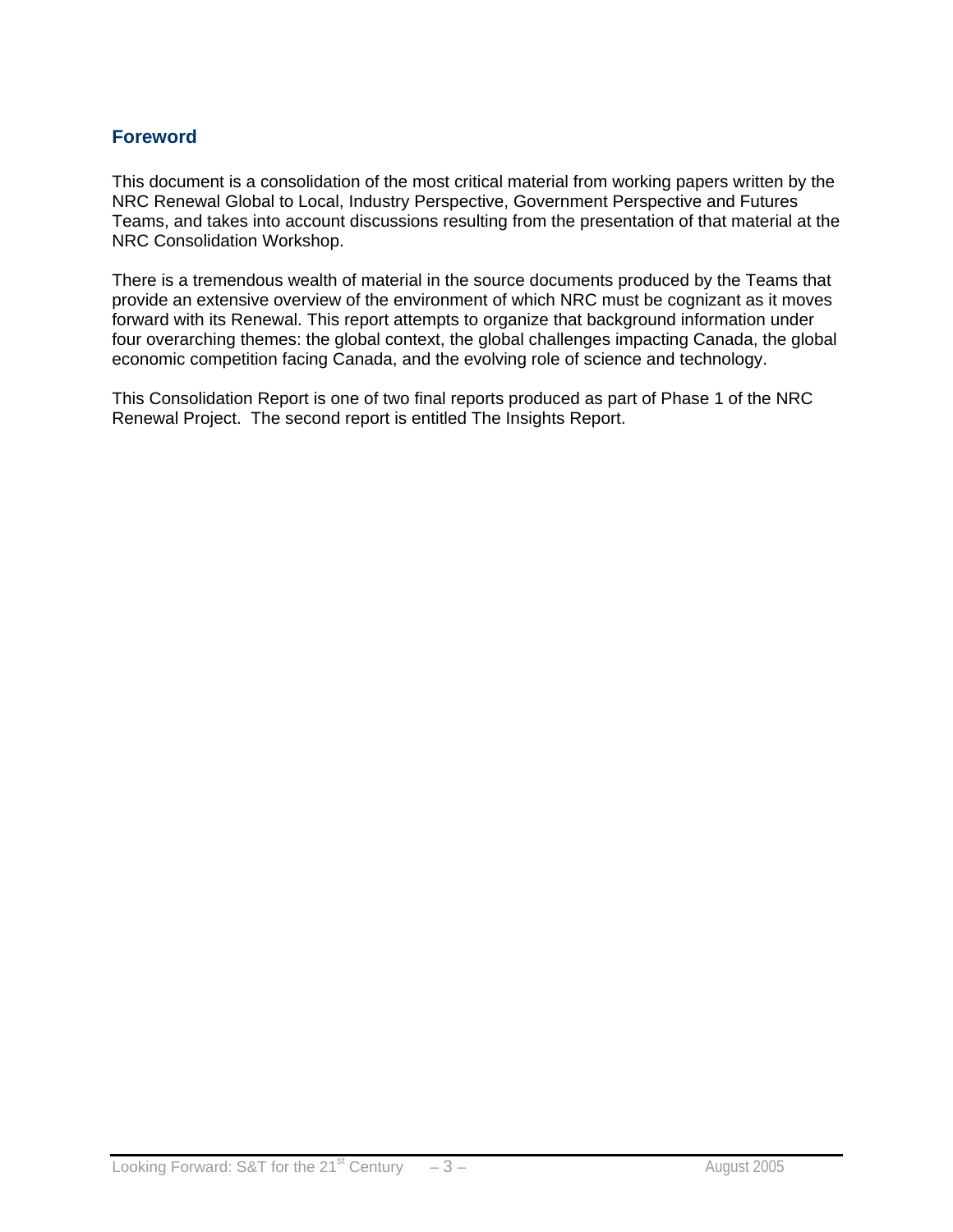#### **EXECUTIVE SUMMARY**

#### **Introduction**

The global changes now taking place are far more profound than might generally be understood. It appears increasingly likely that the future we are planning for – of business as usual – is not the future we will get.

The nature of the global tensions is increasingly complex, and is altering rapidly. These tensions include the balance between global freedoms and openness versus security and protected domestic "norms"; advancing (or protecting) economic well-being versus disruptions to social well-being; and accommodating the increased consumption of growing populations and economic development versus environmental degradation and resource insecurities.

It is possible for Canada to become the most influential mid-sized nation in the world by understanding the drivers and dynamics drifts of the new world order, by building on its strengths and transforming into a leading society and economy. This report begins to explore some of those drivers and dynamics, illustrate Canada's situation and advantage, and highlight how science and technology (S&T) will make a difference.

#### **GLOBAL CONTEXT**

Ours is a complex world. A 15-year window into the future is not very long. However, if the conditions are right, dramatic and even history-altering changes can take place in this relatively short period of time. Significant mutually reinforcing trends that have been developing slowly and quietly have gone critical and can intensify in this time frame. In this context, the following trends are explored as backdrop to the global challenges affecting Canada, global competition and S&T:

- 1. Changing Demographics
- 2. Geo-Political and Social Challenges
- 3. Changing Societal Context
- 4. Demanding Enhanced Security

#### **Changing Demographics**

The various impacts of changing demographics range from economic to social: changing consumer expectations; increasing demands on natural resources; accelerating health-care demands; changing the workforce composition; and evolving societal values, religious beliefs and cultural norms. Some of the changes in demographics that are expected include:

- The world's population will increase by approximately 2 billion to 8 billion by 2020, with most of that growth taking place in today's developing countries – notably China, India, and Indonesia. Asian culture will profoundly shape global interactions, societal values and behaviours.
- By 2015, for the first time in history, a majority of the world's population will live in cities and by 2030, 60 percent of the population is expected to live in cities.
- A host of factors will boost global migration through 2020, making even the most homogenous states more diverse: increased privatization and foreign investment, trade liberalization and enhanced communications.
- There is broad agreement that the world's inhabitants are getting older at a rate unprecedented in history. By 2050, the number of older persons globally will exceed the number of young (under 15) for the first time in history.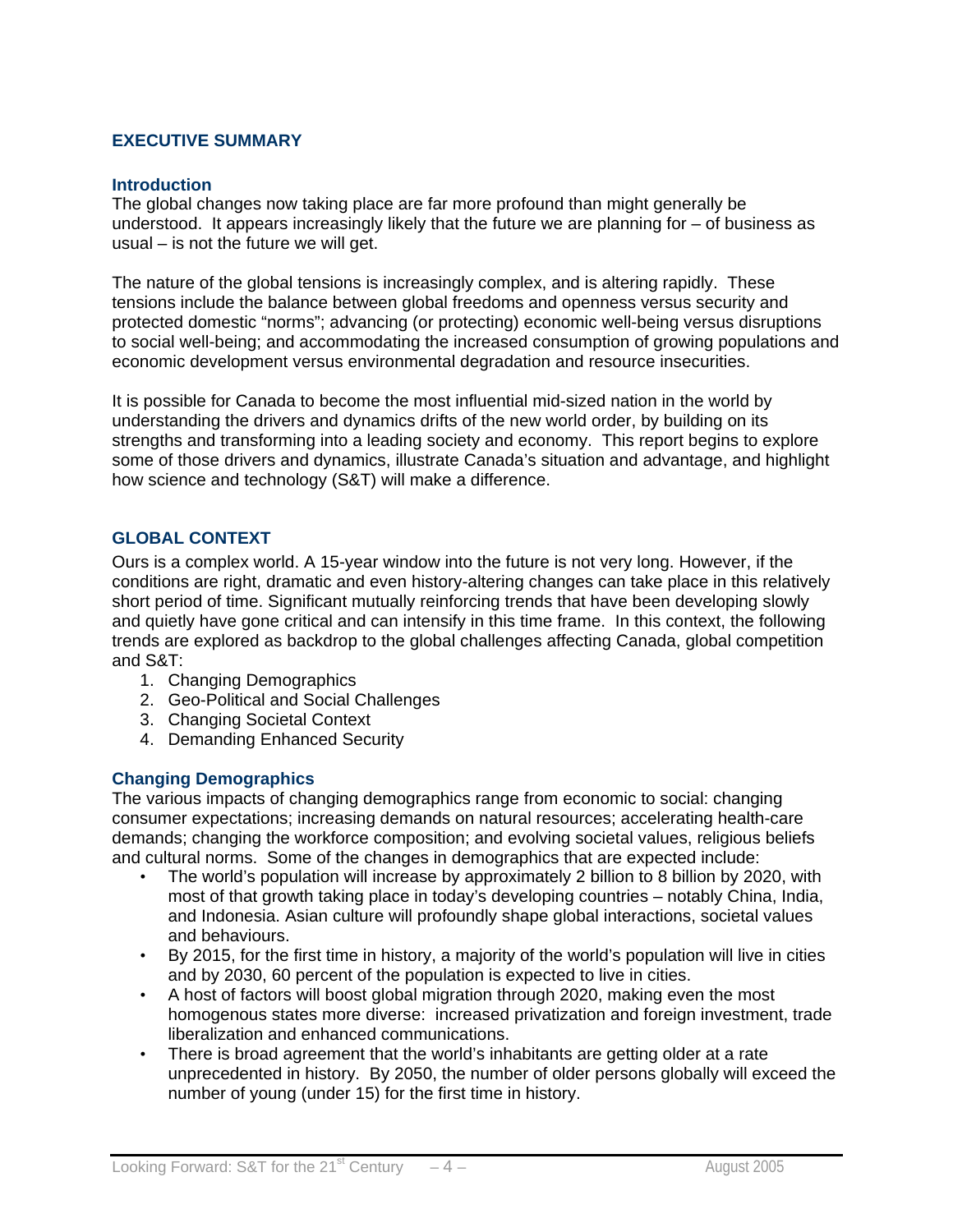- In contrast, some parts of the world, notably developing countries, will face a "youth bulge". With their large youth populations, these countries may experience political instability, reinforcing the difficulties to generate economic growth.
- With their growing economic prosperity and demand for highly qualified personnel (HQP), China, India and Eastern Europe are increasingly repatriating their emigrants and deflating the desires of their brightest young people to leave – even starting to attract other countries' emigrants.

#### **Geo-Political and Social Challenges**

A global governance crisis is looming. Worldwide, the number of democracies is growing, while the number of dictatorships is decreasing, and more people will vote this year than ever before in history. At the same time, there are approximately 50 failed nation-states. These forces of rapidly mutating complex conditions feed on and reinforce each other, sometimes producing unexpected forces for which we are almost wholly unprepared – conditions with which we do not know how to cope. For example, the nation-state is seen to be losing ground to trade and religious groupings as a primary source of identity. Societies are unprepared and governments are unequipped.

#### **Changing Societal Context**

In the  $20<sup>th</sup>$  century, it was widely assumed that the future would be owned and defined by Western Industrial Culture – by our technologies, economies and world views. Such assumptions are no longer a "safe bet". Alternative models of trade – fair trade – coupled with the demand to use economic systems to alleviate poverty and hunger (i.e. increasing sense of social responsibility) and also deal with environmental concerns will grow.

Typically, changing human awareness or consciousness has been ignored as a driver of change, yet *"our perspective on the worldetermines how we behave."* There are several shifts in the way we think about the world emerging in the early 21<sup>st</sup> century and contributing to a loss of confidence in both the institutions and leaderships in every Western society. Most existing societies, including Canada, are well-designed for stability, not for profound societal change. However, the reality is that we face emerging conditions that are both fundamentally new and crucial. This mismatch is the single most pressing issue facing Canada in the  $21<sup>st</sup>$  century.

#### **Demanding Enhanced Security**

Rapidly increasing global interdependence brings new threats and vulnerabilities with the new choices and opportunities. There appears to be a new age of anxiety, caused by endemic poverty, convulsive economic transitions that cause growing inequality and high unemployment, the spread of deadly armament, large-scale population movements, recurring natural disasters, ecosystem breakdown, new and resurgent communicable diseases, and rising competition over land, water and other natural resources.<sup>1</sup> Moreover, the world increasingly faces conflicts defined along religious lines – dominated by struggles between religious fundamentalists. There is no doubt that eroding state capacity and the privatization of conflict is weakening the security of the world.

Not surprisingly, the world today is obsessed with security – or the lack thereof. To some extent, "security" is driving how we perceive the world, and how we react within it.

 $\overline{a}$ <sup>1</sup> Worldwatch Institute website: http://www.worldwatch.org/features/security/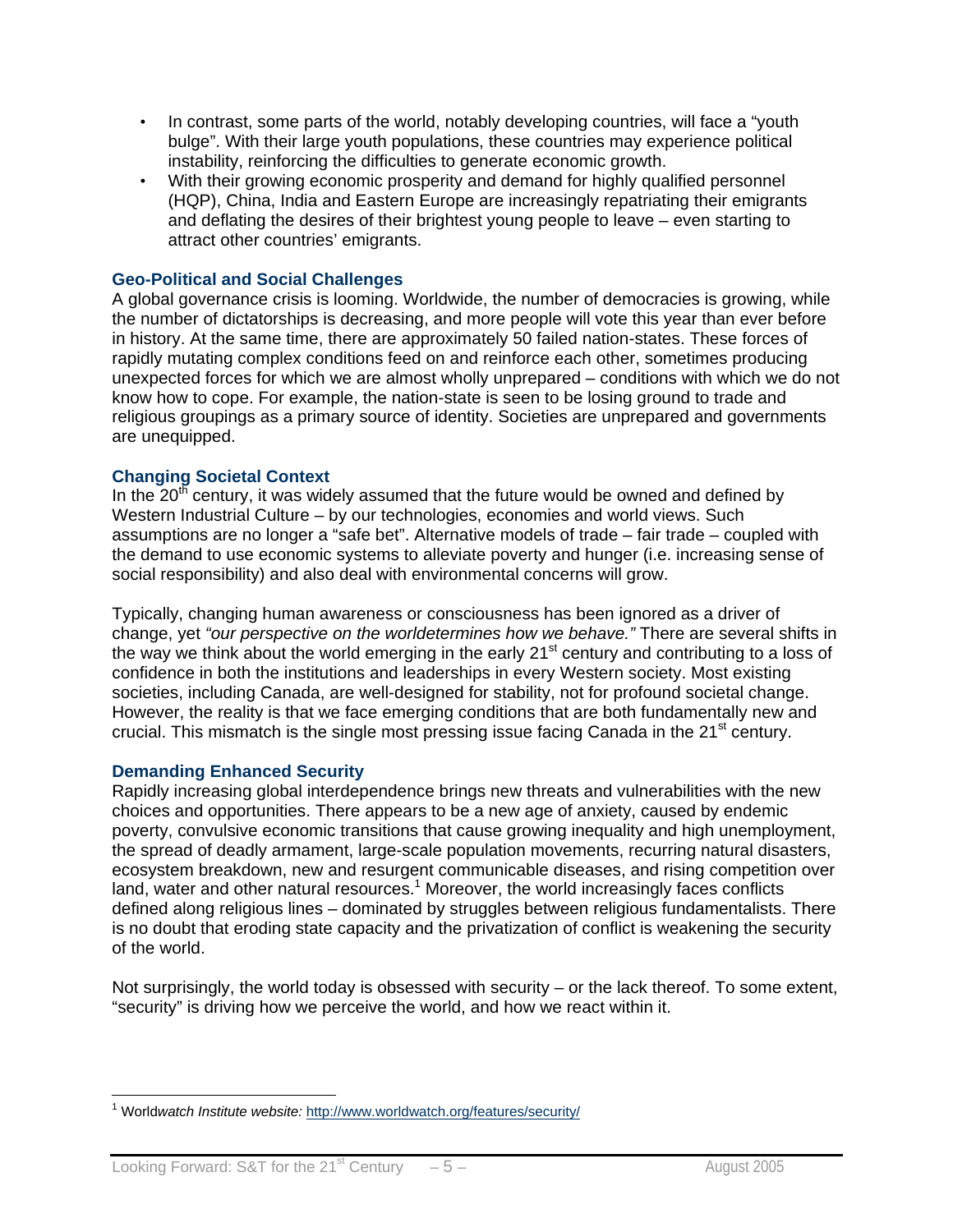#### **GLOBAL CHALLENGES**

Among several issues facing the global community in the coming years, three emerge as the most critical themes on which the world will be focused over the next 5-15 years: energy, the environment, and health and wellness.

#### **Energy**

Some would cite energy as the number one problem facing humanity in the next 50 years<sup>2</sup>. As other economies gain strength, global competition for energy supplies will increase. Serious energy security concerns could emerge.

While there is a consensus that the world's supply of fossil fuel will be adequate to 2020, there is nonetheless a focus on improving the efficiency and cost of its extraction, while also decreasing the environmental burden of those activities. There is likely to be a resurgence of nuclear power as a supply response to growing energy demand, with China and France already embracing these technologies. Worldwide, the technologies needed for solar, wind and wave power are being developed. Fuel cell technology is advancing. The development of these new technologies marks the beginning of a greater awareness of sustainability, environmental impact and energy security.

In this global landscape, Canada ranks as the fifth-largest energy producer in the world – only the United States, Russia, China, and Saudi Arabia produce more.<sup>3</sup> Canada's oil reserves, totalling 180 billion barrels, are second in the World. While demand for energy is growing in Canada, our vast natural resources will provide secure energy supplies for many years to  $come.<sup>4</sup>$ 

We are also among the leaders in energy responsibility. Canada has signed the Kyoto accord and thus committed to reducing our greenhouse gas emissions to 6% below 1990 levels. Significant efforts will be devoted to reducing our energy consumption and major investments will be made supporting Canadian innovation in cleaner fossil fuels and hydrogen fuel cells**.**

#### **Environment**

Environmental S&T are fast gaining prominence globally, as humankind reaches the "tipping point" in its concerns about environmental health – climate change, global warming, water, pollution, natural disasters, etc. A discussion of two of these challenges follows.

- **Water:** With populations and the per capita use of water increasing, water for all uses will become more and scarcer and lead to growing tension among competing demands. Hence, there will be intense competition for access to water. The struggle to control water resources will shape human political and economic history. Many believe that water is about to become the strategic resource of the 21<sup>st</sup> century.
- **Climate Change:** It is generally accepted that, as a result largely of increased greenhouse gas emissions, our world is experiencing a global warming trend and noticeable impacts on our environment. Our oceans are more acidic, with corresponding consequences for marine life; vast areas of forests have experienced droughts; and catastrophic forest fires are now

 2 R. E. Smalley, Rice University, presentation at the 27th Illinois Junior Science and Humanities Symposium, April 3, 2005,

http://cohesion.rice.edu/NaturalSciences/Smalley/emplibrary/040305%20Illinois%20Science%20Symposium.ppt 3<br>3 http://www.locationcanada.com/art\_5.htm 4 http://www.locationcanada.com/art\_5.htm 4 http://www.locationcanada.com/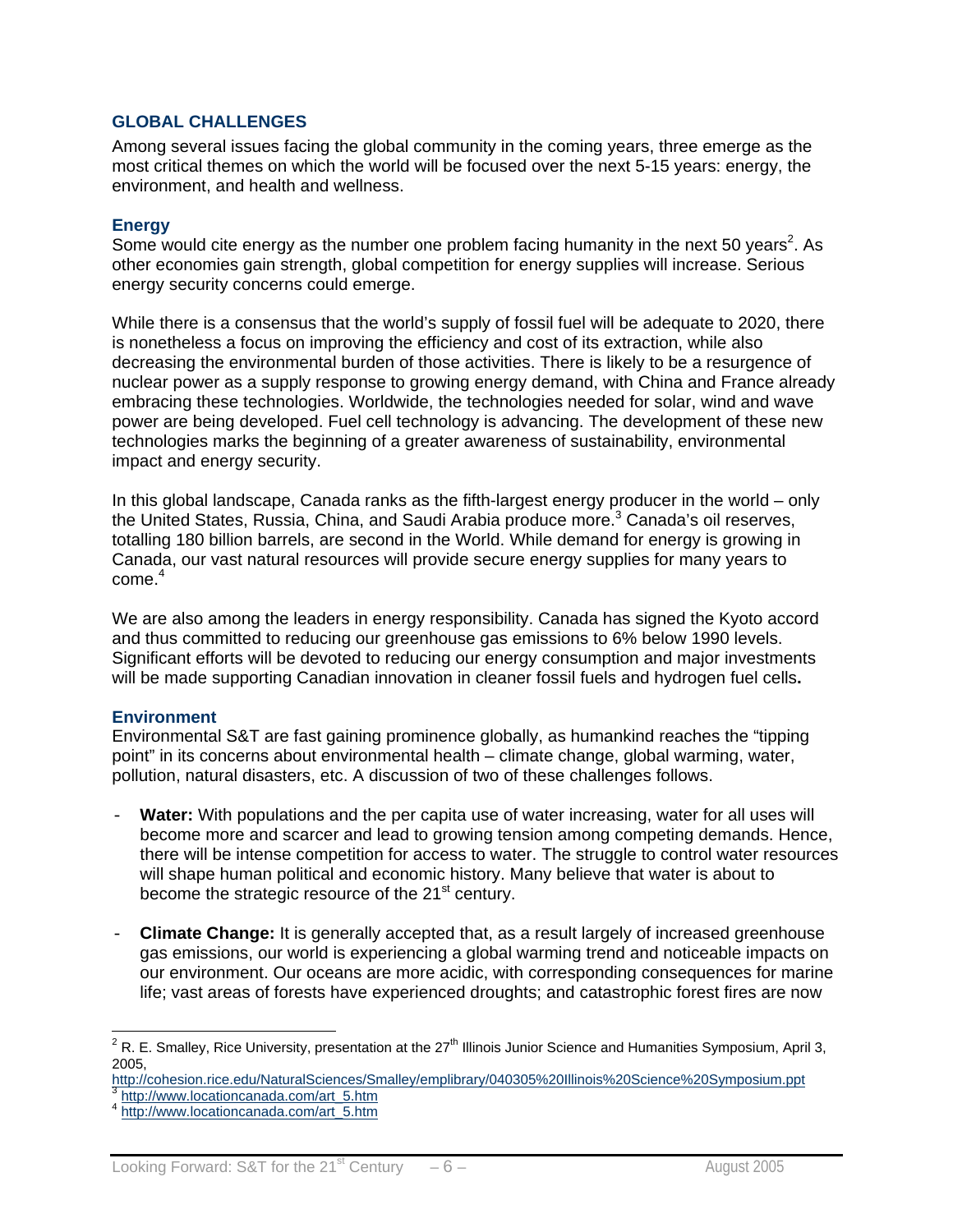an annual event; just to mention a few of the already exhibited impacts. Humankind recognizes that we must address the root cause of these problems.

#### **Health and Wellness**

Worldwide, we are already experiencing significant challenges to public health systems. Declining fertility rates and increasing lifespan are causing an increase in the median age of the world's population. The world is facing an onslaught of diabetes and an epidemic of obesity. The world is also facing pandemics, the rise of communicable diseases, and a resurgence and new strains of old diseases. The global HIV/AIDS pandemic continues to be one of the greatest challenges of our time.

World poverty is a significant factor in health and wellness. More than 800 million people go to bed hungry every day, 300 million of whom are children. Progress in poverty reduction has been concentrated in Asia, and especially East Asia. In *all the other regions*, the number of people in extreme poverty has increased.

Against these challenges, many of the necessary "cures" are notionally available, but their implementation counters other strong societal values. For example, we struggle to judiciously balance free-trade rights against the moral obligation of ensuring access to life-saving medicines for developing countries.<sup>5</sup> World agriculture produces enough to feed everyone in the World; however, many people in the world not have sufficient income to purchase food, or land to grow it. As well, genetically modified crops carry the potential of lowering pollution and increasing economic yield, yet genetically modified organisms (GMOs) are strongly resisted in some economies, including the developing countries.

As a result of an increasingly burdened society, health-care costs are steadily rising. To ease the health-care burden, global realities show a need to emphasize disease prevention, lifestyle changes, and alternative health-care systems.

#### **GLOBAL ECONOMIC COMPETITION**

#### **The Changing Global Market System**

We are in the midst of major changes in the shape, structure, and dynamics of the global economy. World trade has grown from about US\$580 billion in 1980 to a projected US\$6.3 trillion in 2004, an 11-fold increase.<sup>6</sup> Trade is expected to continue growing impressively, increasing 80% by 2020 over 2000 levels.<sup>7</sup> Money, technology and raw materials move ever swiftly across national borders.

By 2020, given present trends, China will have an economy that rivals that of the United States in size. India will achieve this mark sometime in the 2040s and Russia may again emerge as a major player.

A country's place in this new world order is highly dependent on its social and economic wellbeing. Even by 2020, the benefits of globalization won't be global: gaps will widen between

 $\overline{a}$ <sup>5</sup> *A Fair Globalization: Creating Opportunities for All,* Report by the World Commission on the Social Dimension of Globalization, February 2004 http://www.ilo.org/public/english/fairglobalization/report/index.htm <sup>6</sup> *Long Term Global Challenges for Europe*, released March 2005 http://www.hm-

treasury.gov.uk/documents/international\_issues/int\_global\_index.cfm

<sup>7</sup> *Mapping the Global Future*, Report of the National Intelligence Council's 2020 Project, http://www.foia.cia.gov/2020/2020.pdf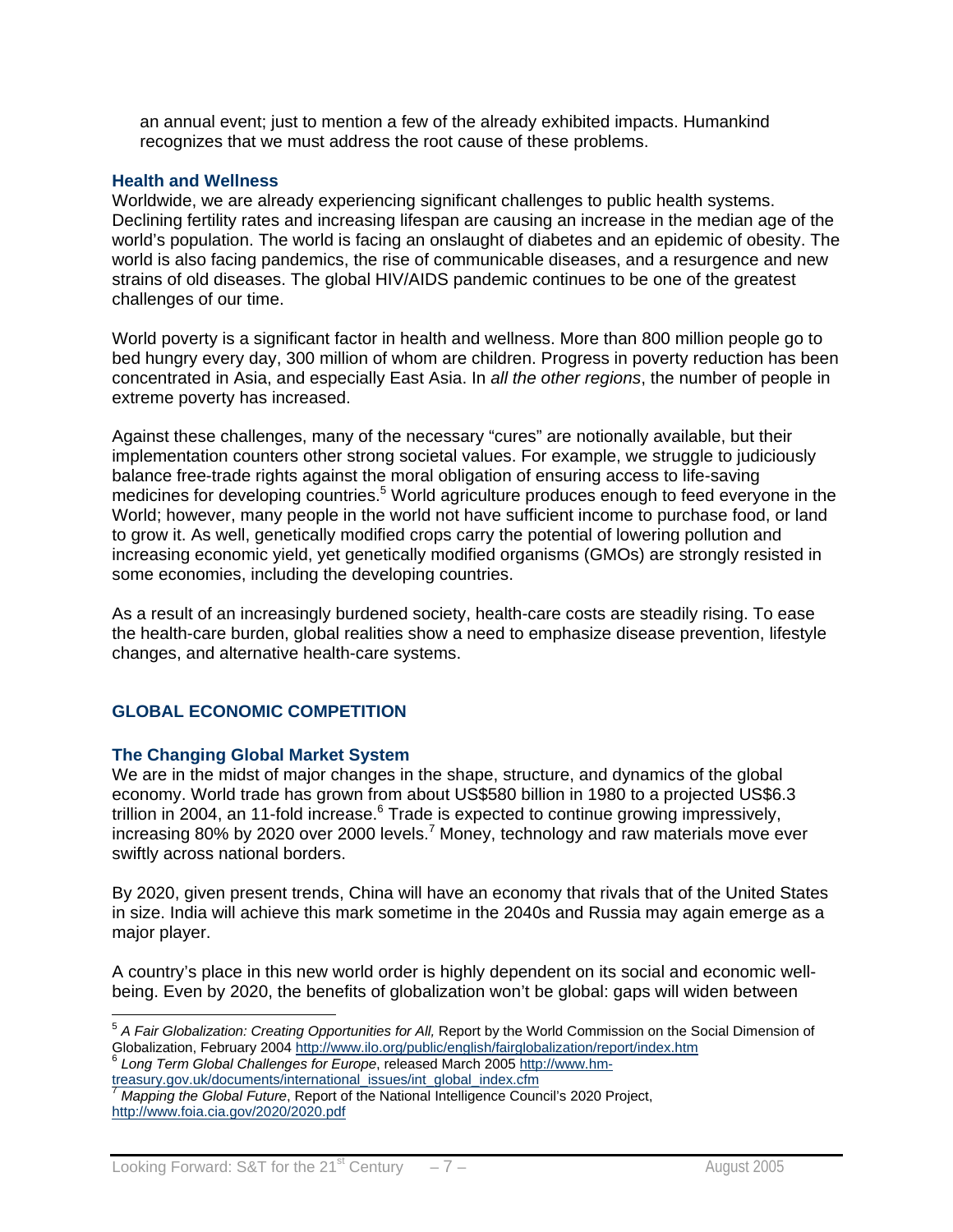those benefiting countries (economically, technologically and socially) and under-developed nations. Increasingly, there is a stronger recognition that S&T is required to survive in the world and that the stronger economies must use their capacities (e.g. S&T) to assist less-fortunate nations – to combat the many "divides" in the world.

In general, the liberalization of international markets presents both an opportunity and a challenge for Canada. Historically, Can (GDP) dependent on trade is higher than any other Organization for Economic Co-operation and Development (OECD) nation. However, Canada faces the real potential to be reduced to insignificance or even irrelevance in the global marketplace.

#### **Industrial Challenges**

Taken together, the effects of technology and globalization accelerate the competitive pressures to lower costs and increase productivity. Innovation in products, processes, and services has become a determinant for success,<sup>8</sup> shaping the competitive position of nations. According to Statistics Canada, in 2004, Canadian businesses recorded their worst performance in labour productivity growth in eight years. As the U.S. is increasing its productivity, Canada is falling further behind.

Beyond just "knowledge creation", S&T's contribution to a nation's competitiveness will only arise when the S&T is sustainably applied to new products or services in the marketplace. This, in particular, is where Canada's predominately small and medium-sized enterprise (SME) economy becomes most apparent. Canada's private sector is dominated by SMEs, 98% of which have fewer than 100 employees. Generally, SMEs spend one-third what comparable U.S. firms do on research and development (R&D), have limited receptor capacity to absorb R&D advantages and have a limited capacity to adjust to rapid liberalization of the economy.

## **EVOLVING ROLE OF S&T**

## **Impact of S&T**

 $\overline{a}$ 

By supporting responses to the world's challenges, new science and technology can shape the foundations of our collective abilities to address global challenges (climate change, resources and energy, health), the competitiveness of countries (quality of life, economic productivity, increased recognition of the importance of a knowledge economy) and the structure of competition in whole industries.

Throughout history, "waves" of innovation, many of them based on developments in S&T, have been diffusing through, and significantly impacting on, the global economy. These waves are becoming more disruptive and the current wave, information and communication technologies, will continue to have considerable transformative influence to 2020. The next wave, expected to be biotechnology, will on its own have considerable impact in the areas of gene function, and molecular, cell and systems biology.

## **Primary Transformative Technologies**

The primary transformative technologies to 2020 are expected to comprise Information and communication technologies (ITCs), biotechnologies, and energy and environmental technologies.

<sup>8</sup> *Manufacturing in America : A comprehensive Strategy to Address the Challenges to US Manufacturers*, US Department of Commerce, January 2004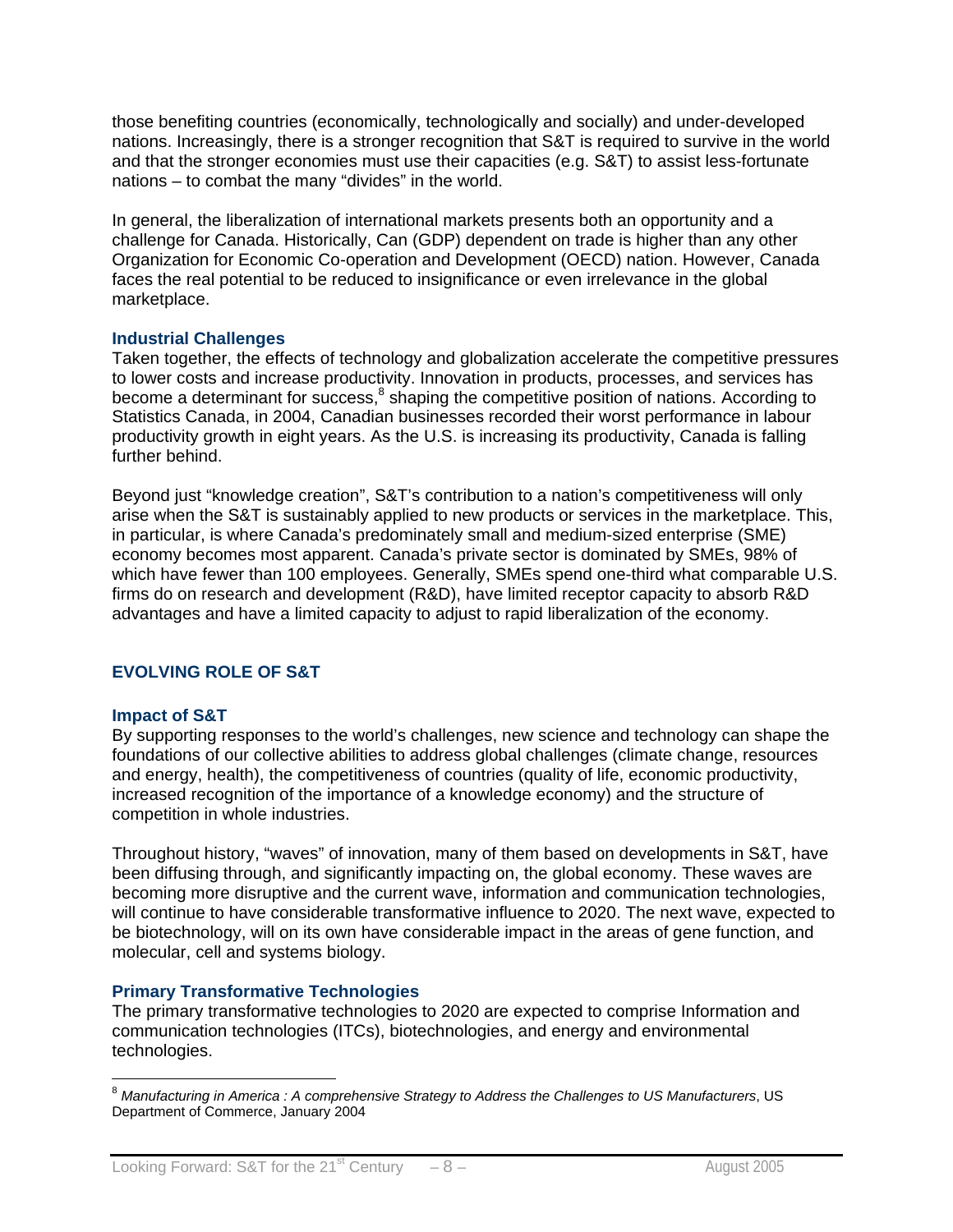- **Information and Communications Technologies:** The transformative power expected of information and communication technologies is already under way and is expected to be even more profound. By 2020, we will have computing power that is ubiquitous, and part of the fabric of daily living.
- **Biotechnologies:** It is believed that the transformative nature of biotechnology eventually will impact most sectors of the global economy. Biotechnologies are often regarded as the most significant S&T of the current century, with impacts exceeding those of information and communications technologies.
- **Energy and Environmental Technologies:** The development and diffusion of energy and environmental S&T are fast gaining prominence globally. Early signs suggest that this innovation wave has already begun to take hold and will have a growing impact over the years to 2020.

#### **Primary Enabling Sciences and Technologies**

In today's reality, most advances are only made possible by complementary advances in other enabling sciences and technologies. While there are a host of sciences and technologies that are important, those mentioned below are some that are expected to see significant advancement to 2020.

- **Nanoscience and Nanoengineering:** The prospective impact of nano-science and nanoengineering technologies is expected to be the most profound of all. Nanoscience – materials science on the scale of the atom and molecule – will change the very fabric of society in the long term.
- **Materials Science:** Materials science is a multidisciplinary field focusing on functional solids, whether the function served is structural, electronic, thermal, chemical, magnetic, optical or some combination of these.
- **Photonics:** Photonics refers to science and technology based on and concerned with the controlled flow of photons, or light particles. As a tool, optics is making its way into virtually every field of science and technology.
- **Microfluidics:** Microfluidics is perhaps the future of the wet lab. It may be thought of as the miniaturization of the cell culture laboratory, with the ability to control complex combinations of interactions between test molecules and individual sites on individual cells.
- **Quantum Information:** Quantum information has the potential to revolutionize many areas of science and technology. It exploits fundamentally new modes of computation and communication because it is based on the physical laws of quantum mechanics instead of classical physics.

#### **Converging Technologies**

Converging technologies are sciences and technologies that enable each other in the pursuit of a common goal. Increasingly, themes of "convergence" will dominate S&T development. New technologies will often be a blend of two or more disciplines and advances in one field will enable advances in another (e.g. the influence of informatics on genomics research). The convergence of nano-bio-info-cogno-technologies is expected to produce significant advances in human health, security and industrial applications to name a few.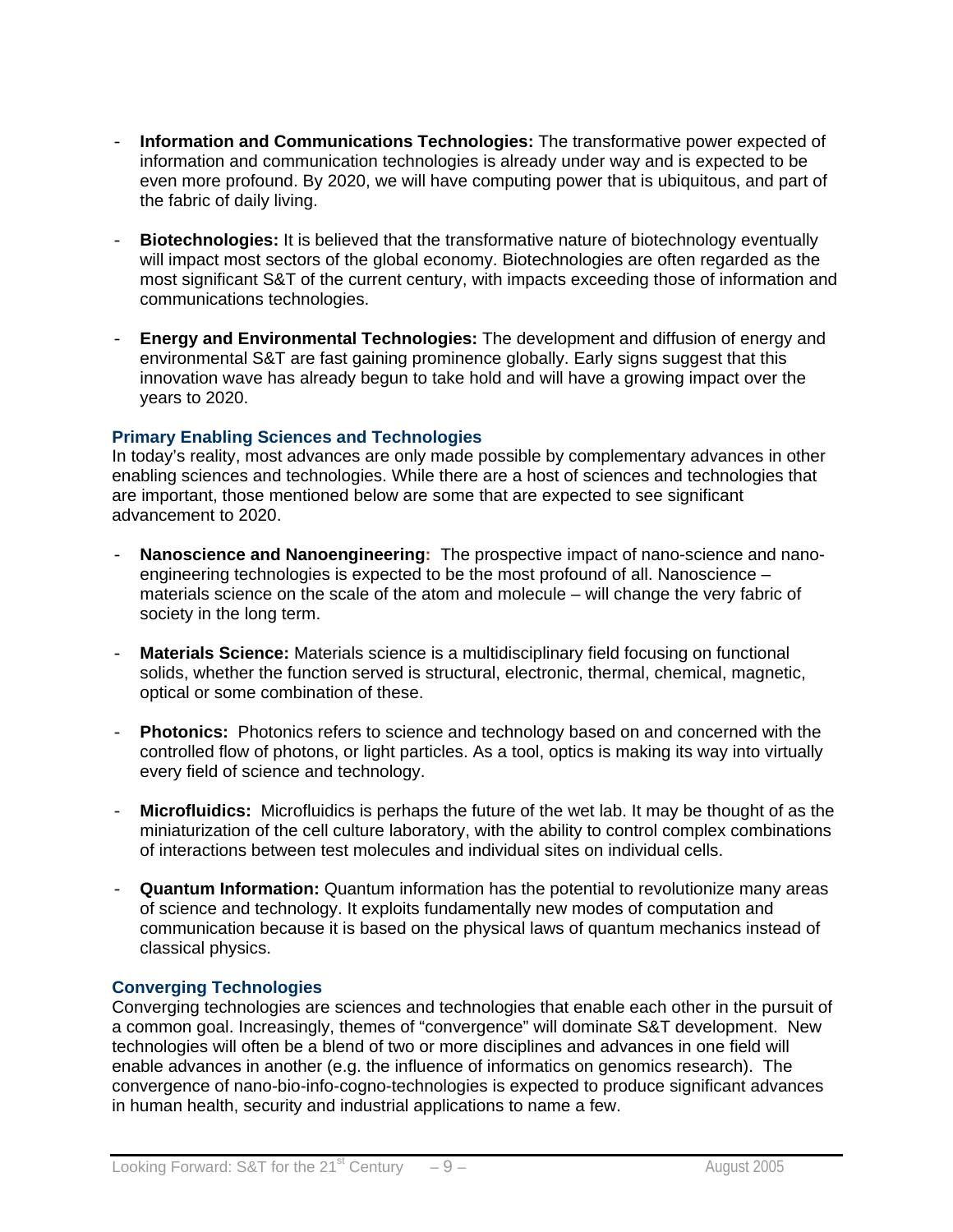#### **Factors that may Impact on the Development and Acceptance of S&T**

Several factors will impact the timely development and deployment of S&T. These factors pose a major challenge not only to the research community, but also to policy-makers and societies. Some of the more important factors include:

- **Multidisciplinary collaboration:** In this day of S&T convergence, no technology succeeds on its own but depends on other enabling technologies. Interdisciplinary collaboration may represent the most important challenge facing the future of S&T development to 2020.
- **Coping with the pace of S&T developments:** S&T is changing faster than regulators' ability to "keep up".
- Acceptance: Reliance on S&T must prevail over fear of technology as science input is increasingly needed for sound decision making. This observation underscores the importance of education and open debates on the philosophy of science.
- **Breakthroughs and tipping points:** History has shown us that many truly transformative sciences and technologies were not foreseen (at least not their importance nor timing).

#### **CONCLUSION**

Reponses to today's complex and interrelated global challenges require the collaboration and multilateralism of many nations – no society can work alone. This is particularly true of trading nations such as Canada. Our priorities are shaped by what goes on in the world. With technology's ability to help cope with or affect many of these challenges, S&T's transformative influence can be profound. Consider how recent advances in information and communication technologies have fundamentally changed the ways people organize, communicate, collaborate, and produce goods and services.

The "global experience" is forcing the emergence of new social, cultural, political and business models for the 21<sup>st</sup> century. Not only will these changes be remarkable in their depth and breadth, they will occur with great rapidity and redistribute power, knowledge and resources. Together, these social pressures will encourage innovators to focus their talents and skills on specific questions, given the promise of sizeable returns for their innovations.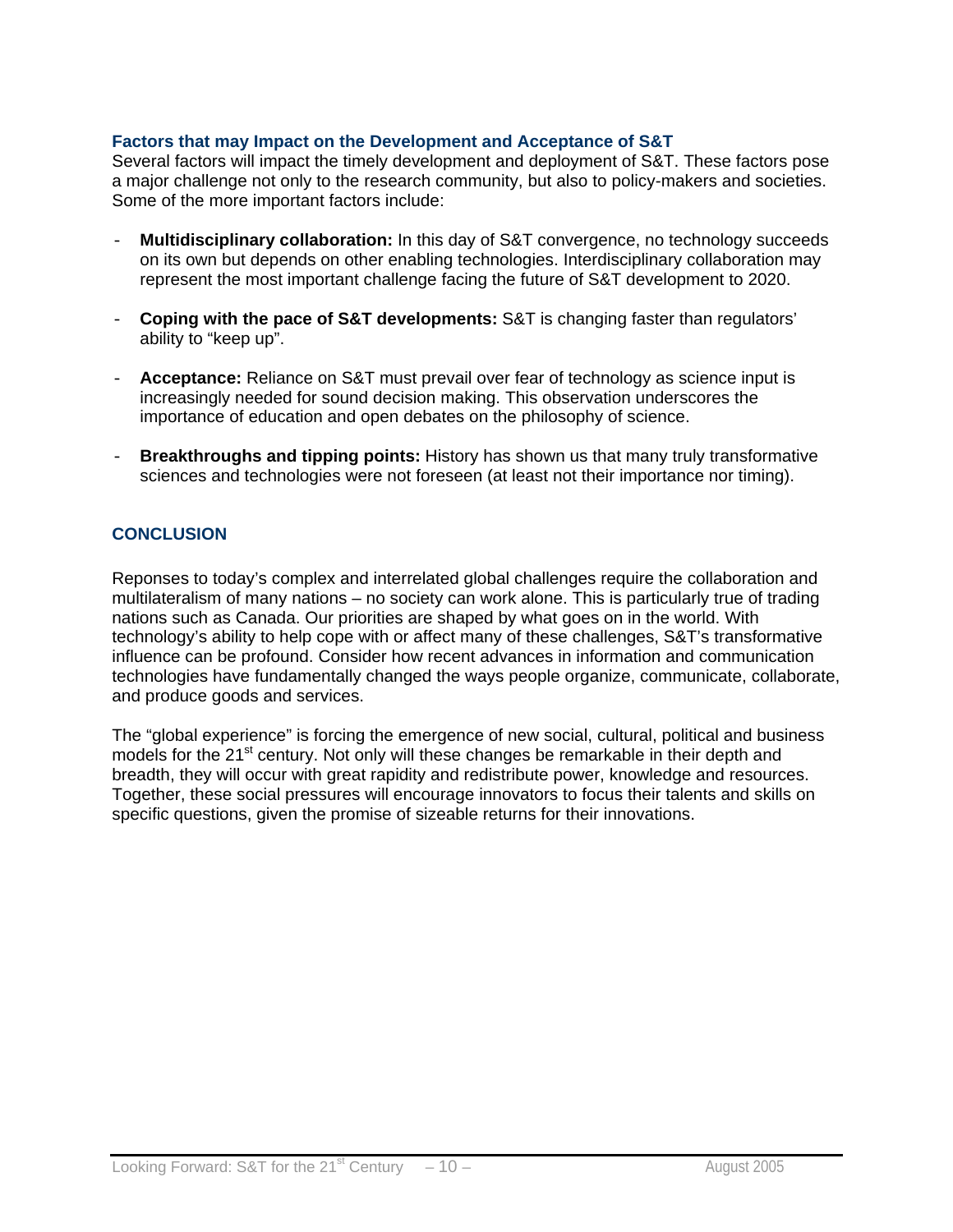## **Table of Contents**

| Factors that may Impact on the Development and Acceptance of S&T 44 |  |
|---------------------------------------------------------------------|--|
| <b>CONCLUSION</b>                                                   |  |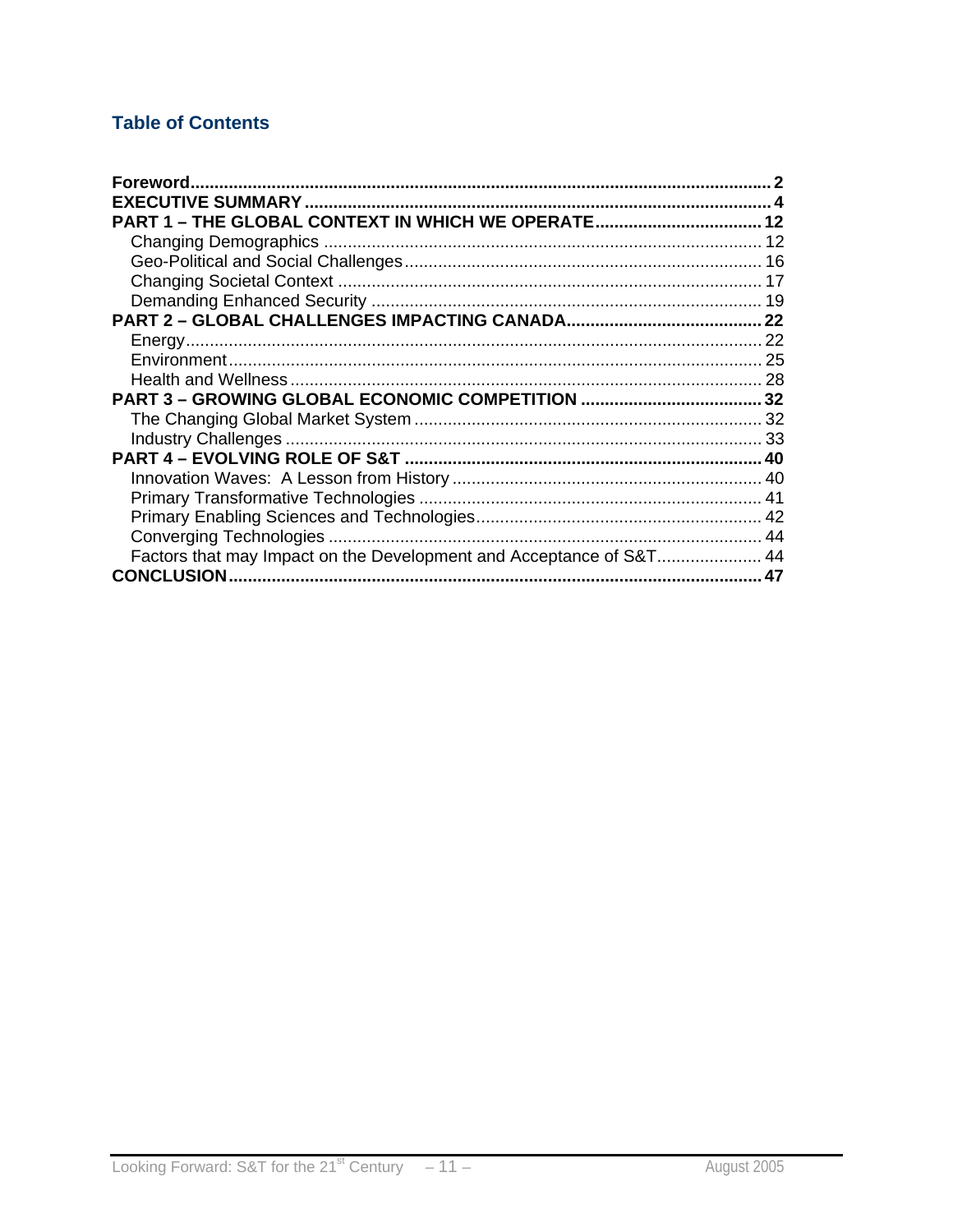## **PART 1 – THE GLOBAL CONTEXT IN WHICH WE OPERATE**

*All religions, arts and sciences are branches of the same tree. All these aspirations are directed toward ennobling man's life, lifting it from the sphere of mere physical existence and leading the individual towards freedom* - Einstein

Ours is a complex world. A 15-year window into the future is not very long. However, if the conditions are right, dramatic and even history-altering changes can take place in this relatively short period of time. Significant mutually reinforcing trends that have been developing slowly and quietly have gone critical and can intensify in this time frame. These trends include globalization, resource constraints, education levels, human security, inappropriate organizational forms, and courageous and insightful leadership. Other trends, such as a return to domination by big powers, climate change, societal change, and the disintegration of identity and community, may well go critical by 2020.

In this context, the following trends are explored as backdrop to the global challenges affecting Canada, global competition and S&T:

- 1. Changing Demographics
- 2. Geo-Political and Social Challenges
- 3. Changing Societal Context
- 4. Increasing Concern with Enhanced Security

Any S&T organization in the process of renewal must be cognizant of the potential impacts of these forces to better position itself for success.

## **Changing Demographics**

Changing global demographics will have various and significant impacts, including economic changes; changing consumer demands; increased demands on natural resources; changing migration patterns; changing societal values; significant health-care demands; and the changing composition of workforces to name but a few.

#### *Population Growth and Mix*

The world's population will increase by approximately 2 billion to 8 billion by 2020, with most of that growth taking place in today's developing countries – notably China, India and Indonesia. Asian culture will profoundly shape global interactions, societal values and behaviours. By 2015, for the first time in human history, a majority of the world's population will live in cities and by 2030, 60% of the population is expected to live in cities. The diagram below depicts the changing face of the world.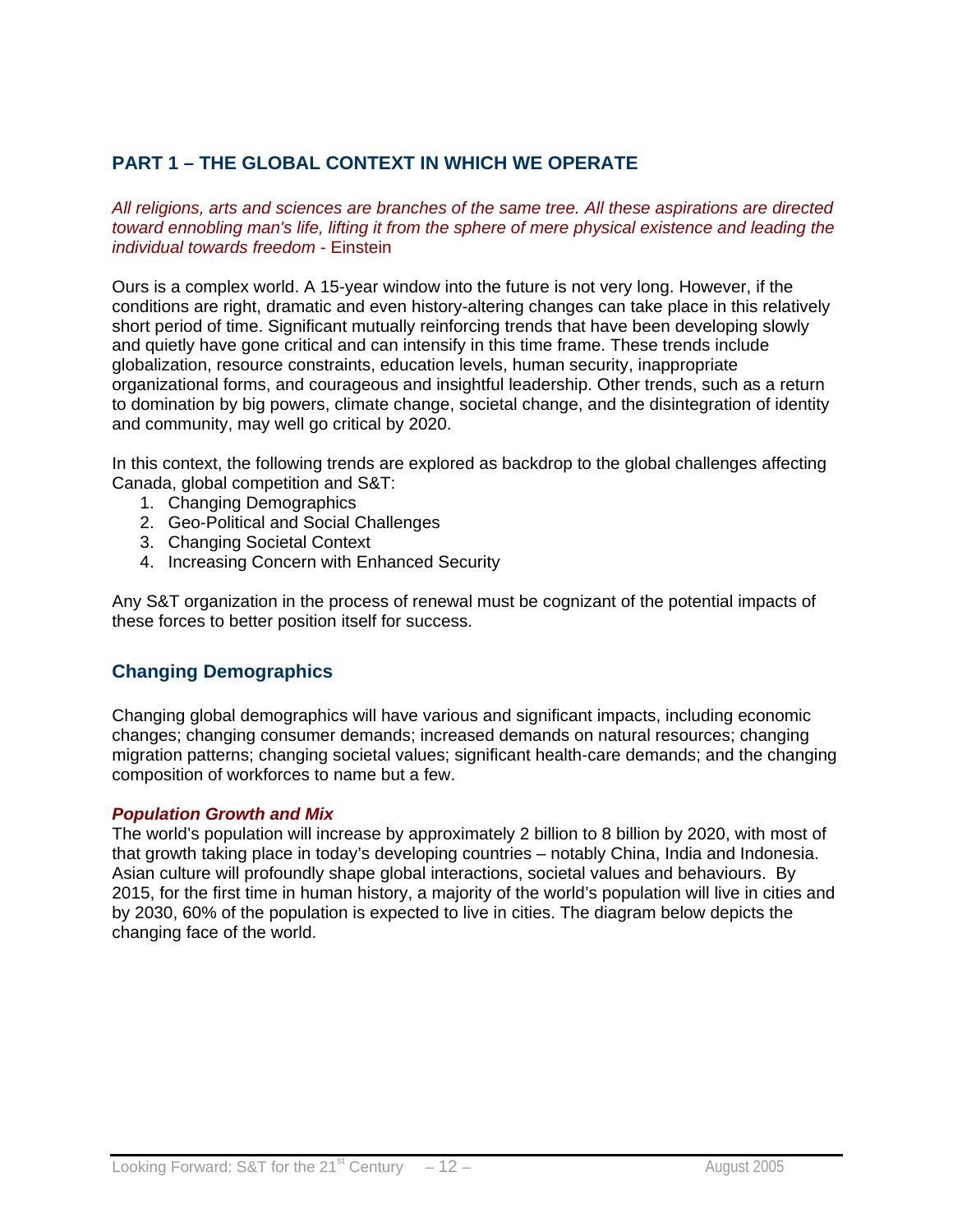

Five would be from Western Europe.



As noted in the above diagram, $9$  migration is expected to be a significant factor in shaping the face of the globe in the coming years. A host of factors will boost global migration through 2020, making even the most homogenous states more diverse: increased privatization and foreign investment, trade liberalization and enhanced communications. Democratization in many developing countries may loosen state control over migration, and immigration laws in receiving countries may give priority to family reunification. The growth of powerful ethnic communities in those countries will boost pressure to increase immigration of certain ethnic groups.

 $\overline{a}$ <sup>9</sup> *Long Term Global Demographic Trends: Reshaping the Geopolitical Landscape*, CIA, 2001. Note of caution: this report was produced pre 9/11.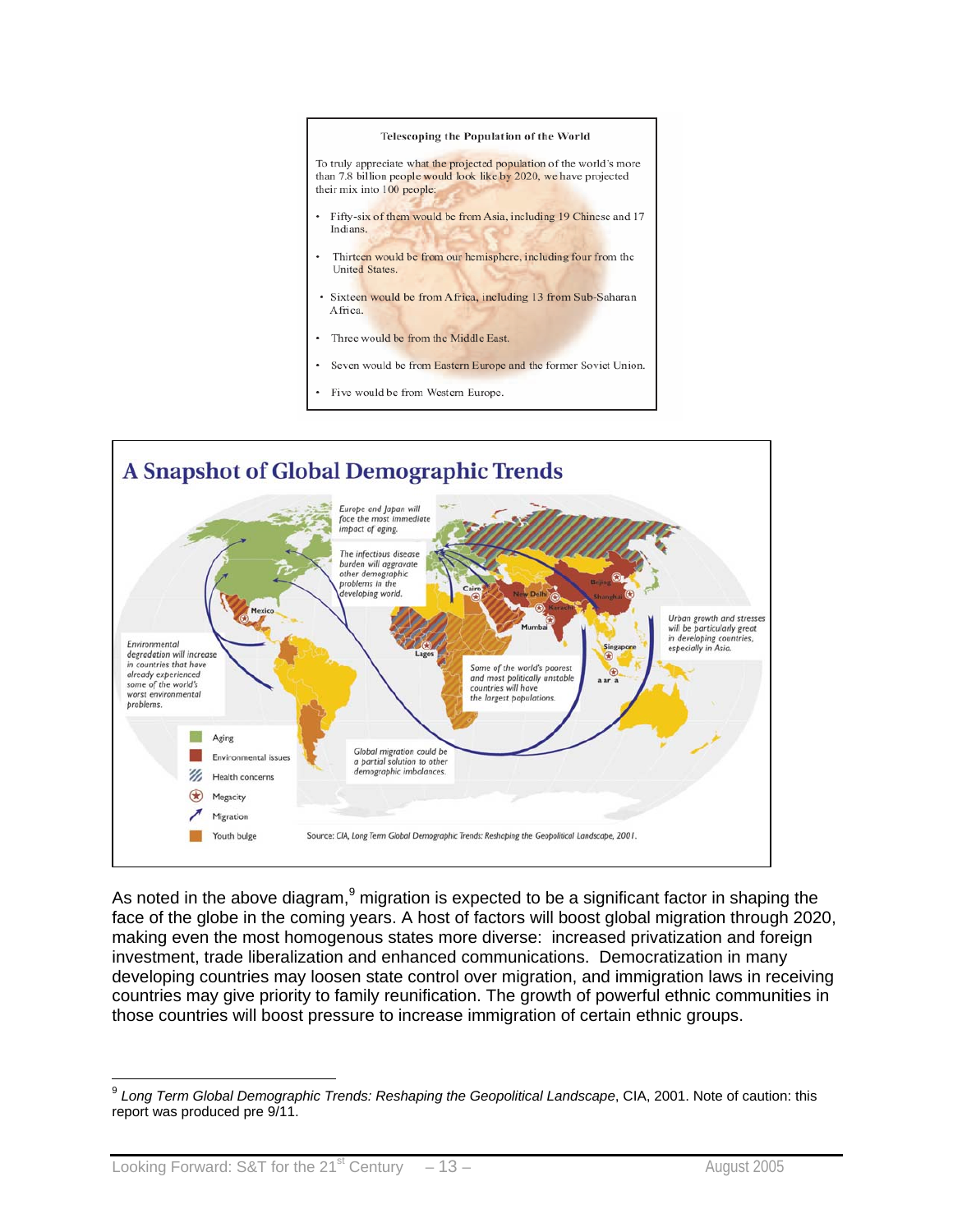The CIA<sup>10</sup> cites the following four types of large-scale demographic shifts that will contribute to social stress:

- Age cohort differences, such as the widening youth bulge in the developing world
- Population growth exacerbating environmental degradation in some areas
- Movements from rural to urban areas
- Destabilizing effect of migratory population flows in the developing world

Given 9/11, protectionism, security and defence of trade interests could be added to this list.

#### *The Changing Face of Canada*

In 2000 Canada's population was estimated at 30.7 million. In 25 years, it is expected to be around 35 million. From 1901 to 2001, the Aboriginal ancestry population increased tenfold, while the total population of Canada rose by a factor of only six.<sup>11</sup> Whereas 50 years ago, most immigrants to Canada came from Europe, today most are from Asia. Between 19% and 23% of the nation's population could be members of visible minorities by 2017 – giving Canada between 6.3 million and 8.5 million citizens with cultures, values and religions quite different from those upon which the country was founded.

#### *The Population is Aging in Several Parts of the World*

Although demographic projections should be viewed with caution (e.g. the US Census Bureau recently changed its two-year-old projections for South Africa from gaining 6 million people by 2025 to losing nearly 9 million people due to the AIDS virus), there is broad agreement that the world's inhabitants are getting older at a rate unprecedented in history.

 By 2050, the number of older persons globally will exceed the number of young (under 15) for the first time in history, with nearly 16% of the world's population 65 or older compared with 7% in 2000. Currently, the population over 65 represents 20%, with 30% of the population aged 20- 64 in G7 countries. This ratio will reach 35% to 50% by 2030 and 40% to 70% by 2050 if current trends continue.

Several areas of the world such as Europe, Japan, Russia and China, are facing the most immediate impact of aging. In addition to increased political instability and significant cultural changes, this will potentially result in slower economic growth, with capital market, investments and trade most affected. Even the youngest regions, Latin America, Asia and Africa, will have substantial elderly populations.

In Canada, by 2026, one in five Canadians will be 65 years of age or older – up from one in twenty in 1921 and one in eight in 2001.<sup>12</sup> In the coming decades, Canada's population is expected to age more rapidly than that of other industrialized countries. Over the next four decades, growth of the seniors' population will account for close to half the growth of the overall Canadian population. Canada's population growth will stagnate and may even decline by 2026 if our immigration rates do not increase significantly.

 $10$  ibid.

<sup>11</sup> Statistics Canada at http://www12.statcan.ca/english/census01/products/analytic/companion/abor/canada.cfm<br><sup>12</sup> Health Canada in collaboration with the Interdepartmental Committee on Aging and Seniors Issues, *Canada's* 

*Aging Population.* Ottawa: 2002.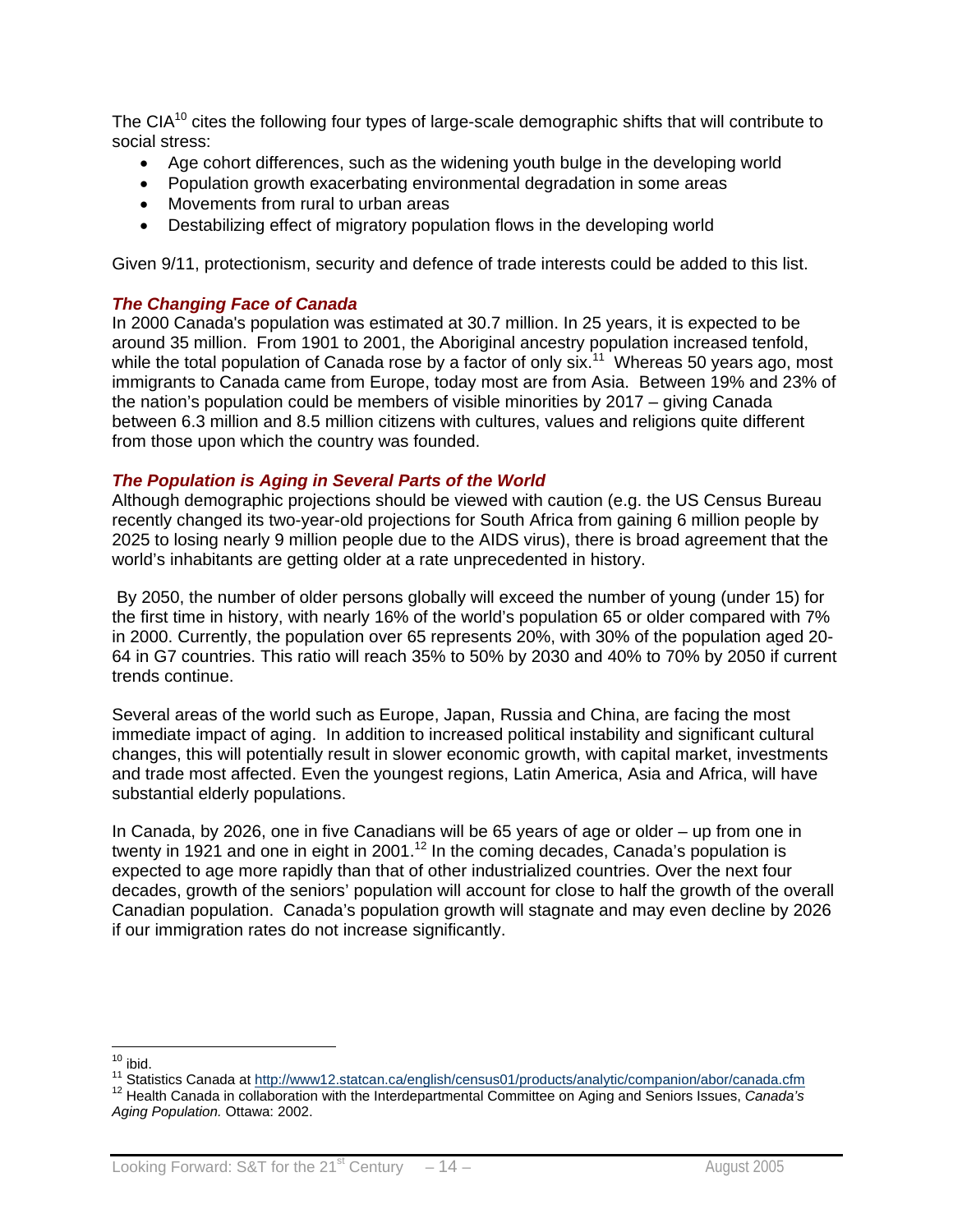The societal influence of the Big Generation<sup>13</sup> will greatly increase. By 2020, they will range in age from 54 to 68. Many will be retired, but most will still be working. They will have become the psychologically dominant generation in Canada, with the most assets, power and influence, and the first generation in history to have a majority of its cohort graduate from high school. The Big Generation will facilitate the transformation of the Canadian culture into a post-Industrial form as they will be more inclined to let go of the past in ways that older generations find impossible.

More than 40% of the owners of Canadian SMEs – about 400 000 people – plan to retire in the next five years, and less than a third have formal succession plans. These often family-run businesses make up almost half of the Canadian economy and the changes could disrupt two million jobs across the country.

How countries deal with their aging trends will be heavily affected by how active and productive the elderly population will be in the workforce. If advances in biotechnology and health-care continue, and the elderly are given the right incentives to continue to be active, then this group (especially the youngest of the old who are less than 80 years of age and are generally healthier) could actually be a new set of consumers (or savers) with a longer productive life. This would lead to additional economic growth and continued prosperity, not to mention enhanced quality of life.

Changing demographics will result in changing consumer demands, particularly in terms of transportation, agri-food (interest in nutraceuticals, functional foods and bio-farming driven by consumer appreciation of the link between diet and health and the aging population), construction (increased urbanization, better second-home construction, rise in the number of smaller houses required), information technology (IT) (a large aging population and a vocal youth market, both with divergent needs but a large influence in an increasingly fragmented market) and Health/Pharma.

#### *Other Parts of the World are Experiencing Youth Bulges*

The world's poorest and often most politically unstable countries – including among others Afghanistan, Pakistan, Colombia, Iraq, Gaza and Yemen – will have the largest youth (15-29) populations through 2020. Most of these countries lack the economic, institutional or political resources to effectively integrate youth into society. Sub-Saharan Africa will have the worst youth bulges through 2020. With fertility rates remaining relatively high, pressures will continue on education, health-care, sanitation and economic infrastructures. It will be harder for global economies to prosper without improvements in education and economic reform in countries with large youth populations.

The International Labor Organization estimates that the global labour force will increase by nearly a billion over the next decade, with most growth coming from the developing world. This will put significant pressure on already weak economies to create hundreds of millions of new jobs for this younger population. Political instability will make it difficult to generate economic growth and encourage the foreign and domestic investment needed to generate such jobs. The shortage of professional entry-level jobs will be a particular concern. Unemployment in the Middle East, for example, is most severe among young semi-educated city dwellers that have received enough education to raise expectations and aspirations and are reluctant to take manual low-status jobs.

 $\overline{a}$  $13$  By this term, John Kettle refers to the 400 000 persons born in Canada in each year from 1952 to 1966. It is much more precise than the more common term 'baby boomers'. See *The Big Generation*, 1980. McClelland and Stewart Limited, Toronto.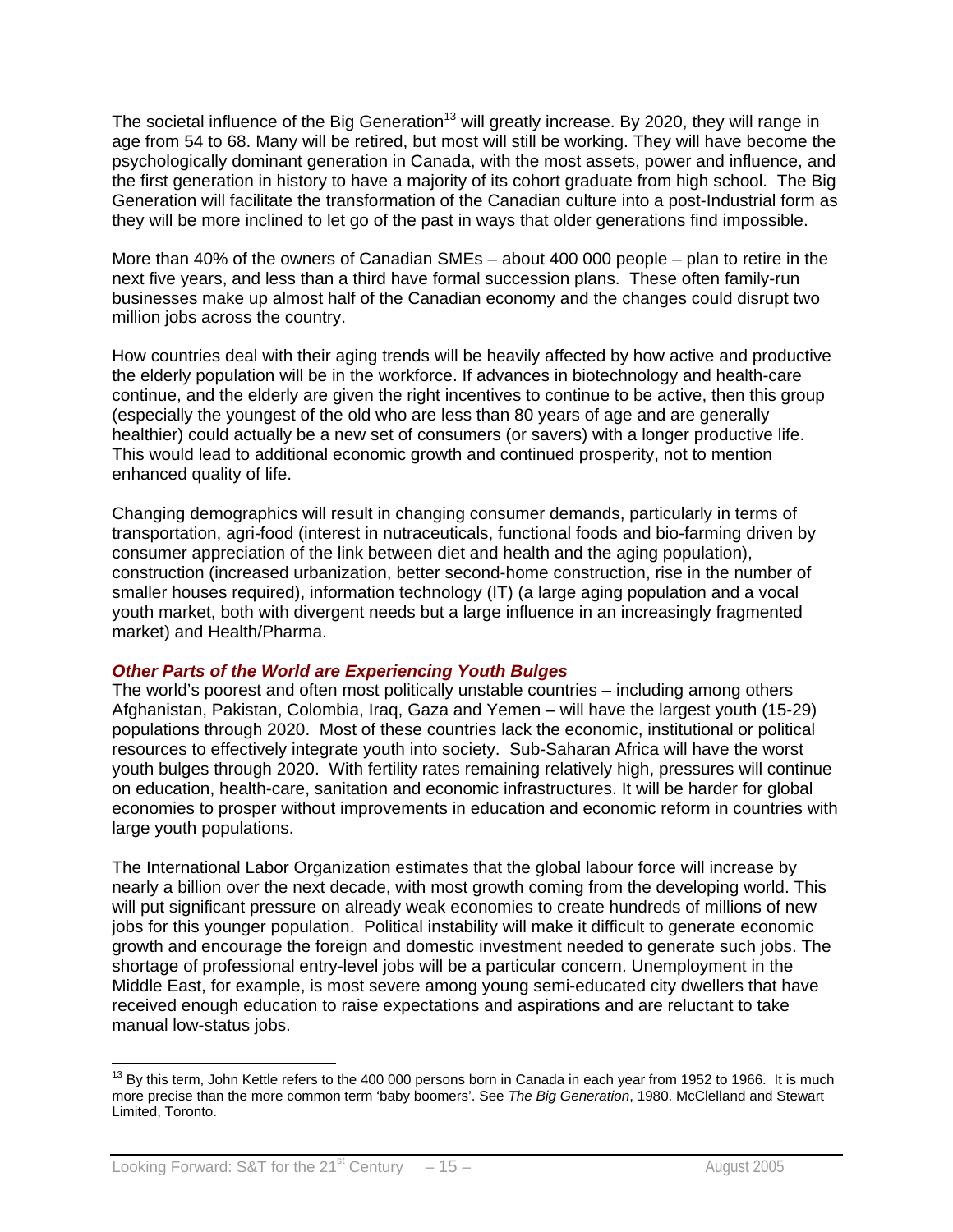#### *The Developed World's Demand for Labour Will Affect Patterns of Mobility*

Changing demographics will require several developed countries to seek substantial growth in immigration from China, India, Pakistan, the Philippines and other transitional economies. Migration from some countries (e.g. India) will slow, as working and living conditions improve in these countries and more opportunities are created for virtual work.

Governments with aging populations will have difficulty balancing the need for new immigrants with domestic political resistance to the societal changes caused by that greater immigration. For example, Japan will have the greatest demand for immigrants, but will face the greatest political hurdles to increasing immigration because of its traditional emphasis on ethnic and cultural homogeneity. Governments in developing countries also are likely to face political opposition to excessive emigration to developed countries, as emigration will drain them of their already small pools of highly educated elites, making it more difficult for these countries to generate higher growth and "catch up" to the developed world. On the other hand, if China, India and Eastern Europe continue on their present course, there will be greater domestic opportunities for the brightest young people. Canada could therefore experience a brain drain of both highly skilled immigrants back to their homelands and of Canadians. These are typically young people, so this situation would intensify the aging of Canada.

Changing patterns of settlement will have far-reaching cultural and social impacts (shifts in language use, religious beliefs and cultural norms) in several countries, including the US (by 2020, one in 5 U.S. residents will be Hispanic) and Canada.

#### **Geo-Political and Social Challenges**

#### *Canada's Place in the World is in Decline*

Our place in the world is central to our social and economic future. Canada has historically punched above its weight internationally. We have had more influence than our size or performance alone would indicate. Our influence has been a function of our "family" connections with the U.K. and the U.S. and our capabilities – human, institutional, technological and financial. Our "family" connections have now weakened and we are in danger of becoming an international street child. For instance, Canada is poorly positioned for a potential serious struggle between China and the United States.

New investments by Canadians are required to re-secure our place in the world for at least three reasons. First, the number of effective international players – governments, agencies, corporations and non-governmental organizations (NGOs) – is growing. Without offsetting action, as time passes our voice will be more and more muted. Second, Canada is failing to secure leadership roles on critical issues, further eroding our reputation as a reliable partner that can be counted on to keep its commitments. Third, Canada is coming to be treated as an incubator for both high-quality people and effective corporations that then move and develop elsewhere. If these trends are not addressed, the best and brightest of the world may have no reason to come and our best and brightest may have no reason to stay.

#### *Religiously-based Claims may Change the Society*

Although the nation-state will continue to be the dominant unit of global order in 2020, it is losing ground to trade and religious groupings as a primary source of identity. The "modern secular" West has not yet internalized how much its hegemony will be explicitly challenged by other identities, be they Christian, Islamic, Confucian or other, that will impact on the way the West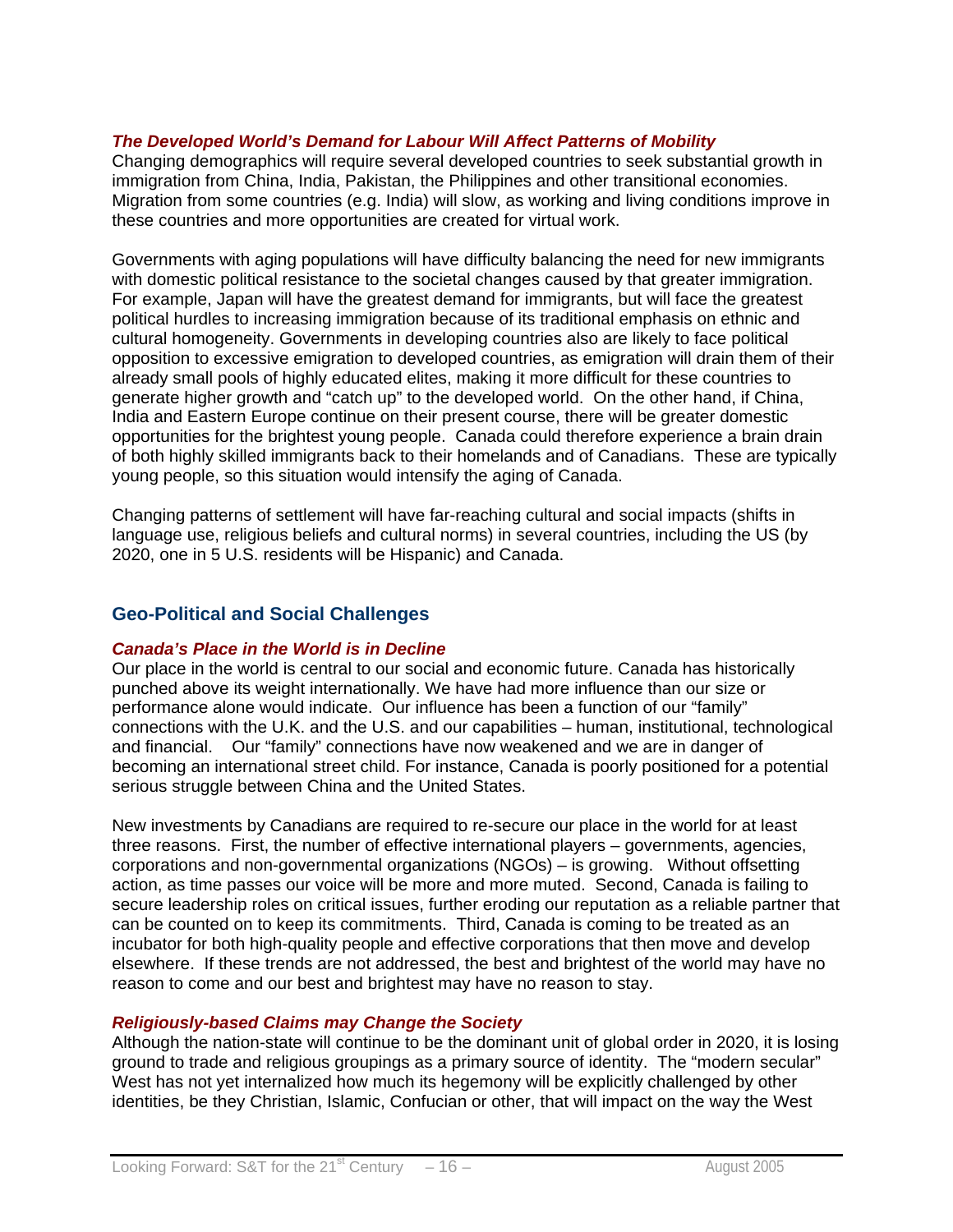will develop in the period to 2020. The debate over the place of traditional Islamic law – *sharia* – is an example.

#### *All Countries Will be Challenged to Find New Forms of Governance*

A global governance crisis is looming. The forces that are driving change are creating rapidly mutating complex conditions that feed on and reinforce each other, sometimes producing unexpected forces for which we are almost wholly unprepared – conditions with which we do not know how to cope. Societies are unprepared and governments are unequipped.

Much hangs on the choices Canada makes. In its 2004 review of *The Challenge of Long Term Policy Analysis,* the Rand Corporation said: *"Our World confronts rapid and potentially profound transitions... It is increasingly clear that today's decisions could play a decisive role in determining whether the 21st century offers peace and prosperity or crisis and collapse."*  Today's decisions are setting the tone of the (human) security our future will "enjoy"**.** 

## **Changing Societal Context**

Most existing societies, including Canada, are well-designed for stability, not for profound societal change. However, the reality is that we face emerging conditions that are both fundamentally new and crucial. This mismatch is the single most pressing issue facing Canada in the  $21<sup>st</sup>$  century.

There is reciprocal interplay between a culture and the patterns of consciousness by which those in the culture live; as one evolves, so does the other. In the  $20<sup>th</sup>$  century, it was widely assumed that the future would be owned and defined by Western Industrial Culture – by our technologies, economies and world views. Such a view is no longer a "safe bet" in a global world. For example, anti-globalization and anti-capitalism movements have gained ground during the last decade. Alternative models of trade – fair trade – coupled with the demand to use economic systems to alleviate poverty and hunger (i.e. increasing sense of social responsibility) and also deal with environmental concerns will grow.

#### *Human Awareness and Aspirations as a Driver of Societal Change*

Typically, changing human awareness or consciousness has been ignored as a driver of change, yet *"our perspective on the world determines how we behave."* Unconscious changes to human consciousness happen, for example, when a new technology is accepted into a culture – a technology that carries a consciousness that is in some way at odds with the culture's existing state. The emergence of the Internet in our own culture and its impact on China provides examples. Peer-to-peer and open-source computing will be a major source of consciousness change in the 21<sup>st</sup> century and is just beginning to emerge.

The following shifts in the way we think about the world appear to be emerging in the early 21 $\mathrm{^{st}}$ century:

- **From piecemeal to systems/ecologies:** The default position of cultures is to deal with things one at a time, in a serial order, but the world is increasing in complexity, requiring a systems approach.
- **From community-defined to individuals with choices and interdependent:** As long as our roles and behaviours were tied to unchallengeable traditions, we had little choice in how we behaved. However, the drift has been to greater and greater participation in the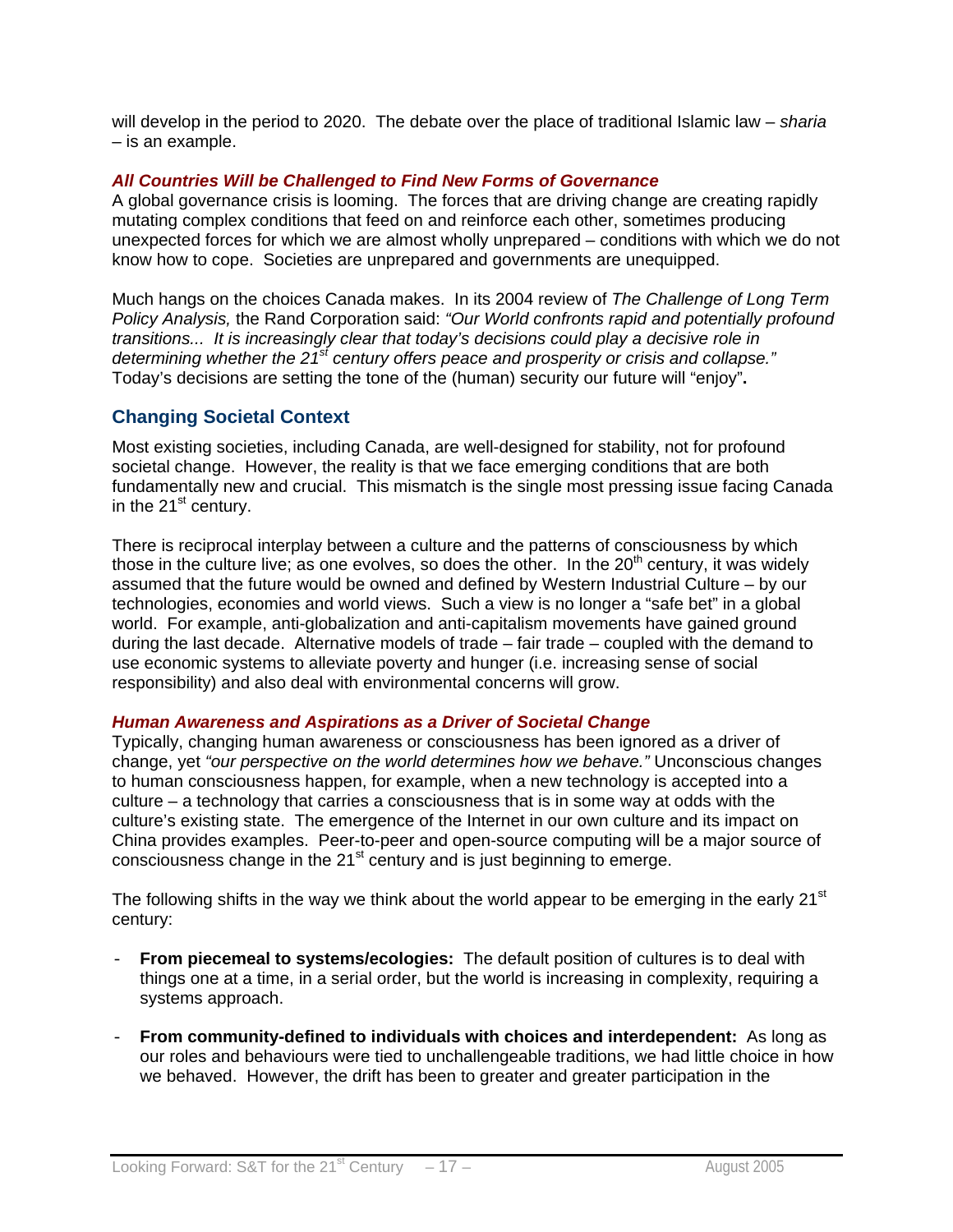definition of one's roles and even one's self. It is a necessary step to working with and through others, as interdependent beings, co-creating our society and our future.

- **From static to dynamic and from single truths to multiple perspectives:** What was once true, may not be true at a different time in history. The upside to this is that trend need not be destiny; our future is more open that we have ever dared to believe. We must view what we know from as many perspectives as possible.
- **From linear to non-linear change:** Linear change means that we can figure out just where we are and what to expect next. Non-linear change means that we have to give up the illusion of control, that we must anticipate what will happen, but not know when. There will be more non-linear change in our future than in our recent past.
- **From surface to multiple depths:** Einstein's famous quote "We can't solve problems by using the same kind of thinking we used when we created them" is an invitation to develop multi-layered views of the world. New science and technologies – stem cell research, for example – challenge us to recognize the complex social implications of discovery.

These shifts are contributing to the loss of confidence in the leaderships and in the institutions of every Western society.

#### *The Drivers of Changing Awareness*

Each of the following drivers of change in human awareness or consciousness tends to reinforce the shifts mentioned above:

- **Education:** Sustained education in late high school and early college years nurtures a sense of psychological independence and a capacity for reflexive thinking. For the first time in history, the generation that wields the most influence and owns the most assets will be markedly *less* likely than any generation before them to argue for keeping things as they are, just because that is the way they have been. This could translate into greater understanding of S&T, but also stronger concerns about societal impacts of new technologies.
- **Science:** Evolution of the hard sciences and of the philosophy of science away from certainty will continue to be a primary driver of societal change.
- **Global Communication Technologies:** Already, communication is truly distanceindependent. Our routine reach is beyond our community, ethnic group and country. Global citizens cannot emerge in significant numbers without cheap and easy global communications. Now we have both. This will only intensify and accelerate the arrival of a new consciousness.
- **Global Travel:** Travel tends to broaden one's mind and soften one's judgements of others. This alone is enough to encourage it. Travel is one of the fastest growing activities and will accelerate during the period 2005-2020.
- **Communities of Interest:** Given the above, those who are coming to share a particular interest or point of view can find one another with relative ease. Different ideas and new information are now more likely to be explored, challenged or embraced.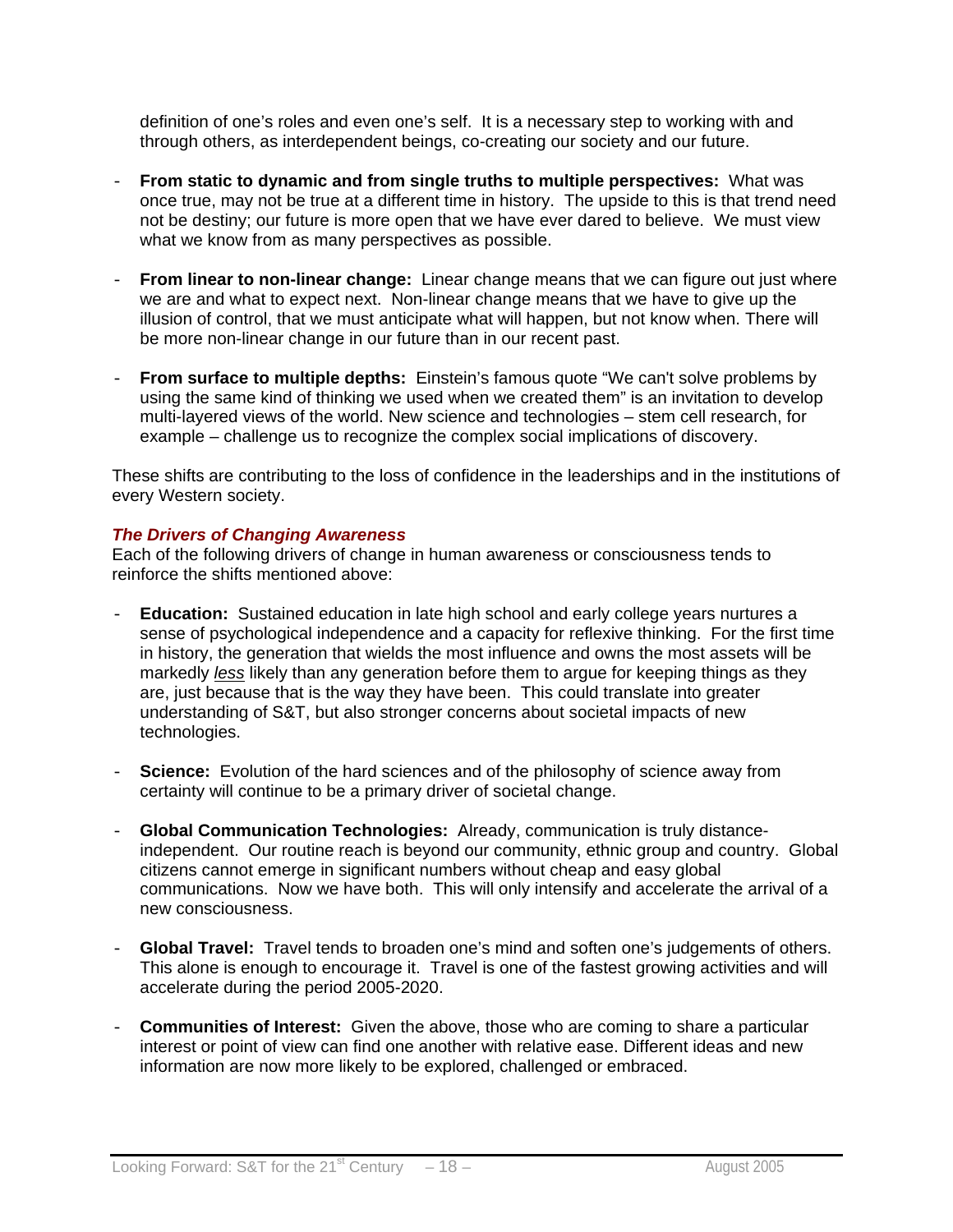- **Knowledge-driven Economy:** Sustained success now requires the reflexive capacity to determine whether the knowledge that one is putting to use is adequate to the task at hand in light of the best knowledge that is available and the quality of the knowledge utilized by one's competitors. A knowledge-driven economy will challenge every institution such as NRC to look afresh at the consciousness by which it conceives its future.
- **Personal Experience:** This last driver of change in human consciousness is the sum of the foregoing drivers. Human consciousness is deeply personal. A powerful experience is often enough to dislodge old conceptions and convictions. A growing number of persons are seeking to make a difference for themselves and their community of interest.

## **Demanding Enhanced Security**

Rapidly increasing global interdependence brings with it new threats and vulnerabilities as well as new choices and opportunities. In the past decade and a half, the international security landscape has changed – we have entered into "new world instability". Many ethnic and religious tensions have erupted. Increasingly, our environment is becoming more volatile. We are facing threats of pandemics and diseases such as HIV/AIDS. There is likely to be increased conflict over dwindling natural resources. Trans-national organized crime is on the rise. Hostile cyber-activity is increasing. Not surprisingly, the world today is obsessed with security – or the lack thereof. To some extent, it is driving how we perceive the world, and how we react within it.

#### *Continued Threats to Security Challenge our Notion of Risk and Stability*

The United Nations (UN) cites six "clusters of threats" with which the world should be concerned in the decades ahead: $14$ 

- war between states;
- violence within states, including civil wars, large-scale human rights abuses and genocide;
- poverty, infectious diseases and environmental degradation;
- nuclear, radiological, chemical and biological weapons;
- terrorism; and
- transnational organized crime.

These threats are echoed in *Securing an Open Society: Canada's National Security Policy,*<sup>15</sup> tabled in Parliament on April 27, 2004. However, other strategic studies present different findings, with war between states, for instance, nowhere near the top of the list.

More states will appear from the many more "nations" that exist and have democratic rights to be self-determining. Many of these nations are fighting for statehood and these fights often pose security issues. Nuclear devices and arms are seen as significant threats to security. Decaying nuclear devices (e.g. Russia) are also a source of concern.

Eroding state capacity to deal with the privatization of conflict (terrorism) is weakening the security of the world in spite of the fact that a large proportion of the world's workforces are engaged in security-related activities (estimated at between one twelfth and one eighth of the

 $\overline{a}$ <sup>14</sup> *A More Secure World: Our Shared Responsibility*, Report of the UN Secretary General's High-level Panel on Threats, Challenges and Change, 2004. http://www.un.org/secureworld/<br><sup>15</sup> For the National Security Policy, refer to http://www.pco-

bcp.gc.ca/default.asp?Language=E&Page=publications&Sub=natsecurnat&Doc=natsecurnat\_e.htm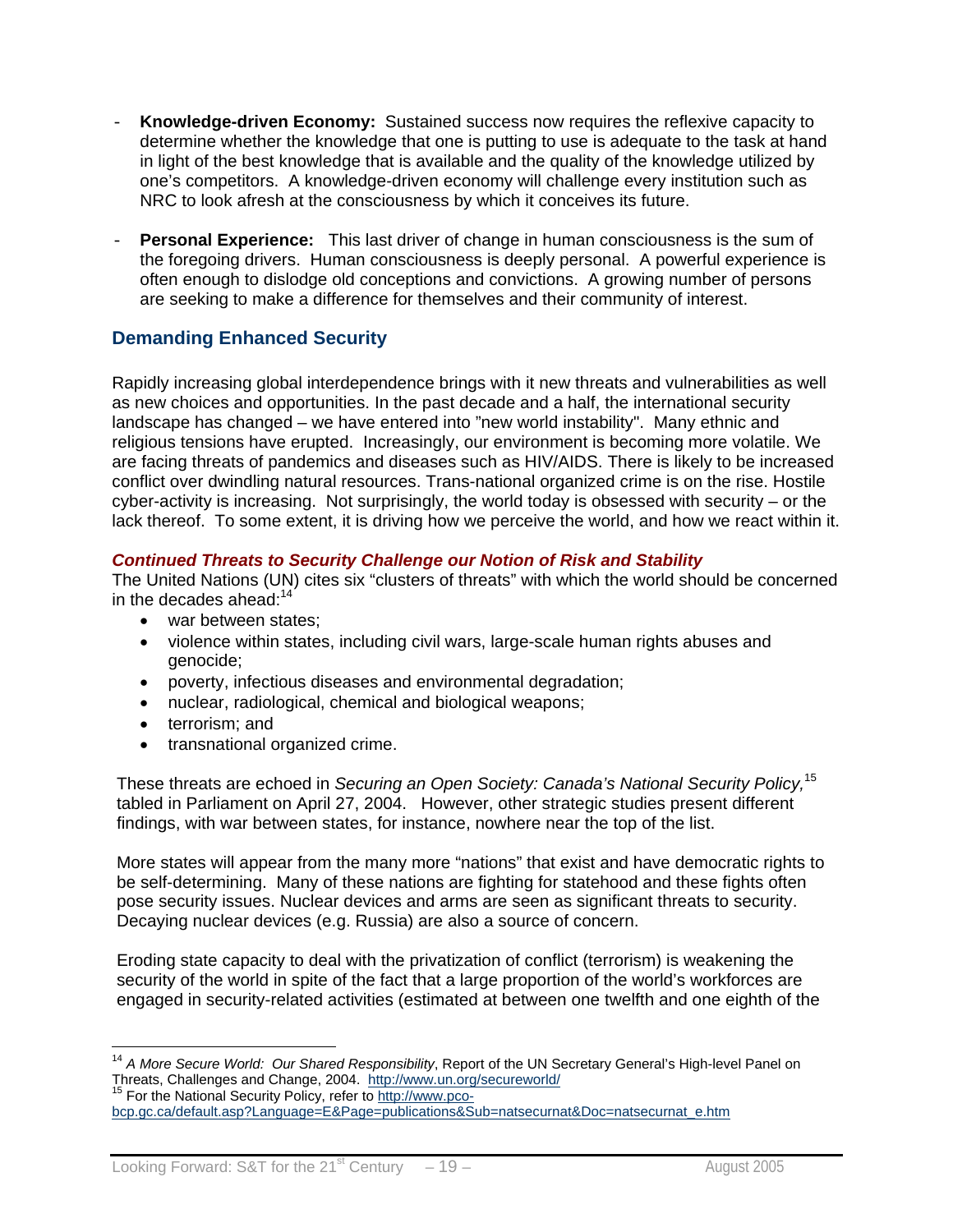world's workforces). Modern warfare is now less about troop deployment and more about intelligence gathering and fighting a different kind of enemy.

#### *As Security Issues Become More Prevalent, Tensions Become More Evident*

There appears to be a new age of anxiety, caused by endemic poverty, convulsive economic transitions that cause growing inequality and high unemployment, international crime, the spread of deadly armaments, large-scale population movements, recurring natural disasters, ecosystem breakdown, new and resurgent communicable diseases, and rising competition over land, water and other natural resources.<sup>16</sup> Moreover, the world increasingly faces conflicts defined along religious lines – dominated by the conflict between religious fundamentalists.

Megacities typically grow faster than local governments anticipate. High population density, uneven income distribution and mismanagement of social services, all prevalent in megacities, are considered breeding grounds for social upheaval.

Demographic imbalances are a significant destabilizing force. In countries torn by civil wars, such as Africa, the Middle East, and South and Central Asia, emigration and terrorism emerge. These countries have significant numbers of teenagers with limited educational and economic opportunities, ethnic and religious differences, and a breakdown of the social and ecological systems on which people depend, leading to social unrest. They face a typical dilemma of needing foreign investment to employ their citizens, but they are unable to attract foreign investment because their unemployed youth are fomenting dissent and creating unstable environments.

The profound sense of insecurity that has gripped the world for at least the past three years may grow even deeper in the years ahead. National security now includes more than just surveillance and control of our borders. It also includes safeguarding citizens and critical infrastructure from potential natural and man-made disasters. Global tensions will remain at the forefront of international concerns and will shape actions, many of which affect Canada. For instance, Canada is affected by U.S. decisions on security, the most recent issue being that no aircraft can fly over U.S. airspace without a complete passenger manifest having been fully disclosed to US authorities. Similar decisions have been made about border controls and passports.

#### *The Environmental Challenges Faced by Nations Will be a Source of Conflict and Tension*

The prospect that world oil production will begin a long decline within the next decade, just when large countries like China and India stake their claims to remaining reserves, will fuel tensions. Environmental causes of conflict are expected to become more significant as environmental deterioration increases the number of environmental refugees, which will, in turn, increase the number and scale of conflicts related to migration.

#### *Cyber-threats Will Destabilise Communities and Disrupt Economies*

Communities of interest are becoming vulnerable to cyberterrorism, power outages and information pollution. The probability of a catastrophic attack – global damages in excess of \$100 billion from a chain of combined events – has risen from 2.5% for 2003 to 30% for 2004.17 Security of IT systems and infrastructure (identity theft, service attacks, spread of computer

<sup>&</sup>lt;sup>16</sup> Worldwatch Institute website: http://www.worldwatch.org/features/security/

<sup>&</sup>lt;sup>17</sup> 2004 State of the Future, Jerome C. Glenn and Theodore J. Gordon, Published by the American Council for the United Nations University (2004), http://www.acunu.org/millennium/sof2004.html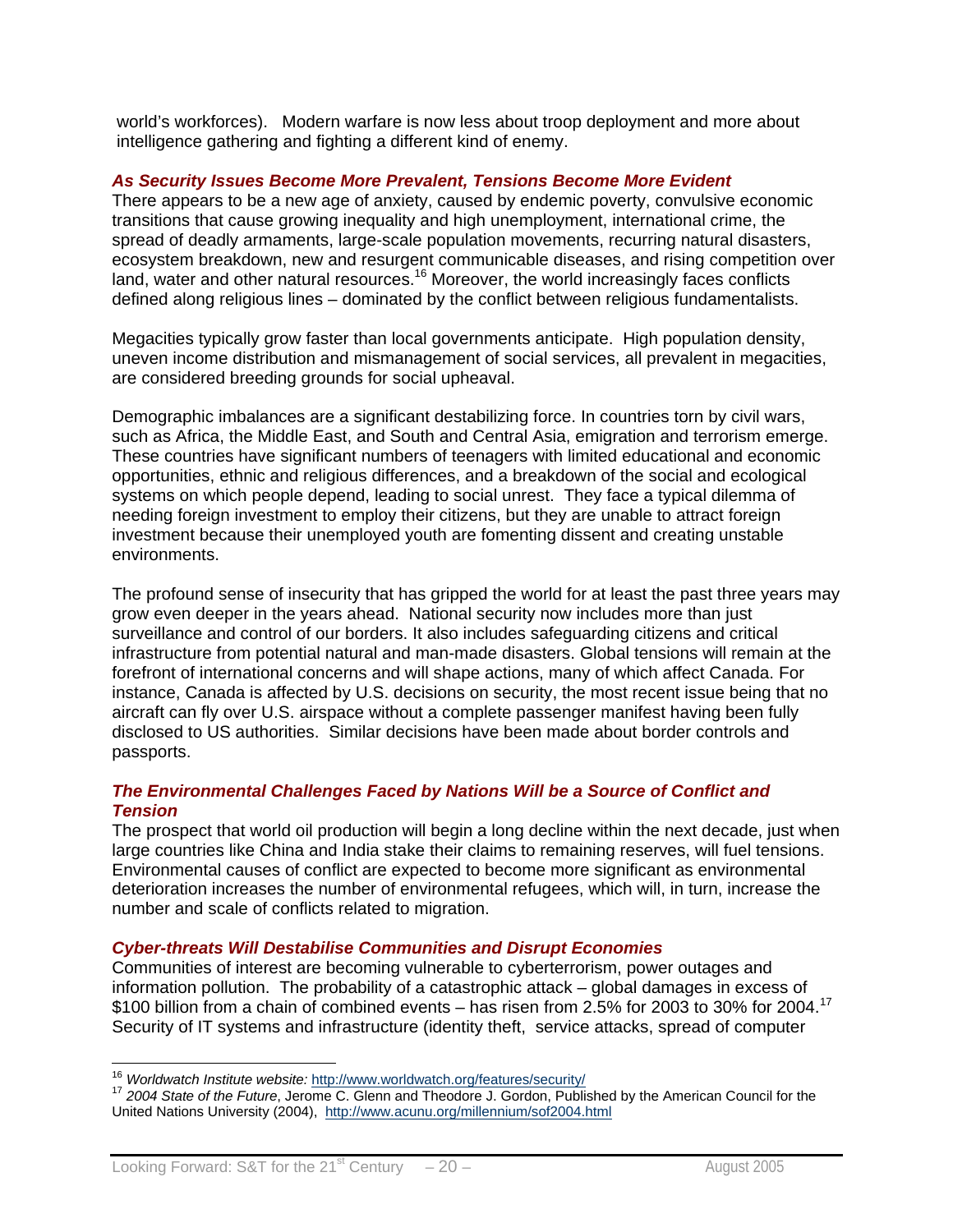viruses and cybercrime – all growing) has a significant economic cost for all sectors of the economy, especially as forecast growth in e-commerce is 25% per annum.

#### *Security of Financial Systems in Some Countries also a Risk*

The security and sustainability of some aspects of the banking systems in some countries (including China, some Asian countries and some Latin American states) are seen as problematic by some commentators – bank failures destabilize communities and significantly disrupt patterns of trade.

Although Canada's domestic exposure to conflict-based threats and casualties should remain minimal, proximity to the U.S. may bring with it certain security challenges. Canada needs to ensure that its energy, water and natural resource systems are protected from security risks and threats.

#### *Characteristics of S&T in 2020*

What kind of science and technologies does Canada require in 2020 if it is to sustain success, in the context of the forces that are reshaping our world and the complex issues with which we will be faced?

Some characteristics that will begin to define S&T in 2020 include:

- 1. **Set in a social context**: developed within the context of an understanding of the evolution of science and its interplay with society and humanity.
- 2. **Reflexive**: disciplined, open, tested by others and critically self-aware.
- 3. **Varied in size and scope**: includes many different scales, scopes, intentions, tools, techniques and locations from curiosity-driven to project-based science; from "big science" to smaller projects.
- 4. **Focused on human development**:focus on the potential to contribute to ongoing human development.
- 5. **Integrated around big issues**: cross-disciplinary approach to strategic issues.
- 6. **Global**: work with the best in the world and to serve the wider world.
- 7. **Transparent**: meeting demands for greater transparency and accountability.
- 8. **Committed to knowledge-in-use**: commitment to get information into routine use within our society and economy, and to do so as quickly as possible.
- 9. **Foresighted**: practice of strategic foresight is inherent.
- 10. **Selectively focused**: co-operate, learn from and build on the work of others, focused on what is of importance to Canadians.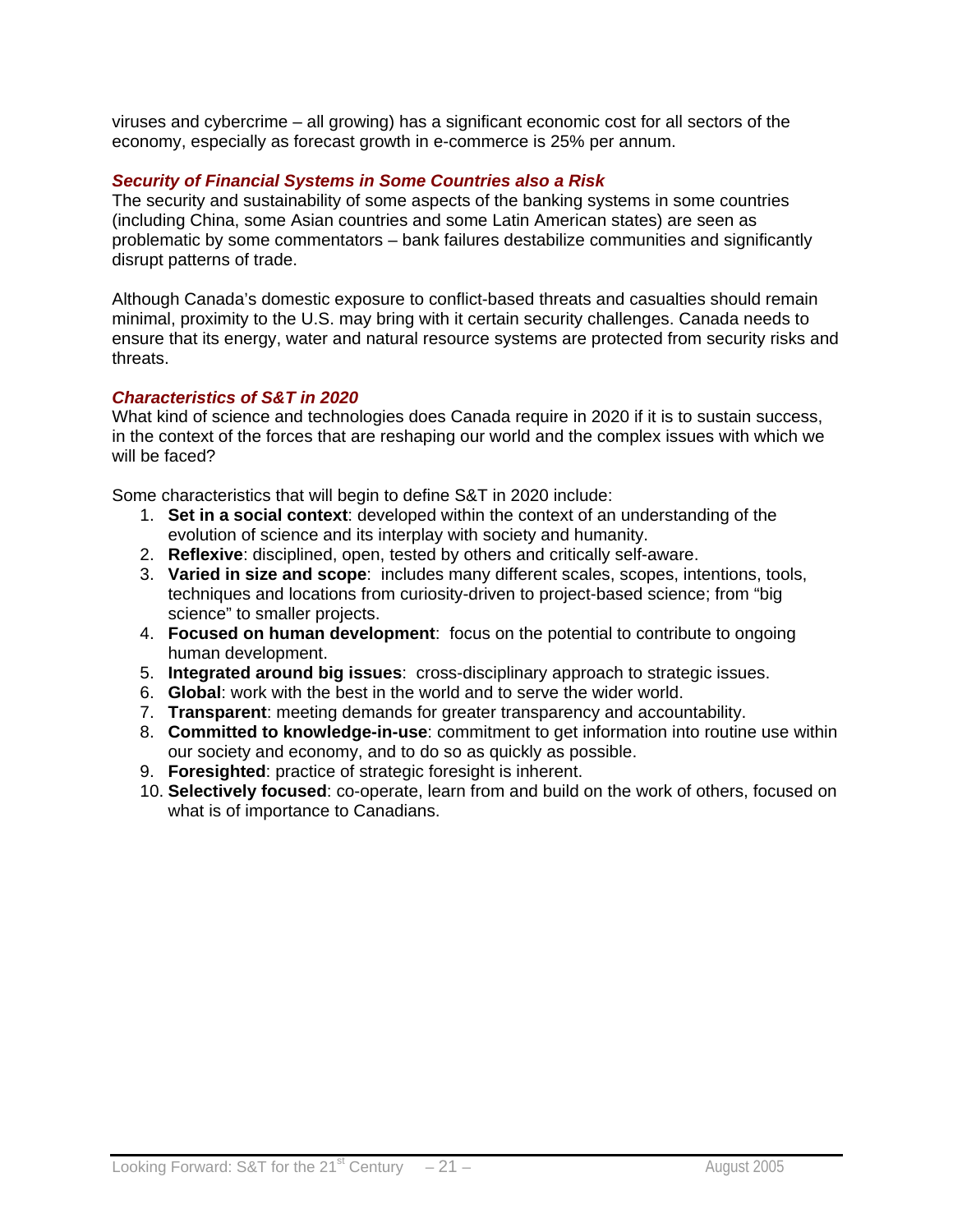## **PART 2 – GLOBAL CHALLENGES IMPACTING CANADA**

Globalization, the "growing interconnectedness reflected in the expanded flows of information, technology, capital, goods, services and people throughout the world," is a force so ubiquitous that it will substantially shape all other major trends in the world of 2020. Although that interconnectedness of economic growth and technology innovation has made it possible for three to four billion people to have relatively good health and living conditions today, unless our financial, economic, environmental and social behaviours are improved along with our industrial technologies, the long-term global future could prove challenging. After examining various themes on global issues as listed in the figure below, it was clear that there are three overriding critical themes on which the world will be focused over the next 5-15 years: energy, the environment, and health and wellness.



## **Energy**

 $\overline{a}$ 

#### *Overview*

Some would cite energy as the number one problem facing humanity in the next 50 years,<sup>18</sup> and further suggest that once this issue is solved we will be well on the way to solving all others. According to the International Energy Agency's World Energy Outlook 2004, if governments

http://cohesion.rice.edu/NaturalSciences/Smalley/emplibrary/040305%20Illinois%20Science%20Symposium.ppt

<sup>&</sup>lt;sup>18</sup> R. E. Smalley, Rice University, presentation at the 27<sup>th</sup> Illinois Junior Science and Humanities Symposium, April 3, 2005,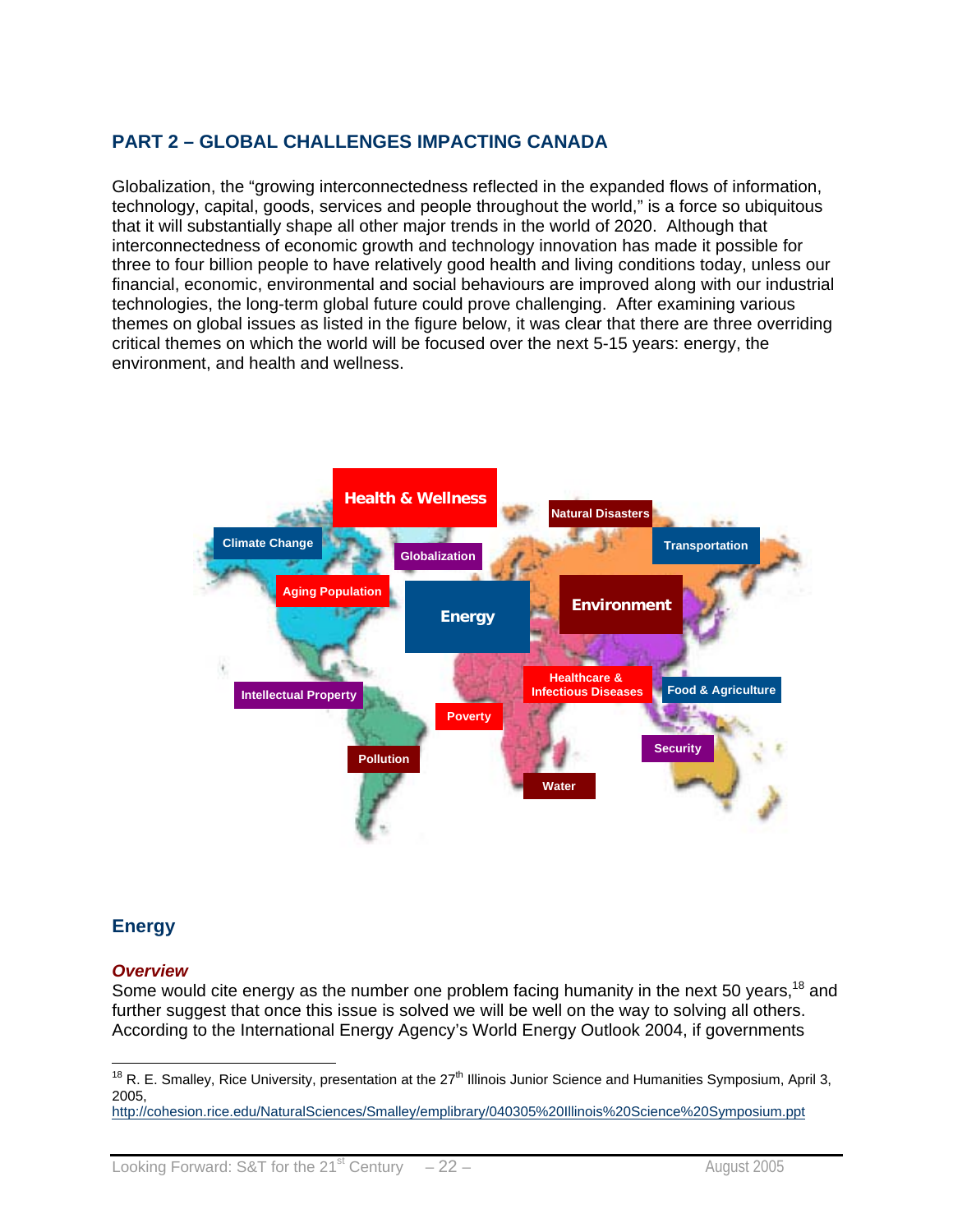maintain policies in force as of mid-2004, the world's energy needs will be almost 60 percent higher in 2030 than they were in 2004. Fossil fuels will continue to dominate the global energy mix, meeting most of the increase in overall energy use.<sup>19</sup> Some predict that Hubbert's Peak<sup>20</sup> will be reached by 2010 (e.g. Exxon Mobil Corporation), while others say that we have passed it already, and still others suggest that it will not occur until 2035.

Overall, the Earth's non-renewable energy resources appear more than adequate to meet demand until well beyond 2020, though it is less certain how costly and damaging it will be to extract and deliver those resources to consumers**.** As China, India and other economies gain strength, global competition for energy supply will increase. Serious energy security concerns could emerge, causing sensitivity to vulnerability of supply disruption. On the other hand, vulnerability to supply disruptions could fall as more options (ways and means) will exist for supplying it. Either way, a reliable source of energy will be critical for energy-importing countries such as the United States, China, Japan and Europe.

Additionally, current methods of energy production and usage are detrimentally affecting our environment – greenhouse gas emissions are contributing to climate change, and waste from energy production is a significant polluter. Consequently the need for non-polluting energy sources is becoming increasingly important.

#### *Energy Production and Consumption*

While there is a consensus that the world's supply of fossil fuel will be adequate to 2020, there is nonetheless a focus on improving the efficiency and cost of its extraction, while also decreasing the environmental burden of those activities.

There is likely to be a resurgence of nuclear power as a supply response to growing energy demand. China and France are already embracing these technologies (China expects to double its proportion of power supplied by nuclear generation by 2020; translating into 30 new plants). However, there is resistance to nuclear power by many environmental groups who fear the threats posed by nuclear plants to communities and the problem of nuclear waste disposal.

Worldwide, the technologies needed for solar, wind and wave power are being developed. Fuel cell technology is advancing. Geothermal and hydrology applications are also being explored. While these newer technologies are not expected to become a primary source of the world's energy by 2020, advances in their development mark the beginning of a greater awareness of sustainability, environmental impact and energy security.

Developed countries are finding it increasingly difficult to meet energy needs through large, centrally-located generating stations. It is foreseeable that we will move to distributed energy – a networked system of small (single family solar, single farm biogas), medium (bioenergy generators, small hydro) and large generating stations, with most, but not all, contributing electricity to a grid.

Numerous products and processes that result in lower energy consumption will become more prevalent: more highly insulated buildings, hybrid and more efficient vehicles, and cogeneration opportunities with high-energy-consumption processes (e.g. cement manufacture).

 $\overline{a}$ 

<sup>&</sup>lt;sup>19</sup> International Energy Agency's World Energy Outlook 2004.

http://www.iea.org/textbase/npsum/WEO2004SUM.pdf<br><sup>20</sup> The Hubbert Peak, also known as peak oil, is an influential theory concerning the long-term rate of conventional oil and other fossil fuels production and depletion. It predicts that future world oil production will soon reach a peak and then rapidly decline.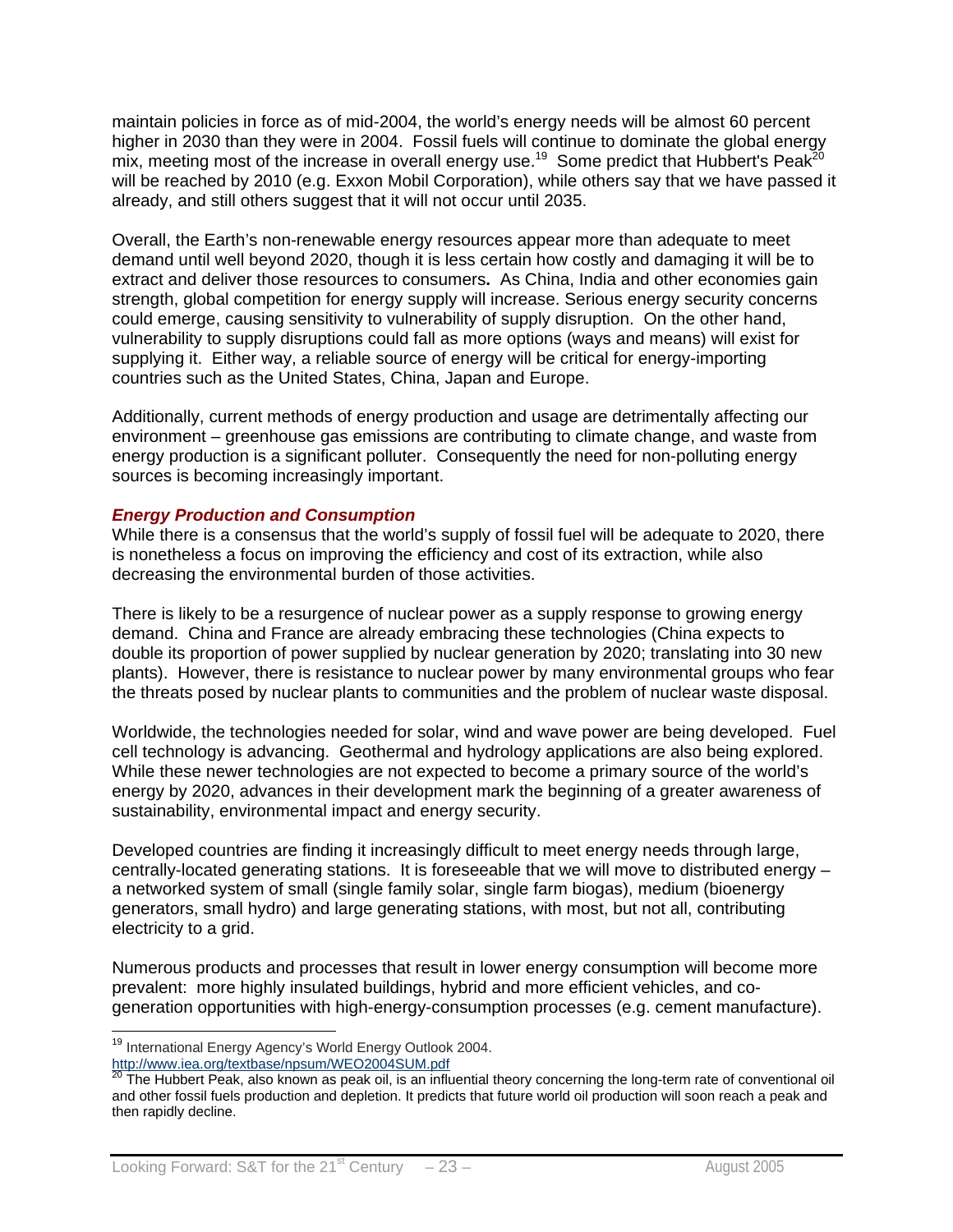#### *Canadian Situation*

At present the energy sector is a key component of the Canadian economy, contributing over 7% to our GDP and employing nearly 300 000 Canadians. Canada now ranks as the fifthlargest energy producer in the world - only the United States, Russia, China and Saudi Arabia produce more.<sup>21</sup> Canada's oil reserves, totalling 180 billion barrels, are second in the world, placing Canada ahead of Iraq and Iran and behind Saudi Arabia.<sup>22</sup> About 40 percent of Canada's primary energy production is currently natural gas. Oil and hydropower each make up a little less than 20 percent of the market, with the remaining production split between coal and nuclear energy. We are the largest foreign supplier of energy to the U.S. While demand for energy is growing in Canada, our vast natural resources, much of which remains untapped, will provide enough energy supplies for many years to come.<sup>23</sup>

Canada has an advantage when it comes to nuclear power. We are one of four key nuclear providers (with the U.K., Russia and U.S./France) and research powerhouses in the world, and one of just a few countries that sell electricity-producing reactors. Domestically, nuclear power generates approximately one eighth of Canada's electricity.

Having already faced energy constraints in Quebec and Ontario, Canada will likely accelerate its pursuit of alternative and distributed energy options. This trend will likely begin with individual or pockets of consumers installing their own energy-generating capacity to ensure their security of supply. The next phase will be for some of these sites to connect to the transmission grid. These trends have already started in Ontario.

Currently, NRC, Natural Resources Canada (NRCan), and Canadian industry are investing in, and promoting, the development of renewable energy resources, such as hydrogen as an alternate fuel. Although Canada does not yet have a national energy policy, in February 2005, Prime Minister Paul Martin re-mandated the National Round Table on the Environment and the Economy (NRTEE),<sup>24</sup> which he has charged with, among other things, developing advice on a long-term strategic energy and climate change policy for Canada that sets the course for the 21<sup>st</sup> century economy to 2030-2050. NRTEE's report, expected in 2006, will deal with nuclear, traditional and alternative sources of energy.

Canada has signed the Kyoto accord and is thus committed itself to reducing our greenhouse gas emissions to 6% below 1990 levels. A significant part of Canada's efforts to reach those levels will be devoted to reducing our energy consumption and major investments supporting Canadian innovation in cleaner fossil fuels and hydrogen fuel cells**.** 

#### *S&T Applications to Address Energy Challenges*

Some S&T applications that are considered relevant to the energy challenges of the future are:

- Improving the productivity or efficiency of extraction and refinement processes for non-renewable energy resources;
- Reducing the amount of water and energy now used to produce non-renewable energy resources, including manufactured oil;
- Co-generation (capturing the energy from the process itself);
- Carbon sequestration capture and storage technologies;

 $\overline{a}$ 

<sup>&</sup>lt;sup>21</sup> http://www.locationcanada.com/art\_5.htm<br><sup>22</sup> The federal government's *Invest in Canada* website at http://investincanada.com/english/View.asp?t=&x=511<br><sup>23</sup> http://www.locationcanada.com/art\_5.htm<br><sup>24</sup> http://www.<u>nrt</u>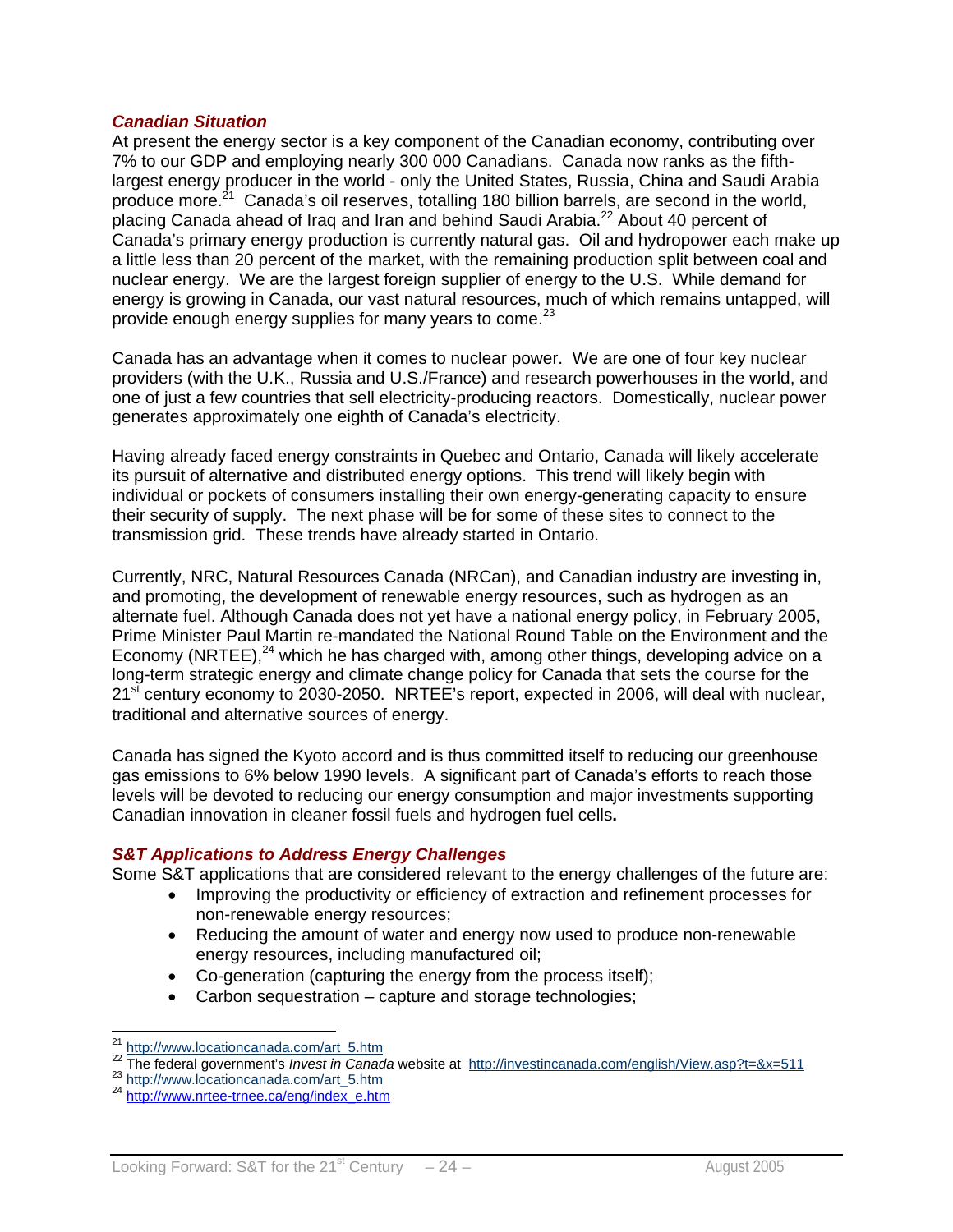- Advancing traditional alternatives: advanced nuclear reactor designs, nuclear fuel and hydroelectric power, and advances in fusion;
- Advancing new renewable alternatives by both stationary generation (hydrogen, solar power, wind power, biogas, tidal, and geothermal) and mobile generation (biodiesel, biofuel, fuel cells, micro fuel cells);
- Energy storage;
- Technologies that support distributed energy;
- Energy monitoring, control and management systems; and
- Reducing the amount of water needed for fossil fuels' extraction and production.

#### **Environment**

Our environment is "global". We have a responsibility to protect our shared environment and precious natural resources. Thus, it is only by working globally that we can begin to eradicate the damage already done and ensure a safe, clean and healthy environment for those who follow.

#### *Water*

"Of all the social and natural crises we humans face, the water crisis is the one that lies at the heart of our survival and that of our planet Earth".<sup>25</sup>

Only 2.53% of the world's water is fresh, and two-thirds of that is locked up in glaciers and permanent snow cover. Available freshwater is being significantly reduced by pollution. As with most global issues, it is the poor who are most affected, with 50% of the population in some developing countries exposed to polluted water sources which result in water-related diseases being among the most common causes of illness and death. In 2000, for example, there were two million deaths due to water sanitation and hygiene-associated diseases, and one million deaths caused by malaria. The majority of those affected are children under five. $^{26}$ 

Today, agricultural irrigation accounts for 70% of all water withdrawals, but that amount is likely to increase by 14% in the next 30 years, when it is expected that all land with irrigation potential will be in use. With populations and the per capita use of water increasing, water for all uses will become scarcer and lead to growing tension among demands from the rural and urban areas, the domestic and industrial sectors, irrigation and energy production, etc. Water management of the future will have to accommodate all such competing interests.

There will be intense competition for access to water. Water will continue to be the cause of conflict between countries (as it has in the Middle East) and in big cities. The struggle to control water resources will shape human political and economic history. Scientists and experts at the Stockholm World Water Forum in 2001 concluded that shortages of drinking water could affect one-third of the world's population by 2025 and ignite hostilities between regional haves and have-nots.

Water is about to become the strategic material of the 21<sup>st</sup> Century.

<sup>&</sup>lt;sup>25</sup> Koïchiro Matsuura, Director-General UN Educational, Scientific and Cultural Organization (UNESCO). <sup>26</sup> "Water for People Water for Life, The United Nations World Water Development Report (Executive Summary)" (2003), http://unesdoc.unesco.org/images/0012/001295/129556e.pdf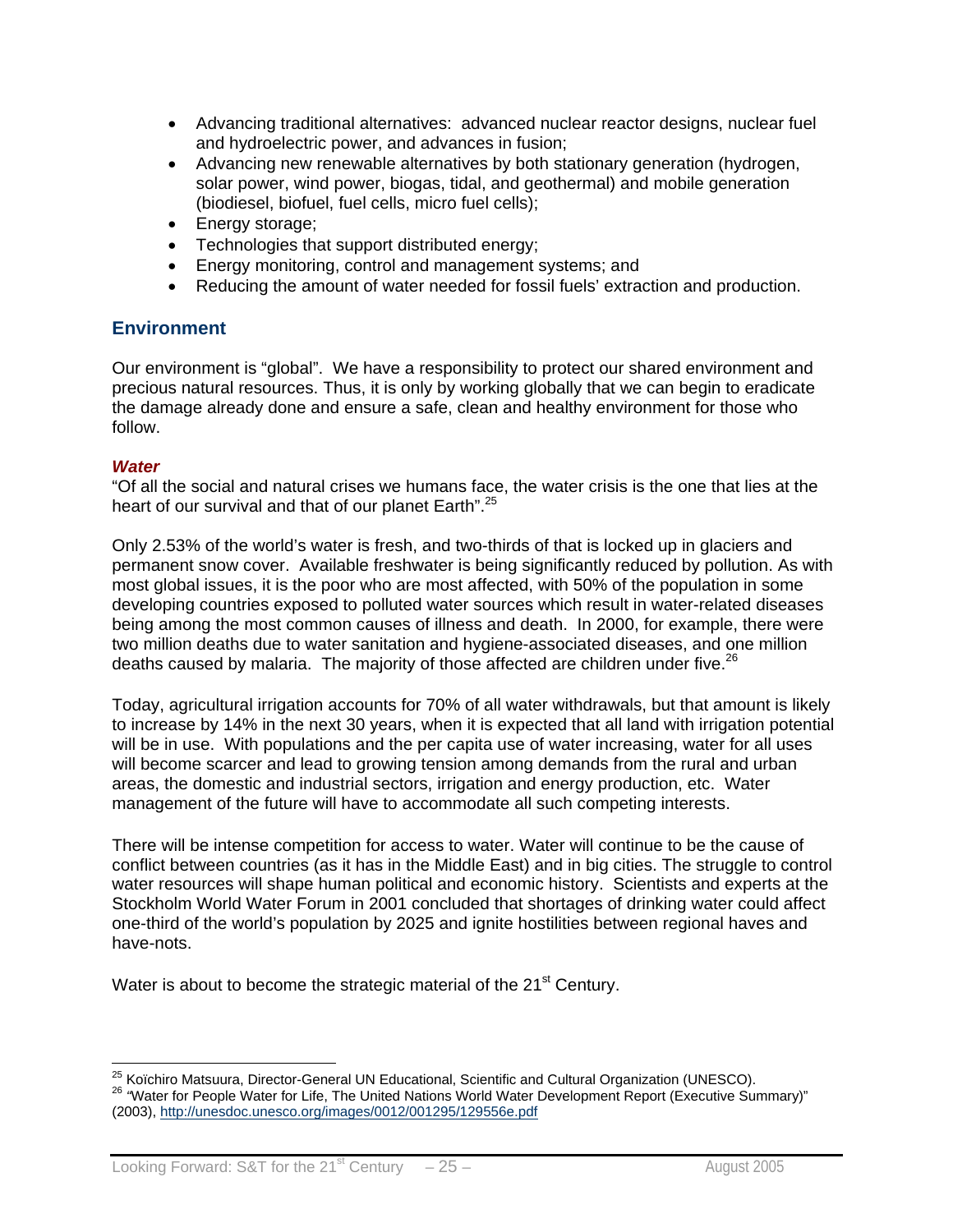#### *Climate Change*

It is generally accepted that, largely as a result of increased greenhouse gas emissions, our world has changed. The global warming trend (the average temperature of the earth's surface has risen by  $0.6^{\circ}$  C since the late 1800s and is expected to undergo a rapid and profound change with an increase of another 1.4 to 5.8 $^{\circ}$  C by the year 2100), has already begun to have noticeable impacts on our environment. Several researchers however take the view that global warming will be followed by a period of significant global cooling.

Stationary fuel combustion is the largest single contributor to greenhouse gas (GHG) emissions. In terms of  $CO<sub>2</sub>$  production in OECD countries, the contributors are: energy production and transformation (34%); transport (27%); industry (17%); residential and commercial (13%); and other sectors (9%). In most OECD countries, the fastest growing contributor of GHG emissions is the transportation sector. Within that sector, although one of the smaller contributors, emissions from the aviation sector are the fastest growing. In Canada, large final emitters contribute 50% of GHG emissions.

Due to climate change, our oceans are more acidic, with corresponding consequences for marine life. Vast areas of forests have experienced droughts. Catastrophic forest fires are now an annual event. The ranges for disease carrying mosquitoes are expanding. Numerous plant and animal species are not expected to survive the next 100 years. And, our weather has become more severe – just to mention a few of the already exhibited impacts. Humankind recognizes that we must address the root cause of these problems.

#### *Natural Disasters*

It is expected that climate change will result in more severe and more frequent natural hazards in the future.<sup>27</sup> Natural disasters (i.e. those resulting from floods, droughts, storms, earthquakes, fires and other events) are on the rise – in terms of severity, numbers and economic impact. Annual economic losses associated with natural disasters averaged US\$75.5 billion in the 1960s, US\$138.4 billion in the 1970s, US\$213.9 billion in the 1980s and US\$659.9 billion in the  $1990s^{28}$ 

#### *Pollution*

Globally, there are several recurring concerns about pollution, dominated primarily by air and water pollution. In countries with a developed industrial base, the emphasis is on maintaining activities while reducing environmental impact. Airborne pollution issues are primarily the result of human activity involving cars, aircraft and power generation, although forest fires are a significant pollution concern across the Indian and Pacific Ocean countries. Europe also emphasizes water pollution as a significant issue, arising from agricultural runoff and poor industrial practices.

There are several trends that contribute to the urgency and magnitude of current environmental issues and that will have a dramatic impact on the market for environmental technologies: growing global population and urbanization, migration, the expanding global economy and increased industrialization.

<sup>&</sup>lt;sup>27</sup> http://www.environmenttimes.net/article.cfm?pageID=129

<sup>28</sup> UN Report, Reducing Disaster Risk: A Challenge for Development, 2004, http://www.undp.org/bcpr/disred/rdr.htm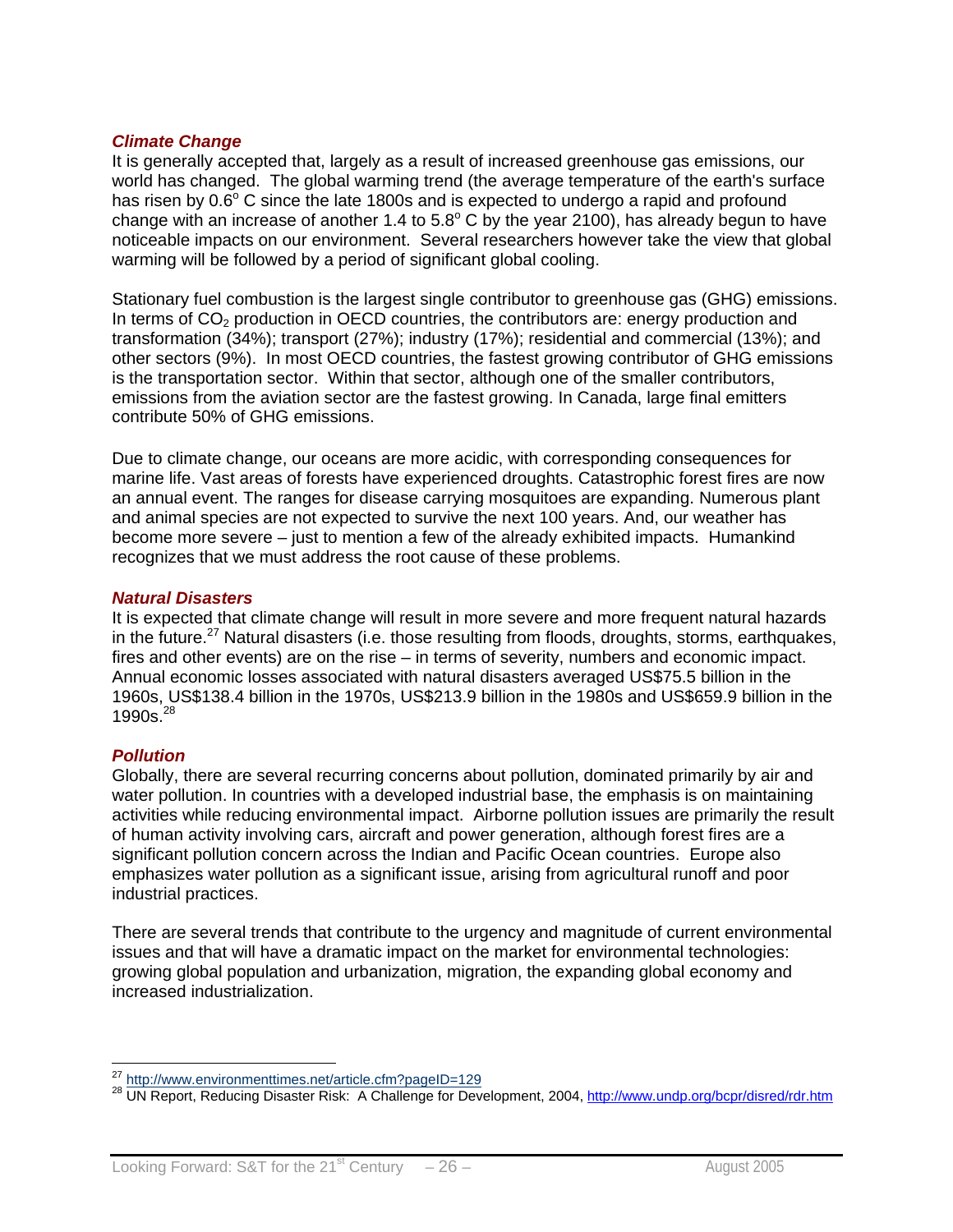#### *Canadian Situation*

Canada has as much as 20% of the world's supply of freshwater, but we consume 350 litres of water a day per capita, second only to the U.S. as the most profligate wasters of water in the world. (A global citizen needs only between 20 and 40 litres of water a day for drinking and sanitation).<sup>29</sup>

Canada's Federal Water Policy, recognizing that water is becoming a critical issue and that we must begin now to plan for the future, is based on the following principles: water pricing, science leadership, integrated planning, legislation and public awareness.

PollutionWatch indicates that in 2002 alone, over four billion kilograms of pollutants were released into Canada's air, soil and water, representing an increase of almost 50% over 1995.<sup>30</sup> By far the greatest proportion of this pollution (92%) was released into the air. Brownfields, and abandoned, idle or underutilized commercial or industrial properties where past actions have caused known or suspected environmental contamination may number as many as 30 000 in  $C$ anada. $31$ 

In adopting the Kyoto Protocol, Canada pledged to reduce its greenhouse gas emissions by six per cent below 1990 levels by the five-year commitment period of 2008 to 2012. Recognizing that meeting Canada's Kyoto commitment will require concerted efforts on a number of fronts and that activities to date have not generated the required results, the Federal Budget 2005 allocated approximately \$5 billion dollars (\$3 billion of new money) to fund climate change related activities. In April, with its revised Kyoto plan, the government pledged to spend \$10 billion over seven years to help Canada cut its average greenhouse gas emissions by 270 megatonnes a year in the five years 2008 to 2012. (We are producing 750 megatonnes per year). Some, however, question the plausibility of such a goal.

Canada is far from united on the appropriate Kyoto approach. Although all political parties support the promotion of alternative energy and fuel sources, there is a schism between those parties that oppose Kyoto on principle (Conservatives) but want to "initiate a review of all environment and energy initiatives, including the Kyoto Protocol"32, and those that support Kyoto, but feel the Liberal vision doesn't go far enough (NDP) and those that call for an increased focus on new and alternative technologies (Green Party). The Bloc Quebecois produced its own Kyoto plan – emphasizing regional assets such as hydro and wind power as significant sources of clean energy. Provinces have differing views as well. Alberta, in particular, expressed strong reservations about the federal plan, released its own, and is undertaking significant initiatives to address climate change. $33$ 

#### *Some S&T Applications to Address Environmental Challenges*

S&T applications that are considered relevant to the environmental challenges of the future are:

• Water quality and treatments (purification, desalinization);

<sup>&</sup>lt;sup>29</sup> "Sellina Canada's Water". a CBC News in-depth analysis, August 2004, http://www.cbc.ca/news/background/water/ 30 http://www.pollutionwatch.org/pub/pollutionwatch%20national%20report\_english\_ebook.pdf<br>31 Cleaning up the Past, Building the Future: A National Brownfield Redevelopment Strategy for Canada,

http://www.nrtee-trnee.ca/Publications/HTML/SOD\_Brownfield-Strategy\_E.htm 32 Conservative Party of Canada, Policy Declaration, March 19, 2005 – Policy 42, ii) a. 33 http://www3.gov.ab.ca/env/climate/accomplishments.html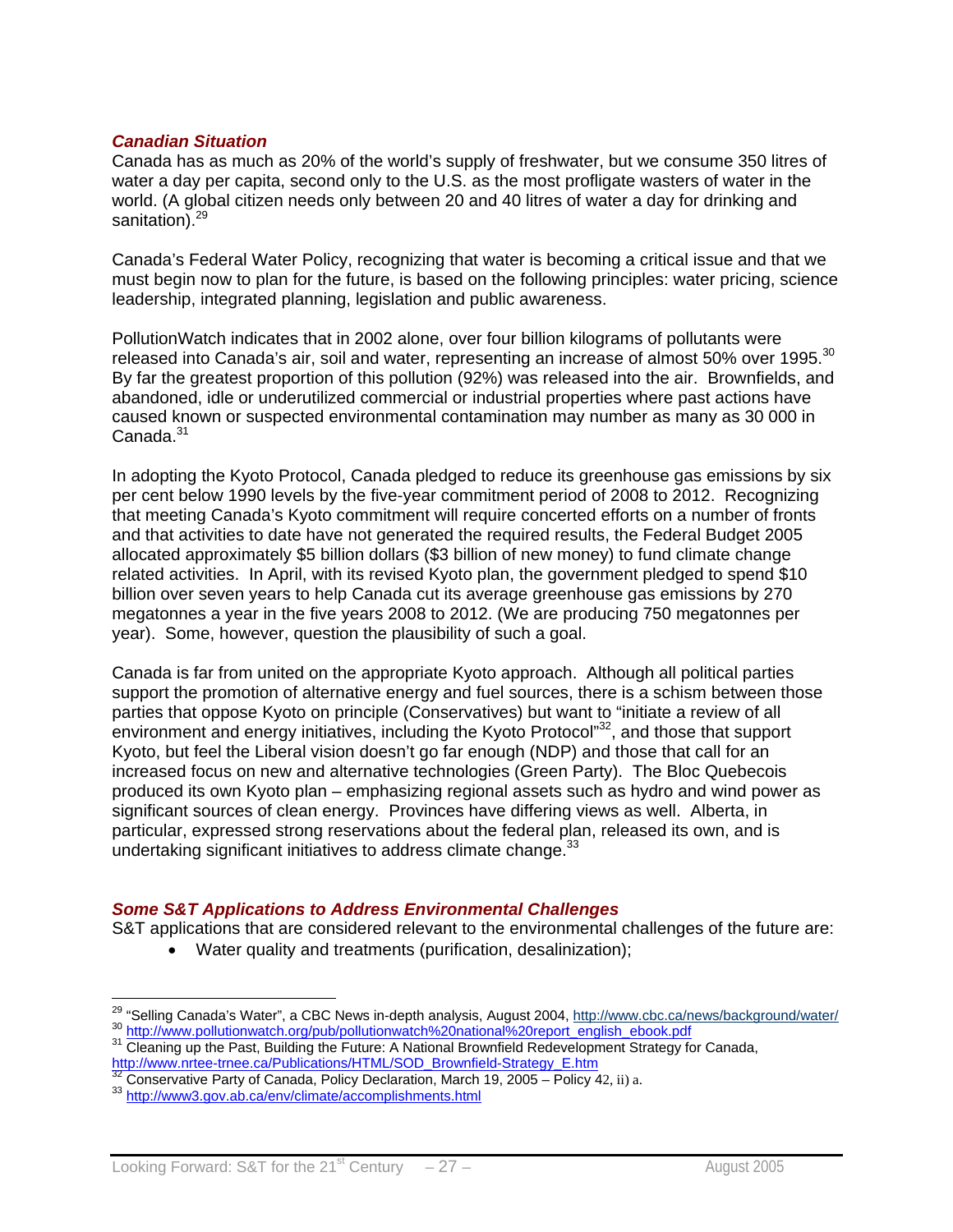- Water management in Canada (evaluation, distribution, availability, quality and requirements) and water security;
- Development of rapid, reliable and sensitive analytical techniques for air, water, effluents and emissions;
- Advances in environmental modelling, monitoring and reporting with respect to climate change, biodiversity, and atmospheric and other environment applications;
- Improving alerting systems for weather and water events;
- Alternative fuel sources for public and private transportation;
- Lighter weight materials and production methods for transport;
- Developing less environmentally intrusive means of extracting non-renewable energy resources;
- Clean coal technologies that "scrub" the emissions gases, sequester the carbon by-products;
- Bioremediation and other reclamation technologies that can be applied to brownfield sites;
- Sustainable development in agriculture and forestry, including the use of environmentally-friendly biocontrols, pesticides and herbicides, improved husbandry methods, new crops, and improved animal and aquaculture methods;
- Building design and construction technology, such as improving building techniques to minimize energy usage (particularly in light of Canada's experience in northern climate construction); and
- Waste reduction and recycling.

#### **Health and Wellness**

#### *Aging Population, Rising Incidences of Infectious Diseases and Pandemics, and Health Determinants*

The world's median age is increasing, with life expectancy at birth expected to reach 81 years for men and 86 years for women by  $2041<sup>34</sup>$  However, over 40 countries (including many African countries, central Asian states and Russia) are projected to have a lower life expectancy in 2010 than they did in 1990. $35$ 

Declining fertility rates and increasing lifespans are causing an increase in the median age of the world's population. That, combined with the aging of the "baby boom" generation, will result in increased numbers of persons over 65 in the period 2010 to 2030, and by 2050 the number of older persons (i.e. over 65) in the world will, for the first time in history, exceed the number of young (i.e. under 15). The greater number of people living longer and demanding better quality lives will represent a significant challenge to our public health systems. We will need to emphasize disease prevention, lifestyle changes, and alternative healthcare systems.

On the other hand, the world is facing an onslaught of type II diabetes in younger and younger people and an epidemic of obesity. Recent reports suggest that this will result in "the first time in a century that children can look forward to a shorter life expectancy than their parents". However, the Centre for Disease Control recently acknowledged that there are not yet proven scientific methods to validate such a finding. The obesity epidemic is not just in younger people. There has also been a sharp increase in obesity among people now in their sixties, which,

 $\overline{a}$ 

<sup>34</sup> Health Canada in collaboration with the Interdepartmental Committee on Aging and Seniors Issues, *Canada's Aging Population.* Ottawa: 2002. 35 U.S. Census Bureau.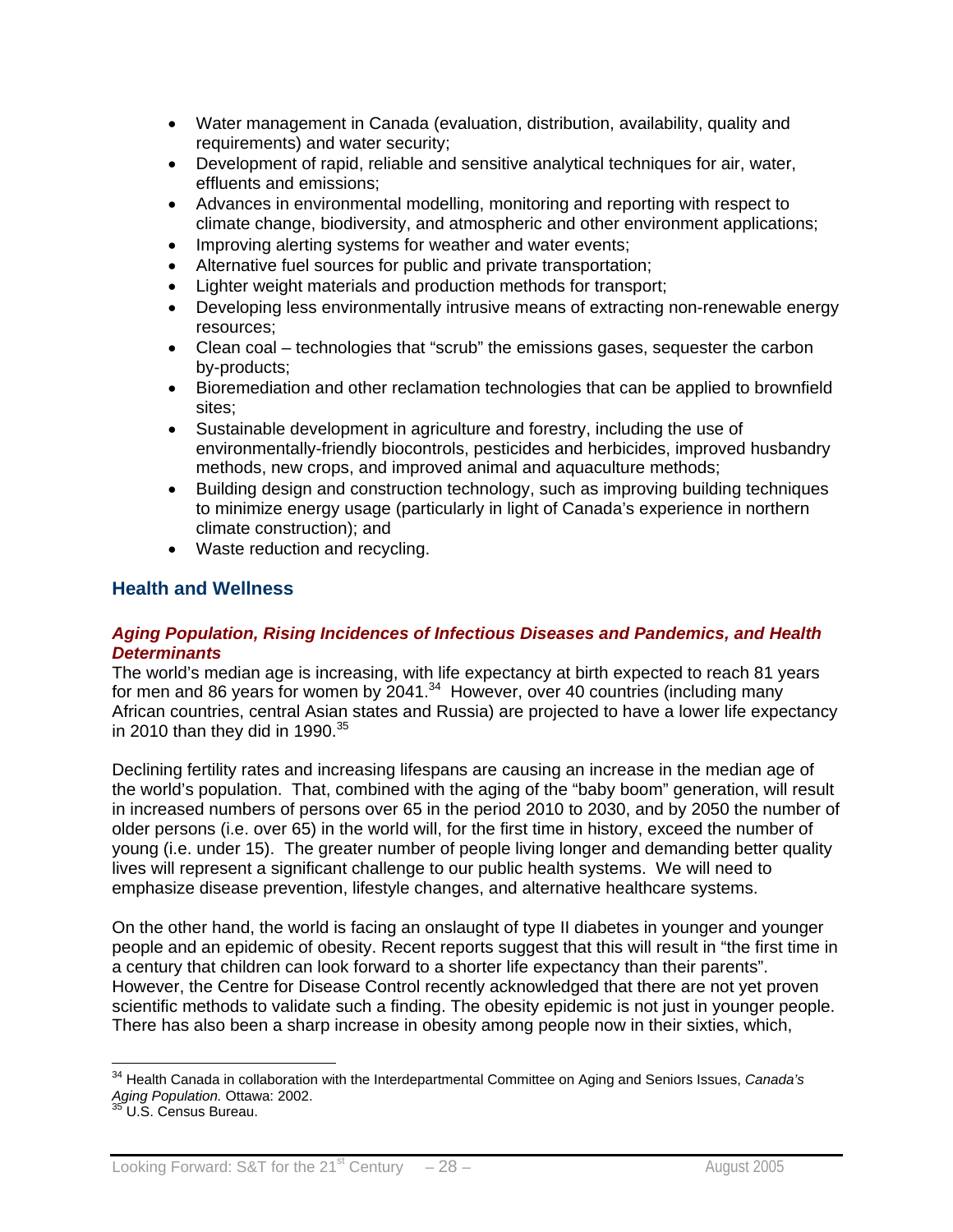according to the National Institutes of Health (NIH),<sup>36</sup> may be one of the reasons the gains in U.S. life expectancy at older ages have been less than those in other developed countries. It is interesting to note that more than 20 other developed nations have higher average life expectancies than the U.S.

The world is also facing pandemics, the rise of communicable diseases, a resurgence of old diseases (e.g. malaria and tuberculosis) and new strains of old diseases such as cholera and meningitis. The greatest influenza pandemic (1918-919) caused an estimated 40–50 million deaths worldwide. During recent years, we have seen SARS and influenza outbreaks. Experts believe it is simply a matter of time before the next pandemic. Given the high level of global traffic, pandemic viruses can spread rapidly, leaving little or no time to prepare and resulting in 2 to 7.4 million deaths globally, with developing countries hardest hit. On the other hand, we may find by 2020 that something we think in 2005 is terrible will be the key to the prophylactic for the pandemic of the next decade.

The global HIV/AIDS pandemic continues to be one of the greatest challenges of our time. Worldwide, over 40 million people are now infected and, each day, 14 000 more are added to their ranks. We are struggling to judiciously balance intellectual property and free-trade rights against the moral obligation of ensuring access to life-saving medicines at affordable prices for developing countries.<sup>37</sup>

On average, over 17 million people die each year from infectious diseases, many of which are classified as emerging or neglected. Ninety-five percent of those deaths are in developing countries.38 Since the 1970s, at least 30 new infectious diseases have emerged for which there are no effective treatments. $39^{9}$  We are seeing resistant strains of bacteria – recent examples include vancomycin-resistant infections of *Staphylococcus aureus* in the United States and Japan.

World poverty is a significant factor in health and wellness. More than 800 million people go to bed hungry every day, 300 million of whom are children; and, perhaps surprisingly, only 8% of those are victims of famine or other emergency situations. In addition, worldwide every year 11 million children die – most under the age of five with more than six million deaths from completely preventable causes such as malaria, diarrhea and pneumonia. Progress in poverty reduction has been concentrated in Asia, and especially, East Asia. In *all the other regions*, the number of people in extreme poverty has increased. Poverty is an issue for some Canadians, especially amongst Aboriginal peoples and children (Canada currently ranks 19<sup>th</sup> out of 26 OECD countries in terms of child poverty).

World agriculture produces 17 percent more calories per person today than it did 30 years ago, enough to feed everyone in the world despite a 70 percent population increase. The principal problem is that many people in the world do not have sufficient income to purchase food or land to grow enough food. GM crops carry the potential of lowering pollution and increasing economic yield, yet GMOs are strongly resisted in some economies, including the developing world. With our agricultural production capabilities, our transportation systems, and our

 $\overline{a}$ 

<sup>36</sup> *Obesity Threatens to Cut US Life Expectancy, a New Analysis Suggests,* NIH Press Release, March 16, 2005, http://www.nih.gov/news/pr/mar2005/nia-16.htm<br><sup>37</sup> A Fair Globalization: Creating Opportunities for All, Report by the World Commission on the Social Dimension of

Globalization, February 2004 http://www.ilo.org/public/english/fairglobalization/report/index.htm <sup>38</sup> *Biotechnology and Sustainability: The Fight Against Infectious Disease*, OECD Report, 2003,

http://www.oecd.org/dataOECD/23/23/2508407.pdf

*Ibid.*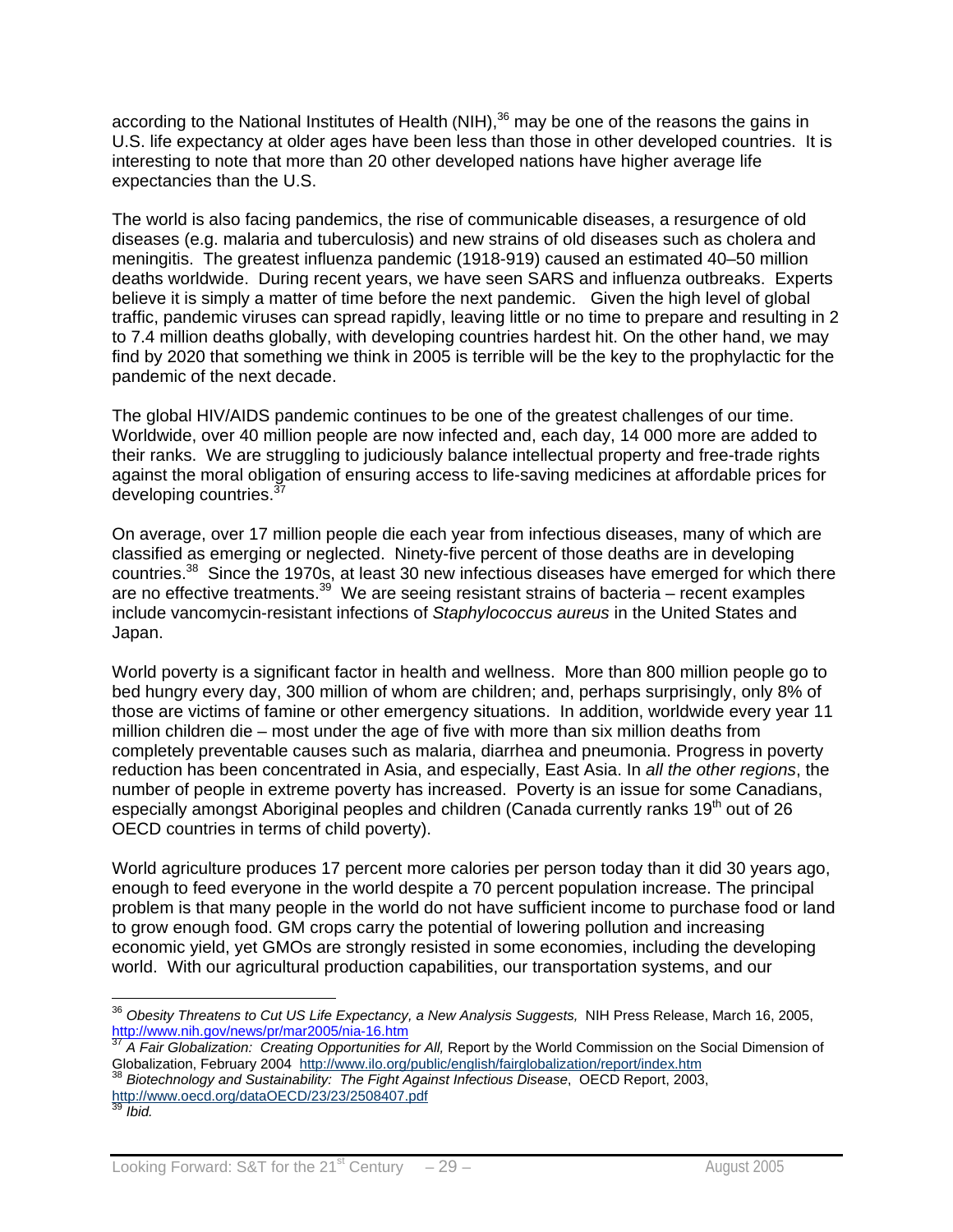commitment to the Millennium Development Goals, the world could potentially eradicate this problem.

#### *The Coping Capacity of the Health-care Systems*

Health-care costs are steadily rising. According to OECD data,<sup>40</sup> the cost in Canada, in U.S. dollars per capita, rose from \$289 in 1970 to \$2931 in 2002. For the U.S. it was \$347 in 1970 and \$5267 in 2002. Similarly, in Australia, costs rose from \$684 in 1980 to \$2504 in 2001. Similar trends were noted in all countries for which data were collected. In addition to healthcare costs and impacts on people, health and wellness issues affect productivity and, therefore, the economy.

#### *Canadian Situation*

Canada has placed an emphasis on its health challenges, with total R&D funding into pharmaceuticals and disease knowledge (including the basic sciences) increasing from \$1.2 billion in 1999 to \$2.3 billion in 2004. Our national health R&D infrastructure design is also an indicator of this emphasis, with almost \$2 billion of the total health research activity conducted in hospitals and universities.

In 2004, health-care spending reached \$130 billion or \$4 078 per person. In addition to the overall increasing health-care costs, we will face a shift in health-care requirements from acute chronic care to care for age-related degenerative diseases. If we accept the analysis of the Fraser Institute in its "How Good is Canadian Health-care? 2004 Report", then in 2000/2001 those aged 65 and over (representing 12.5% of the population) consumed 42.7% of the total health-care expenditures.<sup>41</sup>

The most significant drivers of increased costs from 1999 to 2004 in Canadian health-care systems were expenditures on drugs and on salary costs for medical professionals. Canada ranks as the eighth largest pharmaceutical market in the world and we are the second fastest growing market globally after China. However, as demonstrated<sup>42</sup> in the graph from Industry Canada below, Canada is in an increasingly higher trade deficit situation vis-à-vis pharmaceuticals.





<sup>40</sup> http://www.oecd.org/dataoecd/13/53/31963451.xls

<sup>41</sup> How Good is Canadian Healthcare? 2004 report, The Fraser Institute, Nadeem Esmail and Michael Walker, http://www.canada.com/national/nationalpost/news/onlineextras/fraserreportonhealthcare/howgood-xsumm.pdf 42 From Industry Canada Fact sheet on Canadian Pharmaceutical Industry Profile.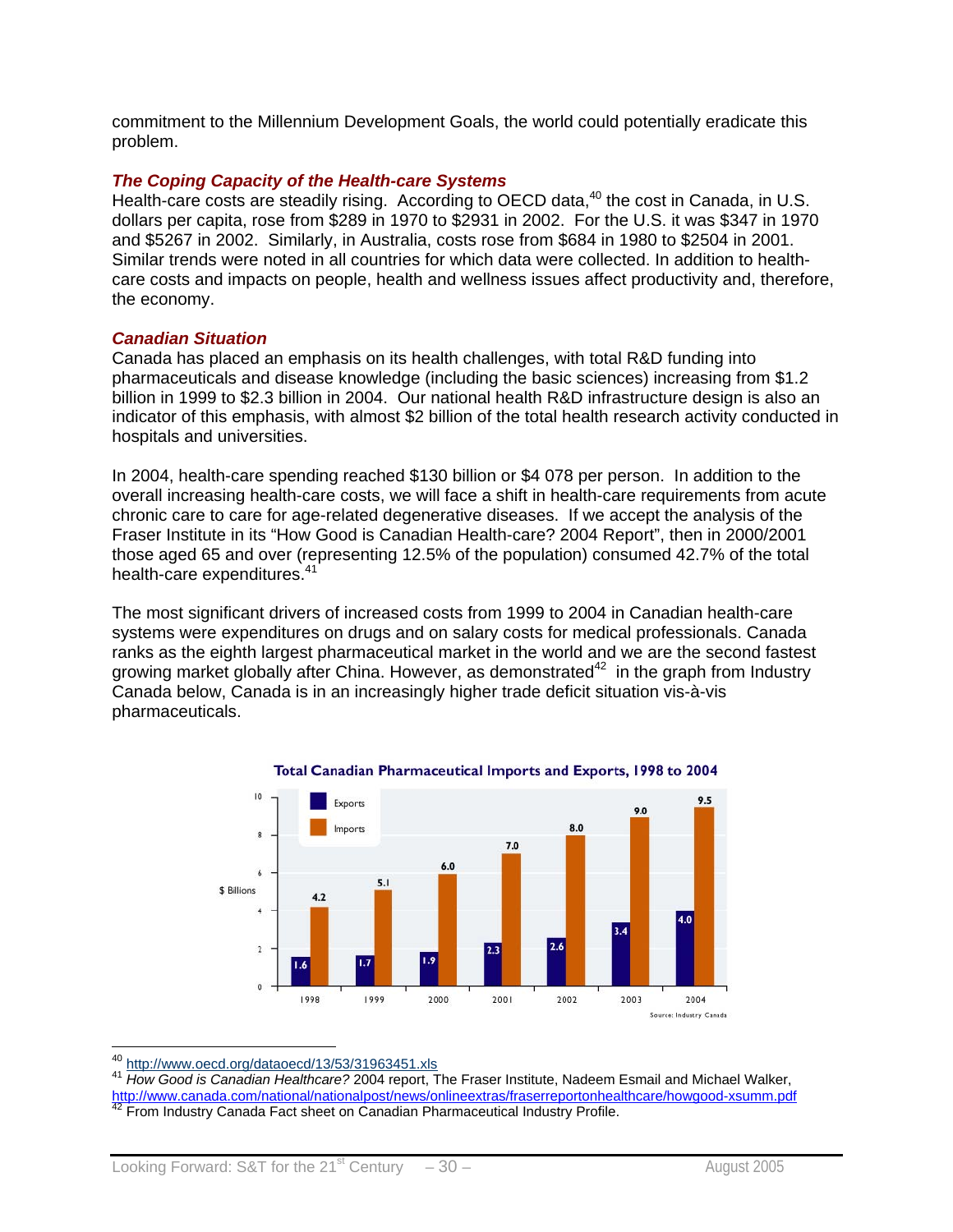Canadians take pride in their health-care system – but without reform, the cost of traditional health-care will continue to rise at an unsustainable rate. There are signs of changes however. Under the 2003 Canada Health Accord, additional investments in diagnostic services were provided, national targets and metrics on waiting times were established and provinces were mandated to provide an annual report outlining their success in achieving these metrics. Recently, the Supreme Court of Canada overturned a Quebec law preventing people from buying private health insurance to pay for medical services available through the publicly funded system, opening the door to further expansion of private health-care.

## *Some S&T Applications to Address Health and Wellness Challenges*

S&T applications that are considered relevant to the health and wellness challenges of the future are:

- Advancing our understanding of challenges related to the aging population, including chronic diseases, Alzheimer's, cancer, heart disease and diabetes;
- Innovations in early diagnosis (including imaging and non-imaging diagnostic equipment); predictive tests, maintaining wellness, and health-care delivery;
- Genomics, proteomics, metabolomics, and other "omics" that have the potential to advance our ability to treat many medical challenges;
- In the area of pharmaceuticals and biopharmaceuticals we can expect the development of more targeted drugs with higher efficacy, new drugs and vaccines (including technologies to expedite their development) to address infectious diseases, nano or molecular drug delivery structures, etc.;
- To reduce costs of drug development, we will see "in silico" drug development (systems biology) as the basis for a new paradigm for drug discovery and development, new bioprocesses for the production and purification of biopharmaceuticals, and advances in novel drug production technologies using transgenic animals and plants;
- In the area of health services, we can expect advances in telehealth, remote surgery, devices and infrastructure that support the development of care services (e.g. home care); and
- We can expect greater use of ICT in terms of electronic health records, registries and databases, communications infrastructure, bioinformatics and high-performance computing, decision support software and interoperable measurement systems.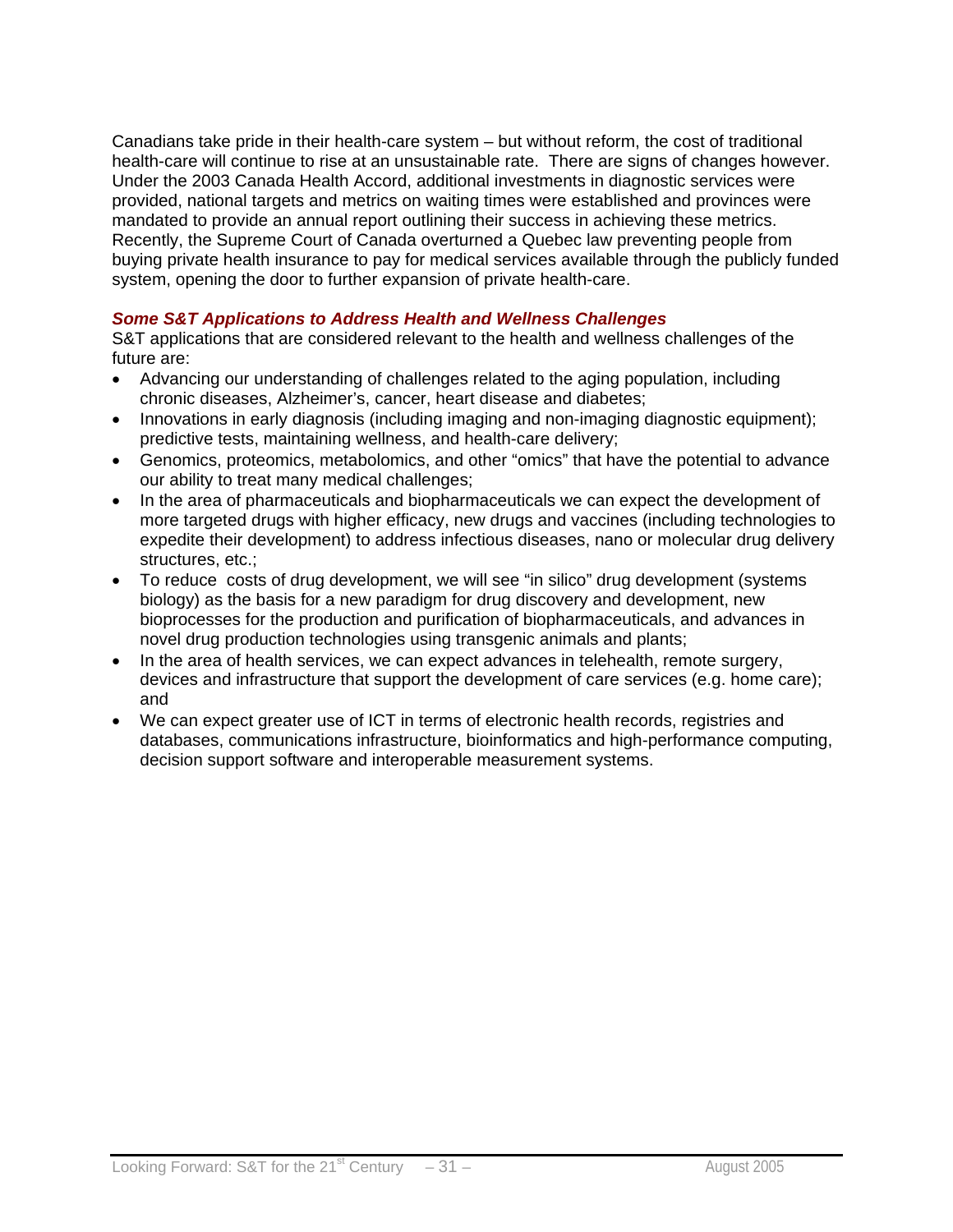## **PART 3 – GROWING GLOBAL ECONOMIC COMPETITION**

## **The Changing Global Market System**

Today, money, technology and raw materials move evermore swiftly across national borders. World trade has grown from about US\$580 billion in 1980 to a projected US\$6.3 **trillion** in 2004, an 11-fold increase.<sup>43</sup> Trade is expected to continue growing impressively, increasing 80% by 2020 over 2000 levels.<sup>44</sup> We are in the midst of major changes in the shape, structure and dynamics of the global economy. The period 2005-2020 will be characterized by changing and migrating demographics, by significant shifts in the markets for goods and services, and by products'/services' accelerated life cycles. To excel in these emerging market realities, organizations must demonstrate agility and adaptability, competently manage their intellectual property and embrace globally-distributed operations. The free flow of innovation and capital will determine the success/failure of industries and nations.

The expansion of economies in India and China presents a fundamental challenge to the continued economic viability of so-called "middle power" countries such as Canada. By 2020, given present trends, China will have an economy that rivals that of the United States in size. India will achieve this mark sometime in the 2040s and Russia may again emerge as a major player. Some predict a trade war between China and U.S.; that world trade will become more vulnerable to the political situation in China and India, and to the relationship between China, India, the U.S. and the European Union (EU); and that more countries will "offshore" basic production and move to more value-added production over time. The traditional strong trading nations, such as the UK and France, will weaken. However, this resetting of the balance of power and an overall "larger global pie" represent interesting opportunities for Canada because of our exceptional natural resource endowments – water, energy, minerals, and arable land.

A country's place in this new world is highly dependent on its social and economic well-being. Currently, about two thirds of the world's population lives in countries connected to the global economy. Countries not so connected will continue to suffer, e.g. Sub-Saharan Africa, which currently has the largest share of people living on less than \$1 per day. Even by 2020, the benefits of globalization won't be global. Gaps will widen between the benefiting countries (economically, technologically and socially) and underdeveloped nations. The greatest benefits are expected to accrue to countries that access and adopt new technologies. Increasingly, there is a stronger recognition that S&T is required to survive in the global world and, fortunately, also an acknowledgement that the stronger economies must use their capacities (e.g. S&T) to assist less-fortunate nations – to combat the many "divides" in the world.

While globalization provides new sources of competition and market opportunities, liberalizing the trade process is difficult and slow. The World Trade Organization (WTO), with 140 members and a large range of issues under its purview, is becoming increasingly bureaucratic and slow. We can expect an escalation in trade disputes and challenges to the WTO / General Agreement on Tariffs and Trade (GATT) regime throughout the period 2005-2020 (60 major disputes in 2005). Some believe that non-governmental organizations (NGOs), such as the WTO, the World Bank, and the IMF are going to become less important in the future, as globalization is going to be increasingly driven by "the individuals who understand the flat world, adapt themselves quickly to its processes and technologies, and start to march forward – without any

 $\overline{a}$ 

<sup>43</sup> *Long Term Global Challenges for Europe*, released March 2005,

http://www.hm-treasury.gov.uk/documents/international\_issues/int\_global\_index.cfm <sup>44</sup> *Mapping the Global Future*, Report of the National Intelligence Council's 2020 Project, http://www.foia.cia.gov/2020/2020.pdf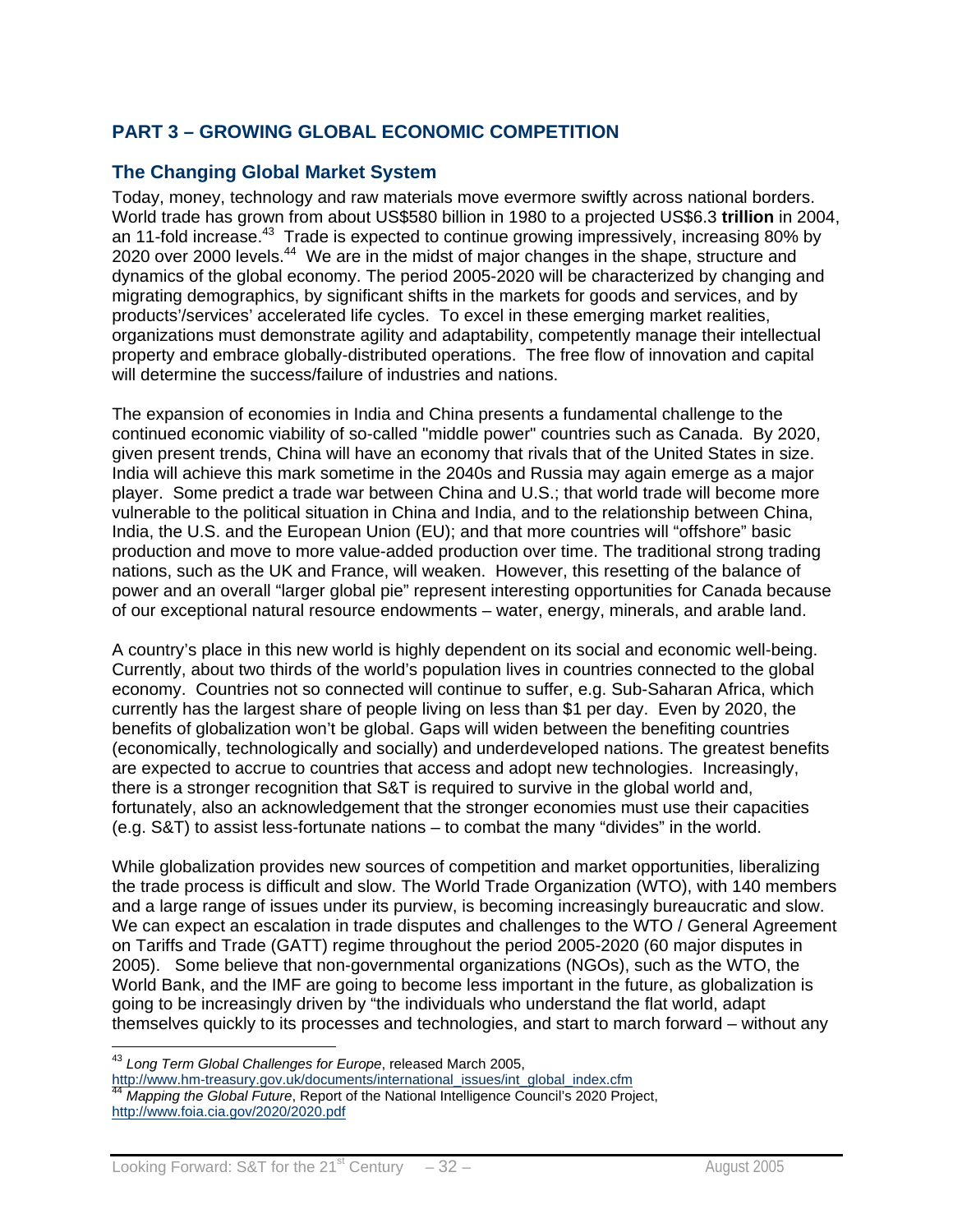treaties or advice from the International Monetary Fund (IMF). They will be every color of the rainbow and from every corner of the world."<sup>45</sup>

#### *Canadian Situation*

Fundamental to our identity and place in the world, Canada is a trading nation – highly dependent on the way the world works, and on the priorities and actions in other countries. One of the more fundamental global dynamics is the emergence of the knowledge economy, accompanied by the expansion of China, India, Brazil and Mexico. The shifting economic power structure presents a fundamental challenge to the continued economic viability of "middle power" countries such as Canada.

The liberalization of international markets presents both an opportunity and a challenge for Canada. We are currently the fifth largest global exporter and importer of goods and services. The percentage of our GDP dependent on trade is higher than any other OECD nation. The US is the recipient of over 80% of our exports. The Canadian economy will continue to be dominated by the North American market for the foreseeable future. However, the US reliance on foreign borrowing has created a global imbalance which some are suggesting may be addressed by a more protectionist stance by the US. This could have significant repercussions to our economy.

By gaining access to global export markets, Canada also makes itself vulnerable to increased international competition for capital, labour and market share. We face the confluence of challenges that arise from our existing reliance on manufacturing activity, a significant growth in China's manufacturing base, expanding free trade agreements, the emerging knowledge economy in India, and the desire on the part of both of these countries to generate novel intellectual property (IP) and to move up the value capture chain (in industries ranging from telecommunications to pharmaceuticals).

An overreliance on U.S. markets when the major global markets will have shifted significantly would be a dangerous economic strategy for Canadian enterprises. Canada will need to adjust to these shifts and explore new export markets such as China, India, Brazil and Mexico. Canada will also need to be adaptive to sudden disruptions in the pattern of trade in light of the potential for trade disputes or sudden changes in political conditions in emerging large markets. Canada faces the real potential to be reduced to insignificance or even irrelevance in the global marketplace. By 2050 Canada will be providing less than 1% of the world's GDP, while China, India and the US will between them generate 63.5%. We will have to work hard to secure our status in the world.  $46$ 

#### **Industrial Challenges**

#### *Economic Benefits from S&T*

As the global economy transitions from being resource-based to being knowledge-based, and as manufacturing jobs increasingly migrate from developed countries to developing countries, developed countries must maximize the benefit from their knowledge-creation potential. Accordingly, there will be an increasing demand for economic benefits from S&T and innovation that is more than the mere development of new technologies, or even their application in new products and services, but which goes through to the sustainable diffusion of those new

<sup>&</sup>lt;sup>45</sup> The World is Flat, Thomas Friedman, 2005.

<sup>&</sup>lt;sup>46</sup> Estimates from Goldman Sachs. See Crane, D. (2005), Canada in a Shifting World. Department of Foreign Affairs and International Trade Canada.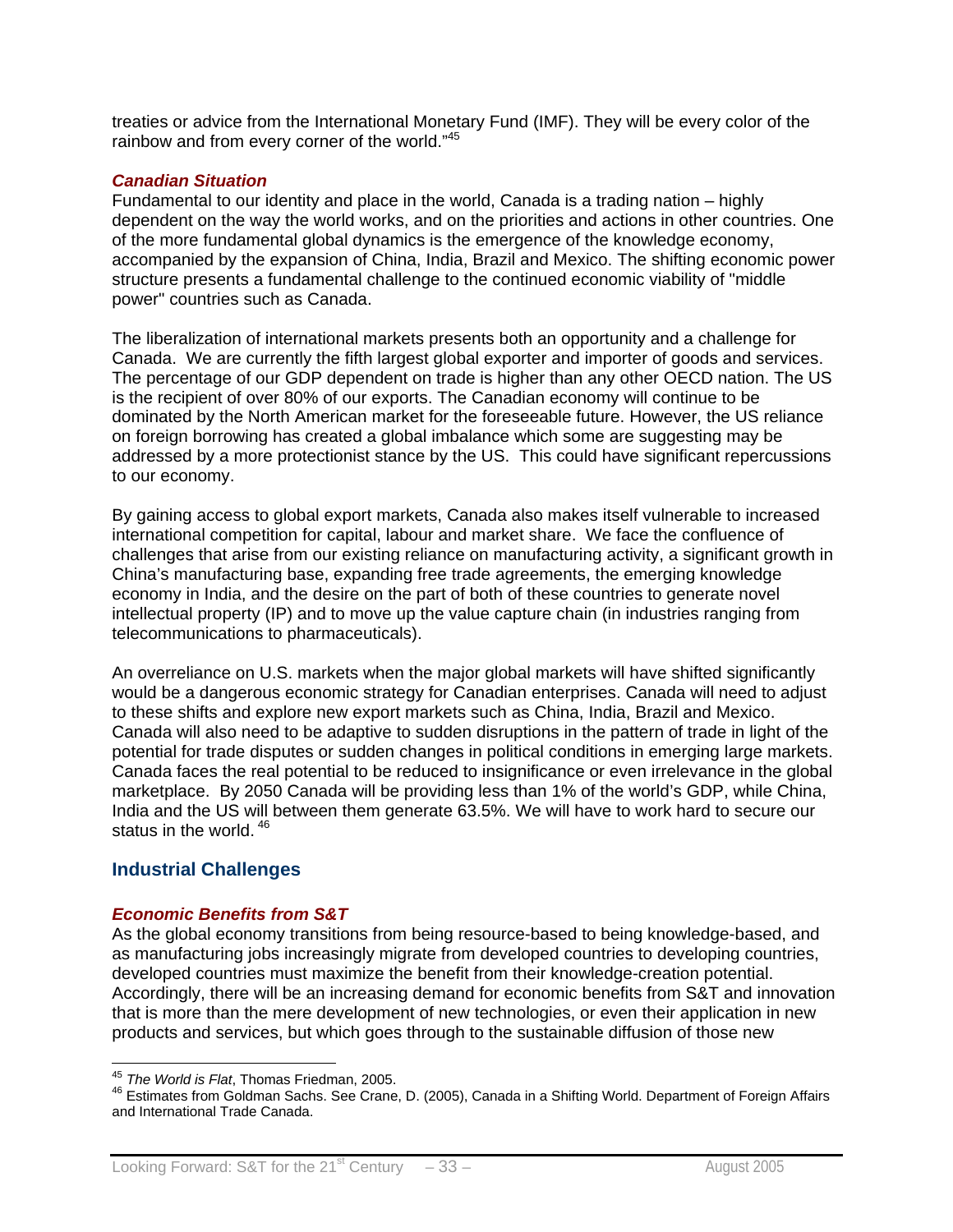applications into the marketplace. Only then can new technologies address the challenges of the day – and bring economic and social returns to their creators.

#### *Factors Affecting Industry Performance*

The review of factors affecting the performance of Canadian industry indicates the high influence of economic factors on business. These factors include competition from low cost supplier countries such as China, the impact of rising input costs and changes in competition patterns in industry. However, there is a growing importance of environmental considerations in sector performance, including concerns about hazardous emissions, environmental stewardship, reduction in GHG emissions and more general moves toward sustainable production. A number of important society factors also emerged, including the influence of an aging society on buying habits, the increase in security following 9/11, and changes that pervasive information and communications are creating. The figure below illustrates the relative importance of these factors on several industry sectors. It should be noted that S&T was not identified as a major driver for the services sector. This large sector undertakes little formal R&D and has an innovation process driven by technology adaptation and organizational change.



#### **Relative Influence of External Factors**

## *Shifting Trade Patterns*

An analysis was conducted to determine how shares of the North American market have changed over recent years and particularly, if lower labour cost countries – China, Mexico and South Korea – have benefited. Results of the analysis indicate that China has gained significant market share in North America and every other country has lost. An analysis in 2004 by Industry Canada indicated that penetration by Chinese exports was occurring in sectors where there was limited Canadian production and vice versa. In the high-technology sector China's share rose by 11% while Canada lost 3% and Korea and Mexico each lost 1%.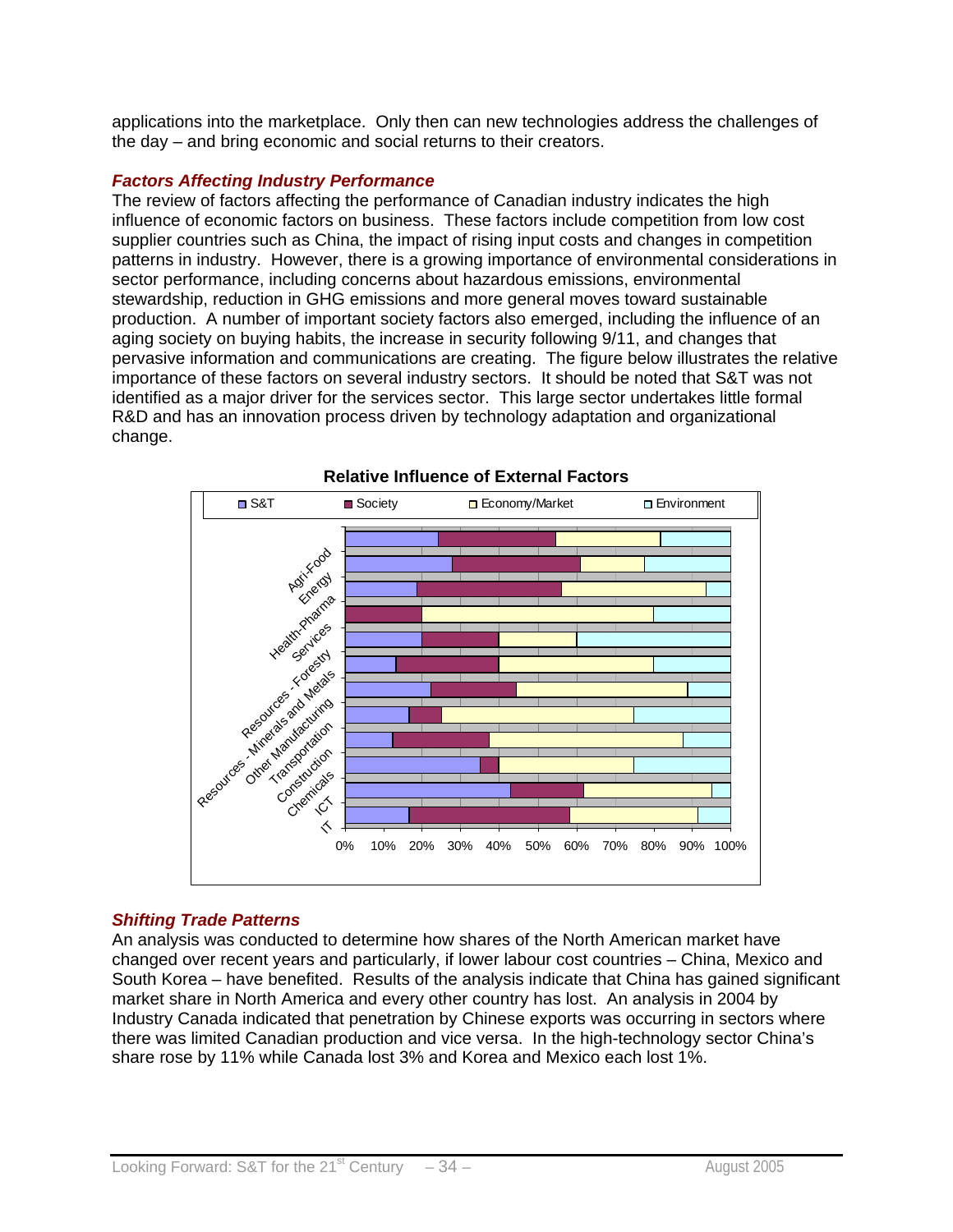

#### *R&D Investment and Receptor Capacity*

A ratio of 70:30 of private/public investment in R&D is considered a good benchmark within OECD countries. Against this benchmark, Canadian private R&D is much lower (53%) and is declining, as are the number of companies making such investments, despite one of the most generous R&D tax regimes. In 2001, Canada had only 228 "R&D leader" companies accounting for almost 80% of Canada's private sector R&D. This trend will continue through 2020, straining publicly-funded R&D facilities. Furthermore, as fewer people are active in the workforce, the rate of savings will decline. McKinsey & Co, amongst others, predict a significant decline in available venture capital starting in 2010 and falling sharply thereafter.<sup>47</sup> However, fighting the 'tsunami' that is globalization will only result in defeat. Instead, we need to react, adapt, be agile with our context and find the best ways ahead. Fortunately, human beings are resilient and resourceful.

Canada's private sector is dominated by SMEs, 98 percent of which have fewer than 100 employees. Although SMEs can be nimble, receptive and adaptable, they generally have limited receptor capacity to absorb R&D advantages along with a limited capacity to adjust to rapid liberalization of the economy. This SME reality of Canada's economic composition must influence how we consider the innovation system and technology commercialization.

#### *Global Supply Chains*

No longer do individual firms simply compete against each other. Competitiveness is now one supply chain against another. Global supply chains are the dominant force in business today, and participation within a chain is critical for businesses. However, there are some sectors, such as food and commodities, where supply chains may function as an oligopoly (a market shared by a small number of large players), forcing difficult business terms on smaller suppliers. For SME businesses, whether they are in the agri-food, aircraft or automotive sector, participation in such chains brings benefits. However, SMEs must deal with a host of issues as well: certification requirements, protection of IP, meeting the IT interoperability requirements of the chain, threats of a major supply chain reducing the number of suppliers, and the internationalization of supply chains which often requires that local production be established wherever the major firm establishes major production (e.g. automotive sector). In addition, large

 $\overline{a}$ 47 Farrell, D., Ghai, S. and Shavers, T. (2005) *The Demographic Deficit – How Aging Will Reduce Global Wealth*. McKinsey Quarterly, April 8, 2005.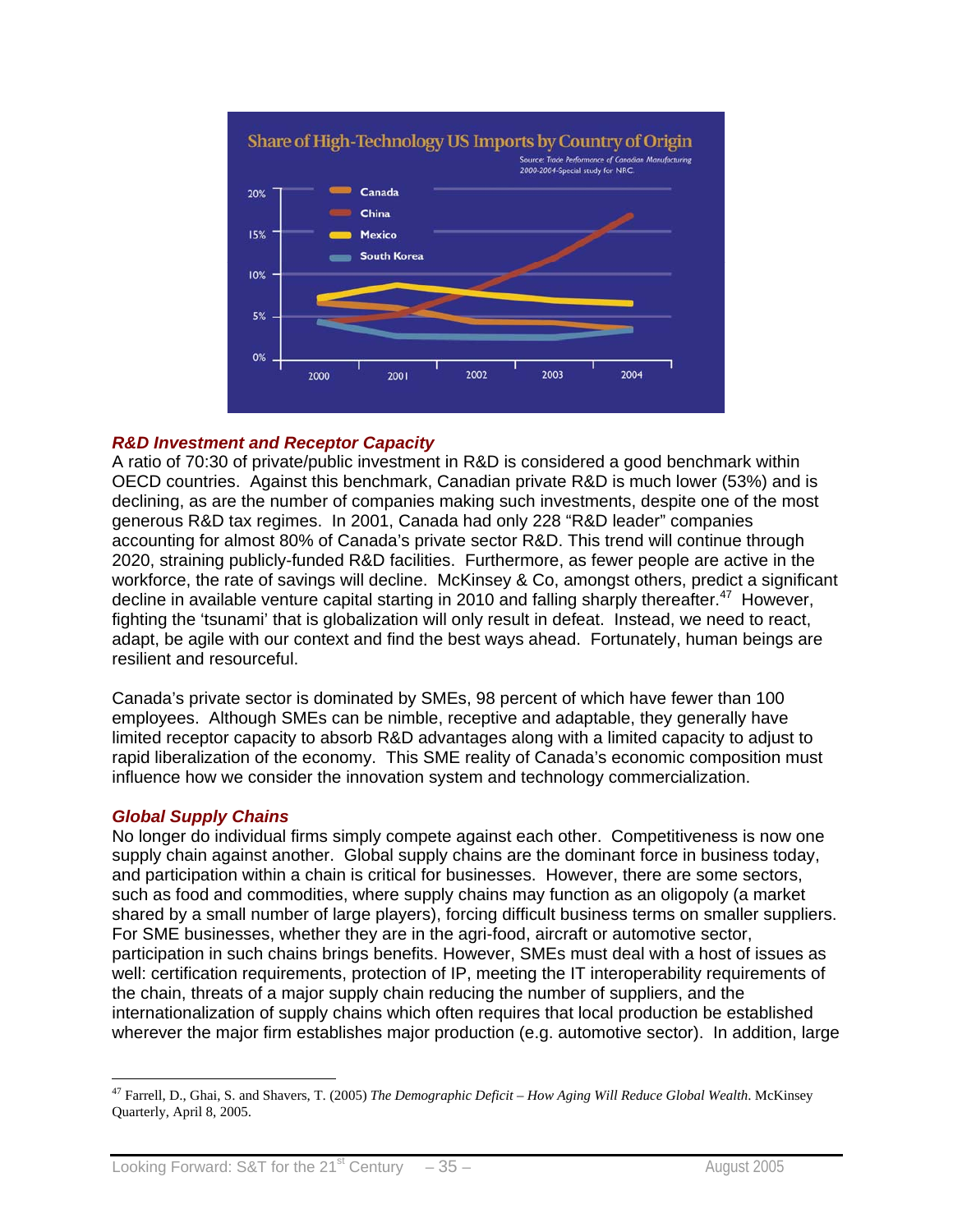customers are demanding risk sharing of product development, downloading more and more functions on SMEs that may lack R&D or product development capabilities.

#### *Clusters*

One of the realities of an SME economy is that the ecosystem necessary for them to thrive requires a strong regional or cluster focus – SMEs do not often have geographically distributed operations. In the period between 2005 and 2020, we will see the ebb and flow of clusters. Some will grow and others will decline. It will be difficult to pick "winners and losers". What is known, however, is that clusters attract both HQP and capital and become effective as a means of sustaining an industry sector over time.<sup>48</sup> For example, there is a strong automotive cluster in Southern Ontario that provides a pool of labour and effective access to markets and capital. Although not all firms will be "cluster connected", there will be a growing concentration of industries in clusters.

What will change between 2005 and 2020 is the regional nature of these clusters. Currently, competitive advantage is seen to be linked to regional factors – local access to focused R&D, HQP and related infrastructure. As more manufacturing takes place in India, China, Mexico (so called "offshoring") and other countries and knowledge moves faster globally through ubiquitous and semantic technologies, clusters will become more global – a network or "constellation" of global centres of competence.

#### *Productivity*

Productivity will shape the competitive position of nations and low productivity will lead to lower standards of living faster than has heretofore been the case. Canada's productivity is declining and is currently ranked  $13<sup>th</sup>$  in the world (a fall from second place) in the OECD (2004 data) going from an average of 4% growth per year in the period 1946-1973 to 1.4% in the period 1973-2003.

According to Statistics Canada, in 2004, Canadian businesses recorded their worst performance in labour productivity growth in eight years. The graph below (from Statistics Canada) provides a comparison of productivity growth rates between the US and Canada over the period 1991 to 2004. While the U.S. is increasing its productivity, Canada is falling further behind.



 $\overline{a}$ 48 Solvell, O., Lindqvist, G. and Ketels, C. (2003), *The Cluster Initiative Greenbook*, (mimeo)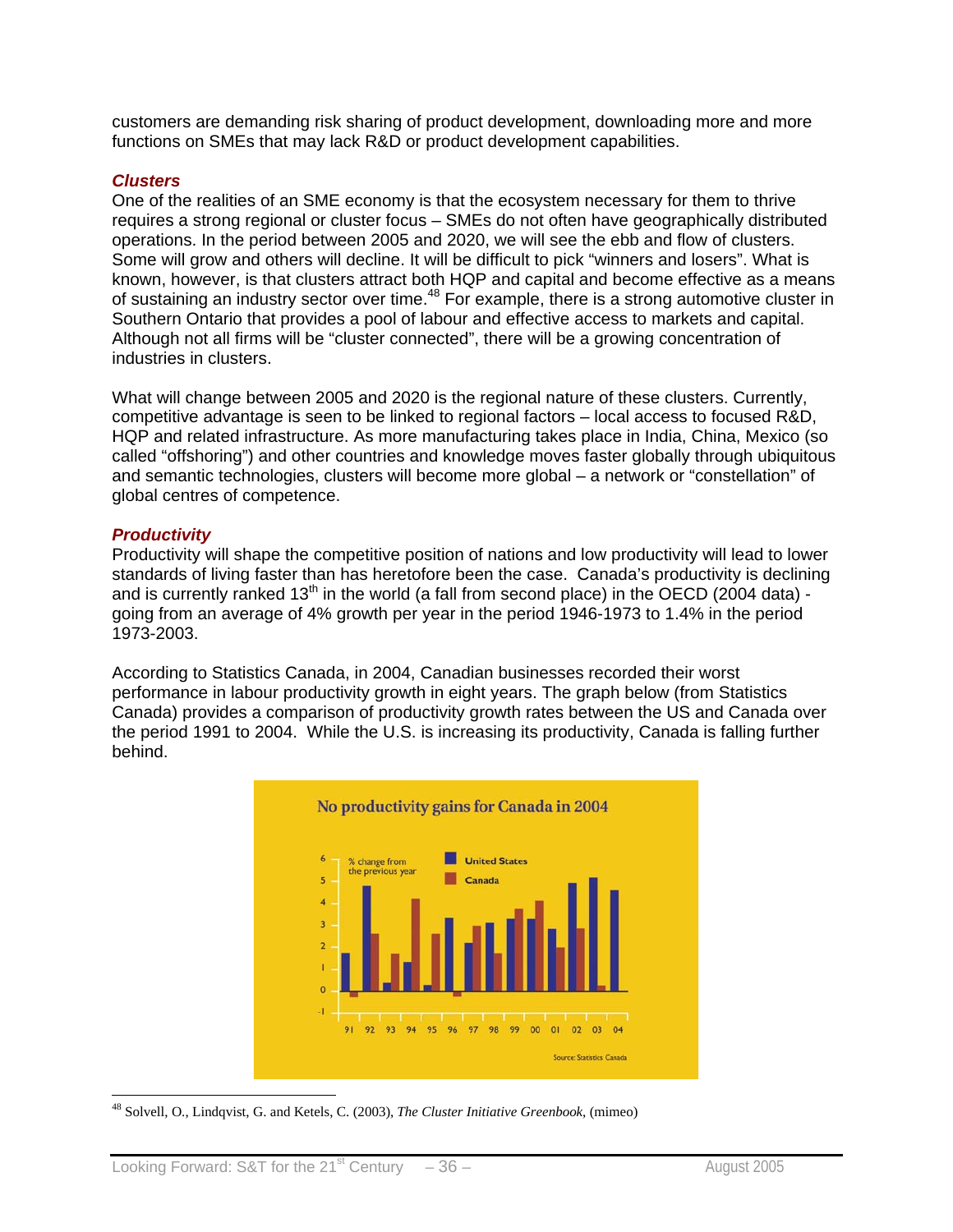In terms of particular industry sectors, the graph<sup>49</sup> below compares labour productivity<sup>50</sup> gains and losses for the years 1997 and 2001. It is worth noting that those sectors with poor productivity are the ones in which there are a larger portion of smaller firms that, on average, probably spend roughly one-third what comparable US firms do on R&D.



#### Labour Productivity Level in Canada (US=100)

#### *Productivity – Manufacturing Sector*

Labour productivity growth in the Canadian manufacturing sector, the battleground of fierce international competition, has been considerably lower than that of the U.S. since 1995, hovering around 75% of that found in the U.S.<sup>51</sup>. Recent estimates from the Conference Board of Canada place the productivity gap between Canada and the US at US\$6,000 per Canadian due to lower labour productivity and lower investments in R&D and capital equipment than the US. The recent large appreciation of the Canadian dollar vis-à-vis the U.S. currency has significantly eroded the cost position of Canadian exporters, in general, and manufacturers, in particular.

The U.S. manufacturing sector is also concerned about its place in this global economy, given the unprecedented global competition for capital and markets. Because manufactured goods make up the bulk of international trade, the competition is especially strong. Taken together, the effects of technology and globalization accelerate the competitive pressures to lower costs and increase productivity. Innovation in products, processes, and services has become a determinant for success.<sup>52</sup>

<sup>&</sup>lt;sup>49</sup> Statistics Canada.

<sup>&</sup>lt;sup>50</sup> Labour productivity is defined by Statistics Canada as output, measured as real GDP per hour worked.<br><sup>51</sup> See Andrew Sharpe, *The Canada-U.S. Manufacturing Productivity Gap – An Overview*, Centre for the Study of Living Standards (mimeo).

<sup>52</sup> *Manufacturing in America: A comprehensive Strategy to Address the Challenges to U.S. Manufacturers*, U.S. Department of Commerce, January 2004.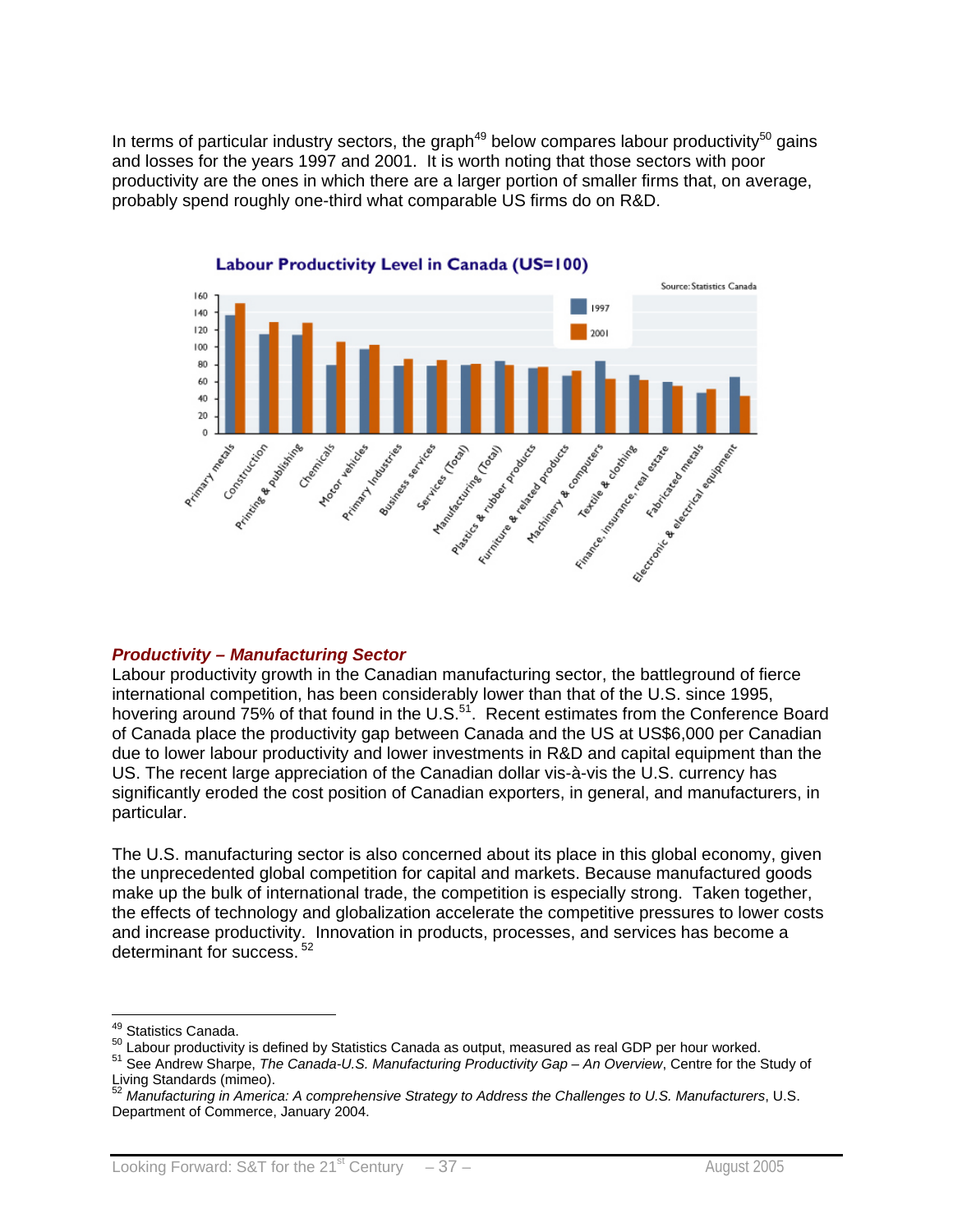"Productivity" did not resonate high as a challenge within the Canadian industry. Rather, the industry sectors reviewed, with the exception of steel or process industries, tended to see issues such as cost competitiveness, rising input costs and competition as more critical concerns.53 It is important to recognize, however, that this view of productivity is for all Canadian industry and that some industries are effective competitors and productive. For example, motor vehicle, primary metal, wood and paper industries are all high performers, whereas computer, instruments and textile mills are very weak.

The Centre for the Study of Living Standards has suggested six policies to improve productivity in Canada, namely:

- 1. pursuit of a macroeconomic environment that gives high priority to full employment;
- 2. promotion of the diffusion of new technologies;
- 3. fostering competitive markets, particularly in the product market area;
- 4. movement of the workforce from low to high productivity activities;
- 5. investment in post-secondary education; and
- 6. reduction of working time.

#### *Canada's Innovation Ecosystem*

There is good evidence that Canada's science and technology expertise is world-class and productive.54 We also have effective and generous tax-credit regimes that support innovation. Canada's R&D community is busy, complex but unfocused as we do not have a clear, explicit strategy for science and technology. In addition, Canada does not have innovation practices that enable increased private sector R&D investment, and support the flow of venture capital. Therefore, Canada's S&T strongly favours public and social outcomes of innovation investments. This situation may not be appropriate, given the long-term outlook of the Canadian economy and Canada's declining competitiveness.

Canada has poor coordination among the players in innovation policy, both provincially and federally. There is a lack of focus in innovation policy, strategy and execution – too many players working with different and sometimes opposing plans and policies. In the fast-growing innovation economies (e.g. Finland, Japan), integration, convergence and focus are keywords representing action. They need to be made real in Canada, and some limited progress is now slowly being made.

The Canadian innovation system is also challenged by shortages of highly qualified people in all stages of the innovation process, affecting economic progress. Canada ranks  $14<sup>th</sup>$  in OECD countries in management (company operations and strategy geared toward improving entrepreneurship and productivity), has fewer S&T workers than many other advanced economies and lacks experienced venture capital fund managers. Other difficulties include securing angel funding, costs of securing access to markets, intellectual property, the business climate and culture, and regulation.

The aging workforce, expected high retirement rates, and the fact that Canada continues to lag behind leading OECD countries in science and engineering degrees and in graduation rates at the PhD level (less than 1% of university graduates received a doctoral degree in 2000)<sup>55</sup>

 $\overline{a}$ <sup>53</sup> 2020: Building our Vision for the Future, Canadian Manufacturers and Exporters, 2004.<br><sup>54</sup> Based on OECD evaluations of research productivity.<br><sup>55</sup> Developing Highly Skilled Workers: Review of Canada, OECD Report, 200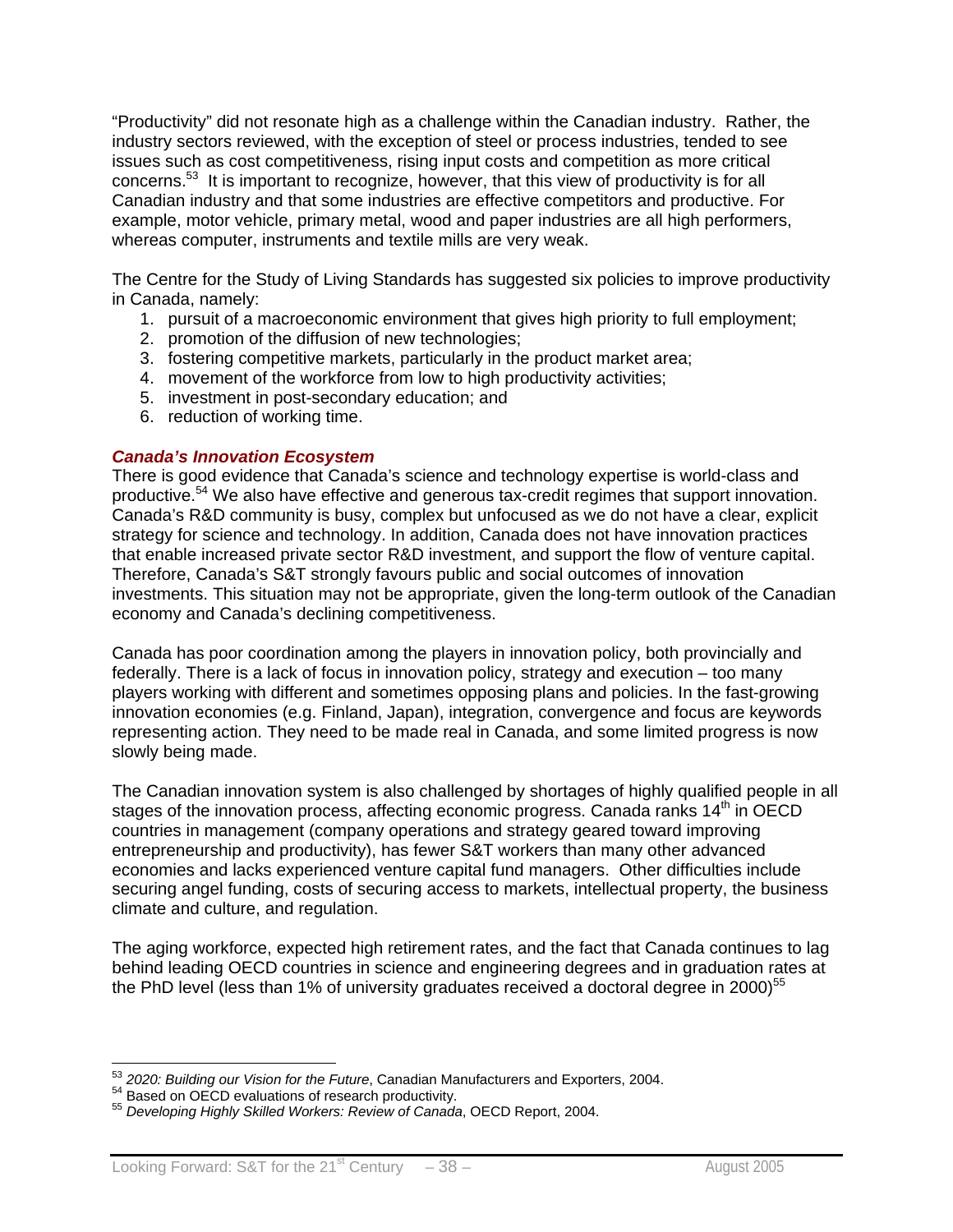means that Canada will become increasingly dependent on immigration to fill needs for specialized skills and sustain labour force growth in the long term.<sup>56</sup>

Consequently, attracting and retaining scientific, engineering and technical workers will be especially challenging as labour market alternatives for graduates in science and engineering are neither extensive nor varied, largely due to the low level of research and innovative capacity in the Canadian private sector.<sup>57</sup> Canada will need to rely on foreign talent likely to come from China, India, Pakistan, the Philippines and other transitional economies (India and China are currently producing a fifth of the world's supply of PhD graduates in science and engineering). Although foreign talent can bridge supply gaps in OECD countries, including Canada, it may not be a permanent and acceptable replacement for national investment in the science and technology workforce.

In summary, we can say that unless significant and systemic changes are made in innovation practices of Canada, the pace and substance of economic innovation in Canada will be problematic. In particular, we will need to respond to a 2020 innovation culture that has these features:

- Challenging trade and economic conditions, with significant tensions between emerging major trade nations and traditional major trade nations;
- New product innovations that substantially change major industries and utilities that require adaptive and nimble organizations with strong and effective leadership and management skills;
- Limited venture capital resources, constrained by the demands of key social systems health care, environmental sustainability and transport;
- An ongoing and tough war for talent that will change the nature of work and retirement practices, which will lead to a heavy reliance on immigration;
- New kinds of innovative clusters, which make use of global networks and ubiquitous technology to achieve competitive advantage and manage effective global supply chains;
- Slow and "catching up" regulatory regimes; and
- A cultural concern about the balance of social and economic innovation linked to growing issues of climate, environmental sustainability and economic vulnerability. This will result in political pressure to increase social funding for innovation while at the same time pressure for economic performance will increase.

 $56$  lbid.  $57$  Ibid.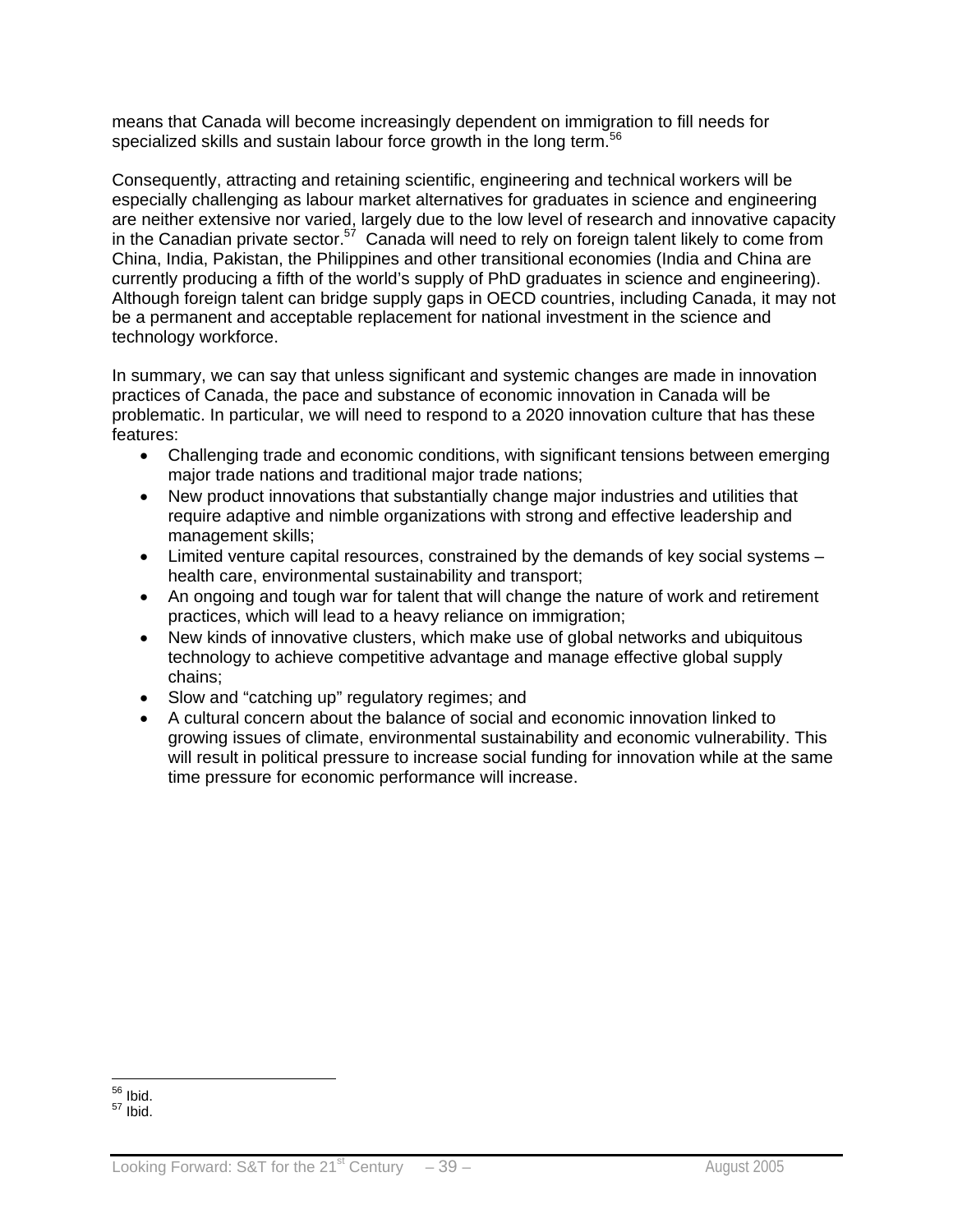## **PART 4 – EVOLVING ROLE OF S&T**

Part 2 of this report outlined the demands that the three global challenges of energy, the environment and health and wellness will place on developing S&T. This section outlines the role of S&T in shaping our world, how science itself is evolving and how critical S&T will be to successfully compete in the global economy.

#### **Innovation Waves: A Lesson from History**

Throughout history, "waves" of innovation, many of them based on developments in S&T, have been diffusing through, and significantly impacting on our lives and behaviour as well as on the global economy. These waves are becoming more disruptive – the Internet (Amazon, eBay, Cisco), informatics (genomic research), and wireless technologies (cell phones). They never act in isolation – as one wave is waning, the subsequent wave is forming. In recent years, they are growing closer together and in the future will most likely have more cross-influence and therefore require more interdisciplinary collaboration than ever before.



The current wave, *information and communication technologies,* will continue to have considerable transformative influence to 2020, particularly with the application of automated processes and tasks, computational sciences, predictive simulation, software engineering, and standardized operating systems and transport infrastructure. The next wave, expected to be biotechnology, will on its own have considerable impact in the areas of gene function, and molecular, cell and system biology. It will, as well, converge with information technology, thus increasing the potential for more significant impact.

Energy and environmental technologies see likely to form the basis of the seventh innovation wave. Already, products, industrial processes, and systems and supply chains are changing in ways to enable the energy and environmental technologies to flourish on a global basis.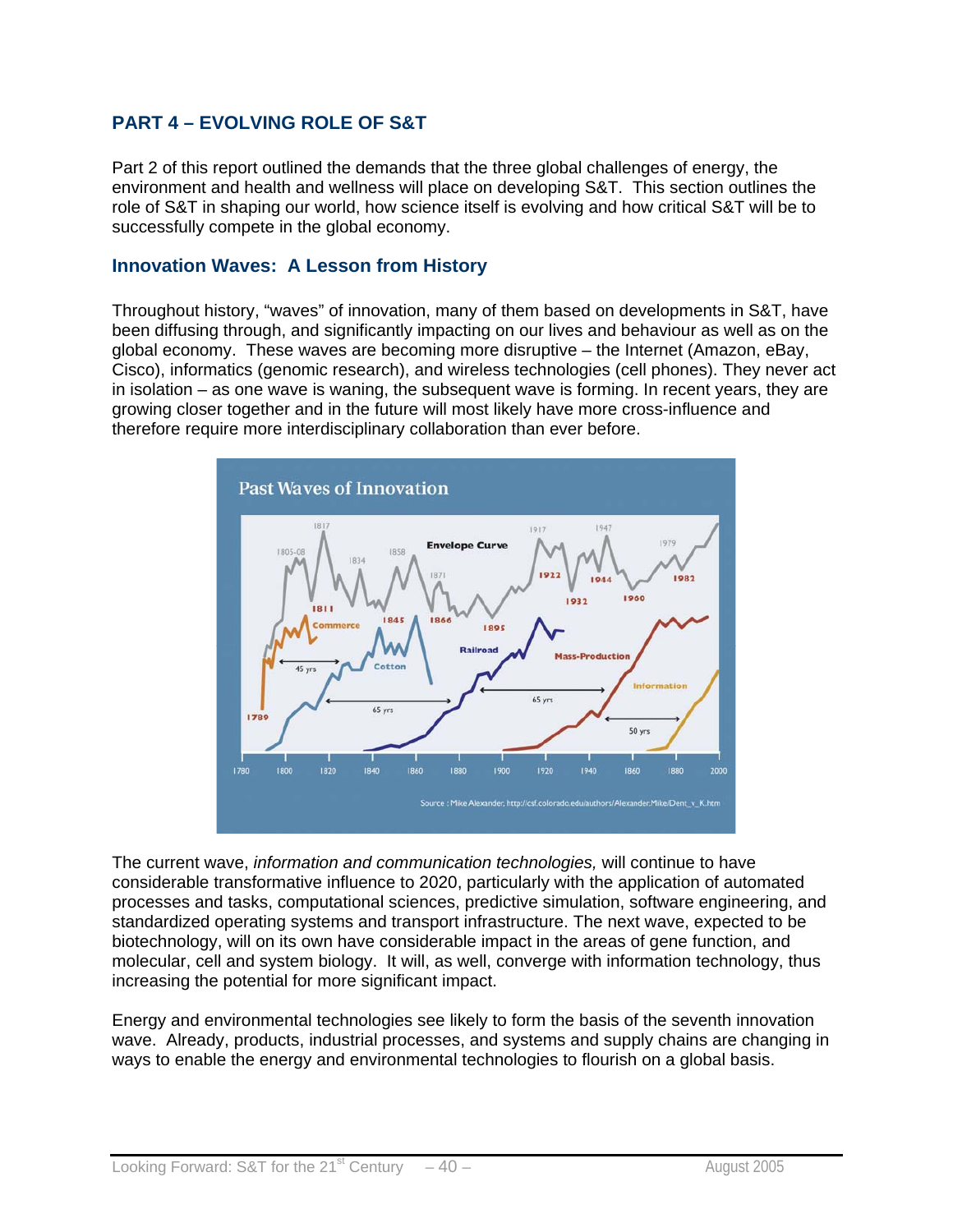Rapid emergence of S&T can shape the foundations of our collective abilities to address global challenges (climate change, resources and energy, health), the competitiveness of countries (quality of life, economic productivity, increased recognition of the importance of a knowledge economy) and the structure of competition in whole industries.

## **Primary Transformative Technologies**

As mentioned above, the primary transformative technologies to 2020 are expected to comprise information and communication technologies, biotechnologies, and energy and environmental technologies.

The nature of the economic transformations changes as the S&T development diffuses through the marketplace. For instance, the initial transformation generally affects the foundations of the economy, or its infrastructure. As those infrastructure technologies become ubiquitous, they establish the environment for new applications to take hold. In the final stages, new services that use the new applications emerge. For example, while we have already seen very significant changes caused by ICTs disruptive influence (e.g. the Internet, wireless technologies, fibre optic transport), they have all primarily been related to information and communications infrastructure. We can expect to see equally disruptive influences in the next phase from the new applications that are enabled with the new infrastructure.

#### *Information and Communication Technologies*

The transformative power expected of information and communication technologies is already under way and is expected to be even more profound. By 2020, we will have computing power that is ubiquitous, and part of the fabric of daily living. The information and communication networks and applications will be seamlessly converged. The amount of data from commonplace physical objects, which will be equipped with sensor nodes and network connected, will be generated every minute of every day. There will be advances in mobile communications devices, the addition of video content to the growing transport stream, and a host of other S&T advances. The challenges to be overcome by Information and communication technologies to 2020 are still significant; they include software agents, cognitive technologies, semantic Web, computational sciences/predictive simulation, software engineering, standardized operating systems and standardized transport infrastructure.

#### *Biotechnologies*

It is believed that the transformative nature of biotechnology eventually will impact most sectors of the global economy. Biotechnologies are often regarded as the most significant S&T of the current century, with impacts exceeding those of information and communication technologies. Biotechnologies allow us to access the breadth of nature's diversity to develop new S&T and products that combine functions and traits, are environmentally benign and treat global challenges (drought resistance, "third world diseases"). On the other hand, biotechnologies raise many ethical and environmental concerns about many issues, such as cloning, embryonic stem cell sources and containment of transgenics, to name a few.

To date, biotechnologies have been primarily applied to human health products (e.g. biopharmaceuticals, biodiagnostics), a reflection of the market value that can be attributed to those products. The global biotechnology industry is largely comprised of firms in human health. In Canada, the human health sector represents about 80%58 of our biotechnology companies. By 2020, however, biotechnology will play an increasingly prominent role in agriculture and food

 $\overline{a}$ <sup>58</sup> Canadian Biotechnology Industry Report, P. Winter.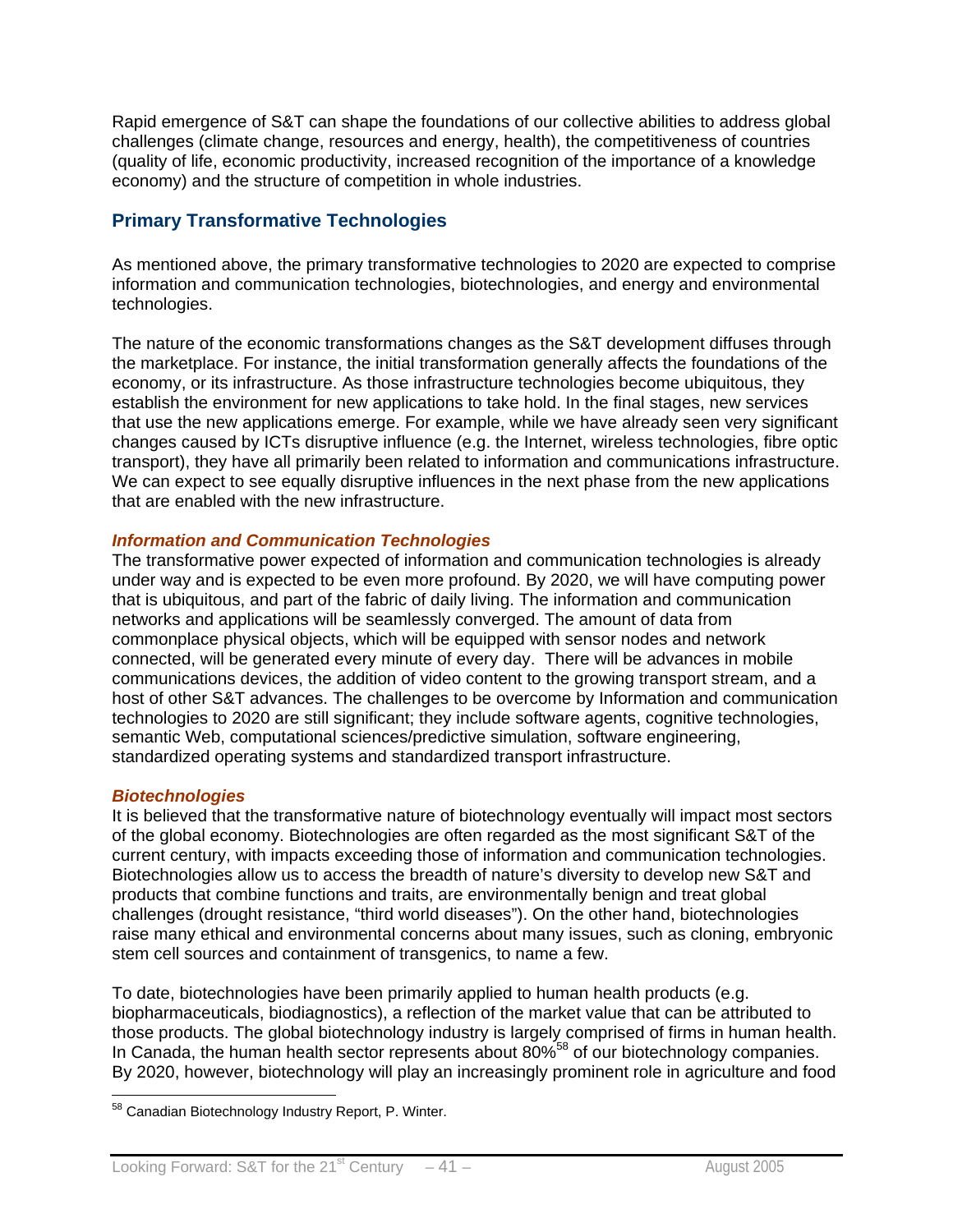processing, forestry, fisheries, the chemical and textile industries, environmental management and animal health.

Beginning with a focus on the basic sciences of genomics, proteomics, metabolomics, and other "omics", the core biotechnologies will move up the "complexity" hierarchy to include molecular biology, cell biology and system biology.

#### *Energy and Environmental Technologies*

The development and diffusion of energy and environmental S&T are fast gaining prominence globally and are both driven by these same global trends: environmental health (e.g. climate change, global warming) and energy consumption (e.g. alternative energy, renewable energy). Early signs suggest that this innovation wave has already begun to take hold and will have a growing impact over the years to 2020. Some of these technologies include advances in nuclear energy, mobile power generation, hydrogen technologies, energy storage, energy monitoring, control and management systems and environmental management technologies (environmental remediation/treatment, sensors, freshwater supply and treatment).

As we look further ahead to 2020, it is likely that advanced clean energy and environmental S&T, such as fuel cells, will become widely available and adopted by mainstream users. Other technical innovations that will impact energy efficiency in this period will include high temperature superconductivity and smart materials. Within this period, it is not impossible that some new energy source (e.g. biologically-generated solar energy conversion) will be commercialized, although it is likely to take a decade or more to gain a major market share.

## **Primary Enabling Sciences and Technologies**

In today's reality, most advances are only made possible by complementary advances in other enabling sciences and technologies. All science and technology advances rely on excellence in and developments made in the basic sciences, especially those of physics, chemistry, and biology. Therefore, excellence in the basic sciences must be maintained to support S&T advances in all disciplines and to support the development of applications.

There are a number of "subsets" of these sciences (defined herein as Enabling Sciences and Technologies) that are expected to have a greater impact on the Primary Transformative Sciences and Technologies. One of the more important of these historically is the field of Materials Sciences. Think of its contributions to the semiconductor industry and the connection to increasing computing power. Photonics is another science that has already made significant contributions (e.g. fibre optics).

While there are a host of sciences and technologies that are important, those mentioned below are some that are expected to see significant advancement to 2020.

#### *Nanoscience and Nanoengineering*

The prospective impact of nanoscience and nanoengineering technologies are expected to be the most profound of all primary enabling technologies. Nanoscience – materials science on the scale of the atom and molecule – will change the very fabric of society in the long term. The knowledge from those efforts will be applied by nanoengineering, the technologies used to control material properties (by controlling the shape and size of molecules and, de facto, their interstitial spacing) at the nano scale and scaling them to "real world" applications – often creating new materials in the process. Within the foresight horizon to 2020, applications based on nanoscience and nanoengineering will certainly be present, but greater transformative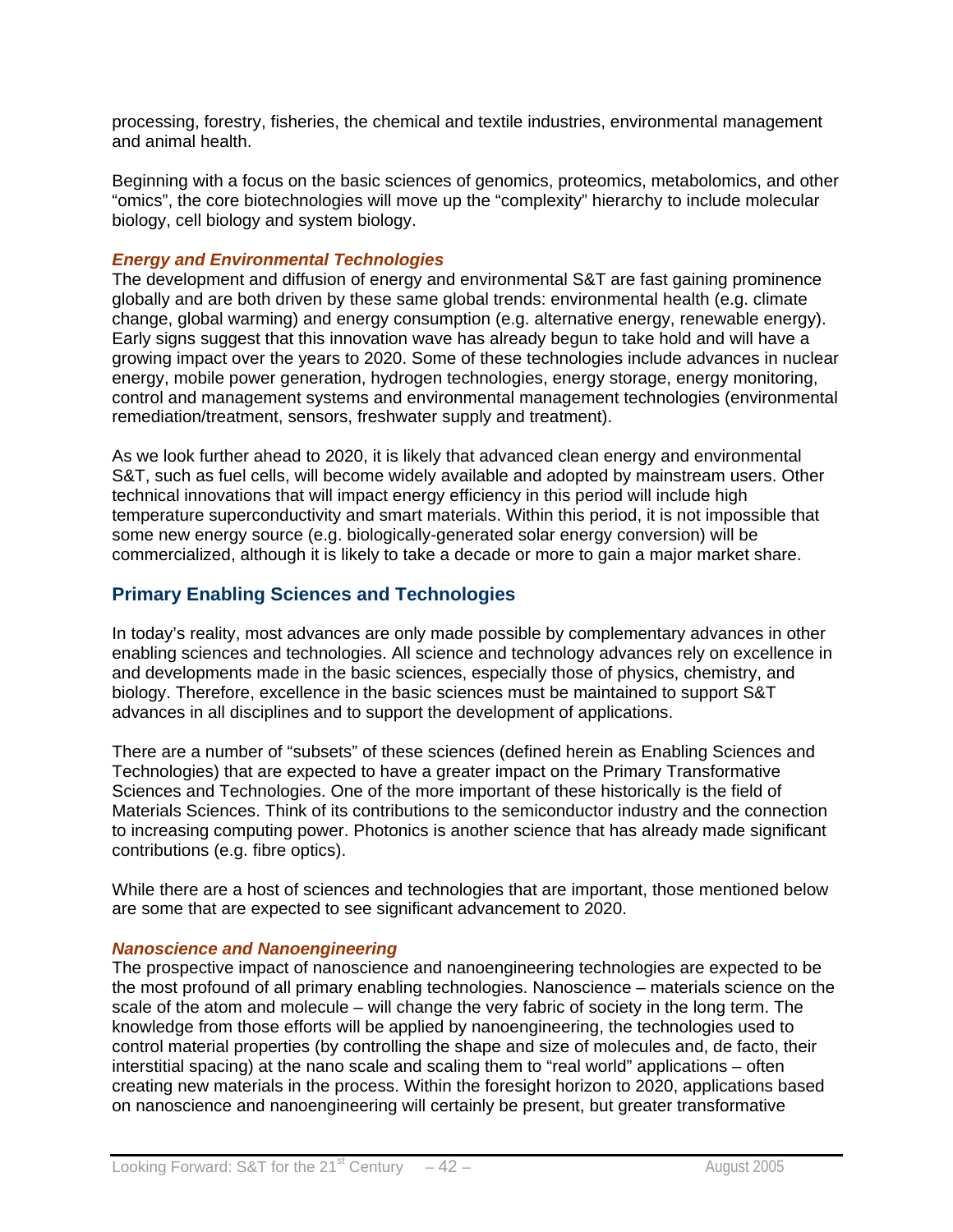impacts will be yet to come. The Nanotechnology Foundation of Texas has forecasted the potential development time of nanoscience and nanoengineering applications until 2050. In the first stage of market diffusion, the emergence of a new nanomaterials sector can be perceived, which turns into a mature and largely consolidated sector during the second stage. During the third stage, nanomaterials become widespread, leading to commercialization of new and improved products and processes.

#### *Materials Science*

Materials science is a multidisciplinary field focusing on functional solids, whether the function served is structural, electronic, thermal, chemical, magnetic, optical or some combination of these. It uses those parts of chemistry and physics that deal with the properties of materials, but also includes a distinctive set of scientific techniques that probe materials' structure. Evaluation of material performance is grounded in the field of engineering, where that material is applied, and applying materials science requires knowledge of the processing sciences and technologies of the material in question.

Better understanding of intermolecular interaction is needed for design and control of structural function, and to enable greater control of super-molecular assemblies. Interfacial reactions between polymer and fibre, and polymers and metals will also be better understood. An understanding of the equations governing structure-property relationships is also important to the development of new materials, including the ability to control molecular structure during freeradical polymerization.

#### *Photonics*

Photonics refers to science and technology based on and concerned with the controlled flow of photons, or light particles. As a tool, optics is making its way into virtually every field of science and technology. From data transmission and storage using diode lasers, to ultra-powerful lasers for materials processing, photonics has become indispensable to science and technology-driven everyday life.

Its most recent transformative impact has been in the field of fibre optics, e.g. in such innovations as optoelectronic integrated circuits. Photonic applications include data storage, data transmission, optical computers, optical switches and light modulators.

One of the newer areas applying photonics is the field of biophotonics – referring to the emission, detection, absorption, reflection, modification and creation of photon radiation from living organisms and organic material. Areas of biophotonics applications are in life science, medicine, agriculture and environmental science.

#### *Microfluidics*

Microfluidics is perhaps the future of the wet lab. It may be thought of as the miniaturization of the cell culture laboratory, with the ability to control complex combinations of interactions between test molecules and individual sites on individual cells. In simple terms, microfluidics use devices with lots of micro or submicron channels that can manage minute amounts of liquids. These might be used in a range of fluid-management applications from the study of cell biology to water management in micro fuel cells.

Microfluidics is a multidisciplinary field, comprising physics, chemistry, engineering and biotechnology, that studies the behaviour of fluids at the microscale and mesoscale, i.e., fluids at volumes thousands of times smaller than a common droplet. It also concerns the design of systems in which such small volumes of fluids will be used. It is a new science, having emerged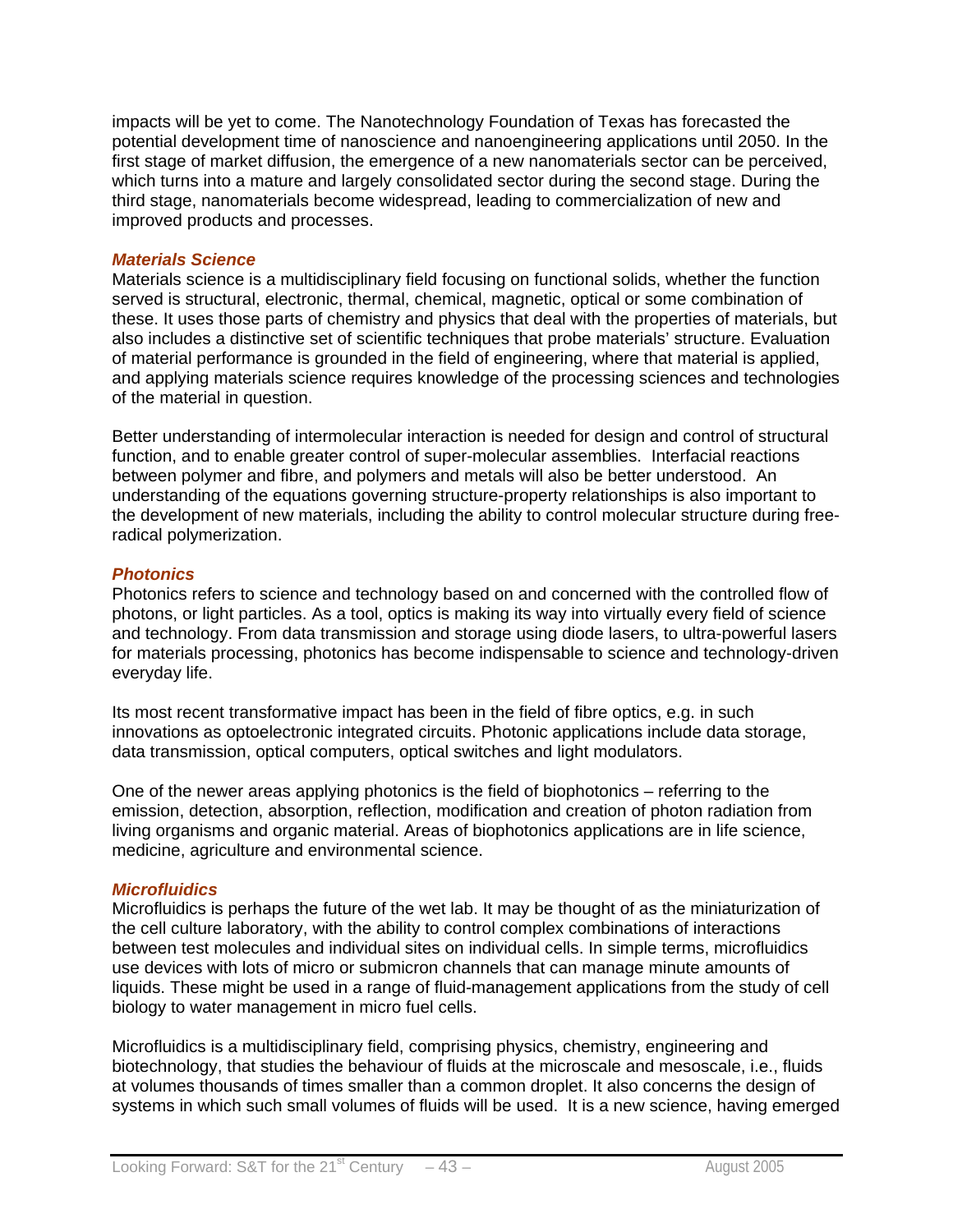only in the 1990s, so the number of applications for this science or technology is currently small. However, it is potentially significant in a wide range of sciences and technologies. Microfluidics is currently used in the development of DNA microarray science and technology, as well as in microthermal and micropropulsion sciences and technologies.

#### *Quantum Information*

Quantum information has the potential to revolutionize many areas of science and technology. It exploits fundamentally new modes of computation and communication because it is based on the physical laws of quantum mechanics instead of classical physics. It holds the promise of immense computing power beyond the capabilities of any classical computer, it guarantees absolutely secure communication, and it is directly linked to emerging quantum sciences and technologies, for example, quantum-based sensors.

In addition to the science itself, recent success in quantum science and engineering has created several extremely valuable optical tools that operate exclusively under the rules of quantum mechanics and offer practical optical measurement and characterization techniques (quantum optical metrology) that have clear advantages over existing technologies.

## **Converging Technologies**

Converging technologies are sciences and technologies that enable each other in the pursuit of a common goal. This definition captures the scientific and technical potential of convergent sciences and technologies and suggests opportunities for research priorities. Increasingly, themes of "convergence" will dominate S&T development. New technologies will often be a blend of two or more disciplines and advances in one field will enable advances in another (e.g. the influence of informatics on genomics research).

As mentioned above, information and communication technologies helped (and continue to) produce a profound transformation of daily life. Biotechnology is transforming many areas such as agriculture and medical diagnosis and treatment. Most recently, the transformation potential of nanotechnology has emerged. Adding to these new developments in cognitive and neuroscience and the rise of the importance of social sciences, it is widely believed that, because of the convergence of these sciences, the early decades of the 21st century will see vast improvements in human abilities, societal outcomes, productivity and our quality of life.

Convergent S&T research will require new models for "product development," peer review processes, ownership of and rights to IP, and a host of other issues. Put simply, many of the existing precepts about the conduct of research will be challenged and likely spawn new approaches. Convergent S&T requires a transparent and open political process. Because of its openly political character, research utilizing convergent S&T builds trust, creates legitimacy, and draws on public debate as a resource and inspiration for convergent S&T agendas.

However, if individual technologies created some controversy and anxiety, their convergence will pose a major challenge to the research community as well as to policy-makers and society at large. It will be imperative that proper attention be given to ethical issues and societal needs.

## **Factors that may Impact on the Development and Acceptance of S&T**

Several factors will impact the timely development and deployment of S&T. Among them will be the convergence of transformative technologies and technology-enabling sciences, the fear of technology, the challenge of coping with the fast pace of S&T developments, and dealing with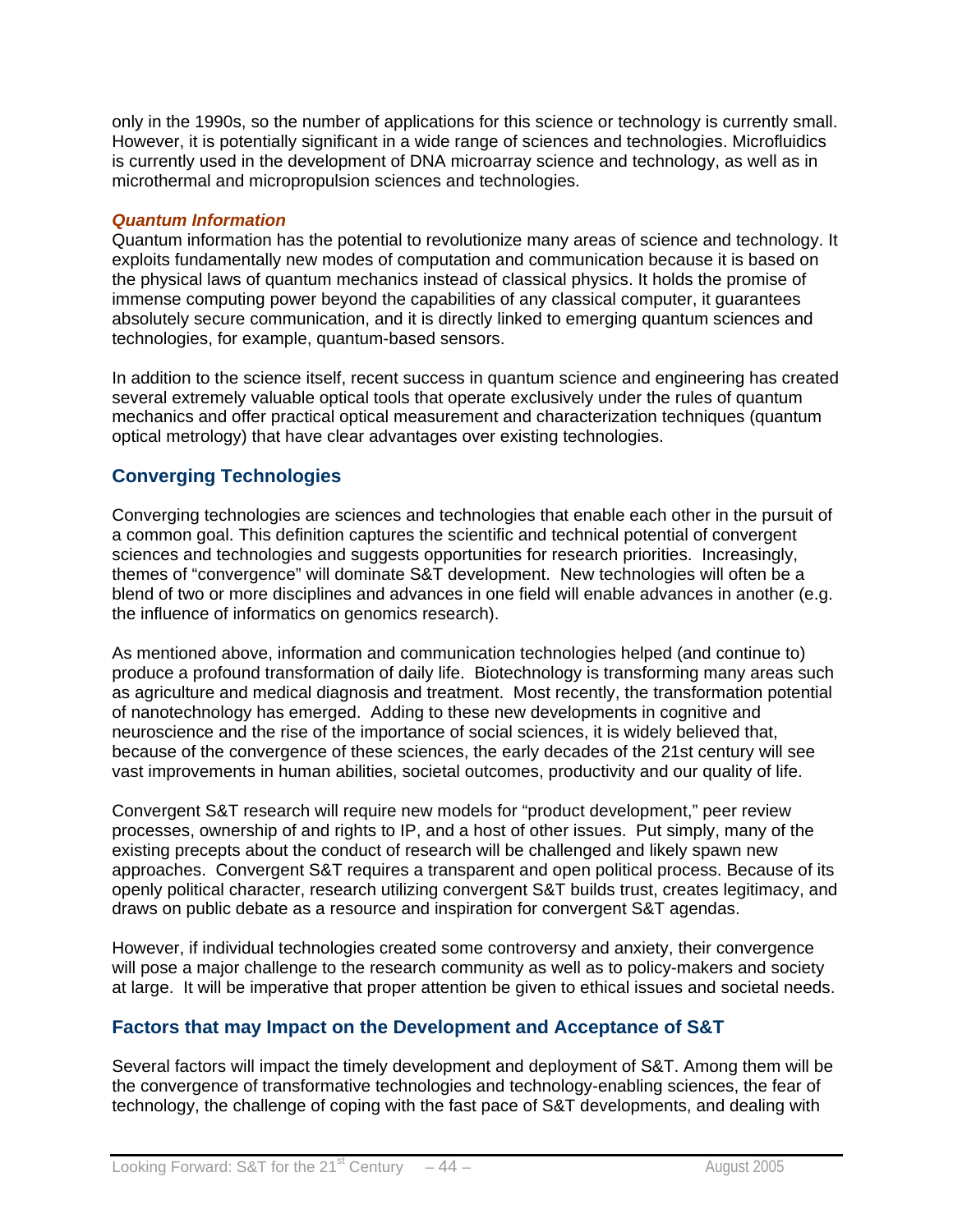discontinuities in both S&T and global issues. Together, these factors pose a major challenge to the research community.

#### *Multidisciplinary Collaboration*

In this day of S&T convergence, no technology succeeds on its own, but depends on other enabling technologies. Consequently, interdisciplinary collaboration may represent the most important challenge facing the future of S&T development to 2020. Research teams of the future will be aggregates of experts in engineering, natural, social, and human sciences at regional, national and international levels. The projects will be conducted across different infrastructures, geographies and time zones, thus requiring a whole new level of project management skills. Communication will have to bridge various scientific domains so that "unrelated" fields can integrate their respective needs, capacities and limitations effectively. Peer reviews will have to balance "depth" against "breadth" of knowledge. There will be issues surrounding sole or co-ownership of intellectual property and we could be operating in a world of more and more "open-source" science in which the IP is owned by the collaborating parties or "society". The struggle between those who advocate privatizing IP and the open-source movement may become protracted and bitter.

#### *Coping with the Pace of S&T Developments*

The adoption of many new sciences and technologies can be "throttled" by industry's inability to embrace them. Two primary challenges are often a lack of metrics and measurement standards for confirming the efficacy of the new technology (e.g. as a replacement product for an existing use, or as a new use altogether) and a lack of standards and regulatory guidelines for using the new technology.

S&T is changing faster than regulators' ability to "keep up". A case in point, Canada's recent focus on Smart Regulations found that, generally, regulation does not respond in a timely fashion to fast paces of change (i.e. science and technology advances, new business practices, changing consumer needs). A number of regulatory challenges impede the introduction of new technologies. In addition, there are a number of new technologies that have no regulatory framework to guide their adoption (e.g. stem cell technologies), despite a recognized need for one. Some would argue, however, that there is too much regulation of stem cell research, particularly in Canada.

#### *Acceptance*

While S&T is advancing rapidly and has the potential to radically change our world, there are counter-trends that may influence the implementation and uptake of such developments, the strongest of which is the public's fear and concern about our future. Some examples include opposition against genetically modified organisms (potential danger to environment and health), cloning and stem cell research (ethical issues) and the adoption of new bioproducts (general reluctance to change). This observation underscores the importance of education and the philosophy of science, as science input is increasingly needed for sound decision-making. We need to have open debates about the direction and meaning of science in Canadian (or global) civil society, without which science may face greater hostility from those who may have been identified as its beneficiaries, but have increasingly come to see S&T as an alien force.

#### *Breakthroughs and "Tipping Points"*

History has shown us that many truly transformative sciences and technologies were not foreseen (at least not their importance nor timing); examples include Albert Einstein's Theory of Relativity in 1905, or James Watson's and Francis Crick's discovery of the double helix structure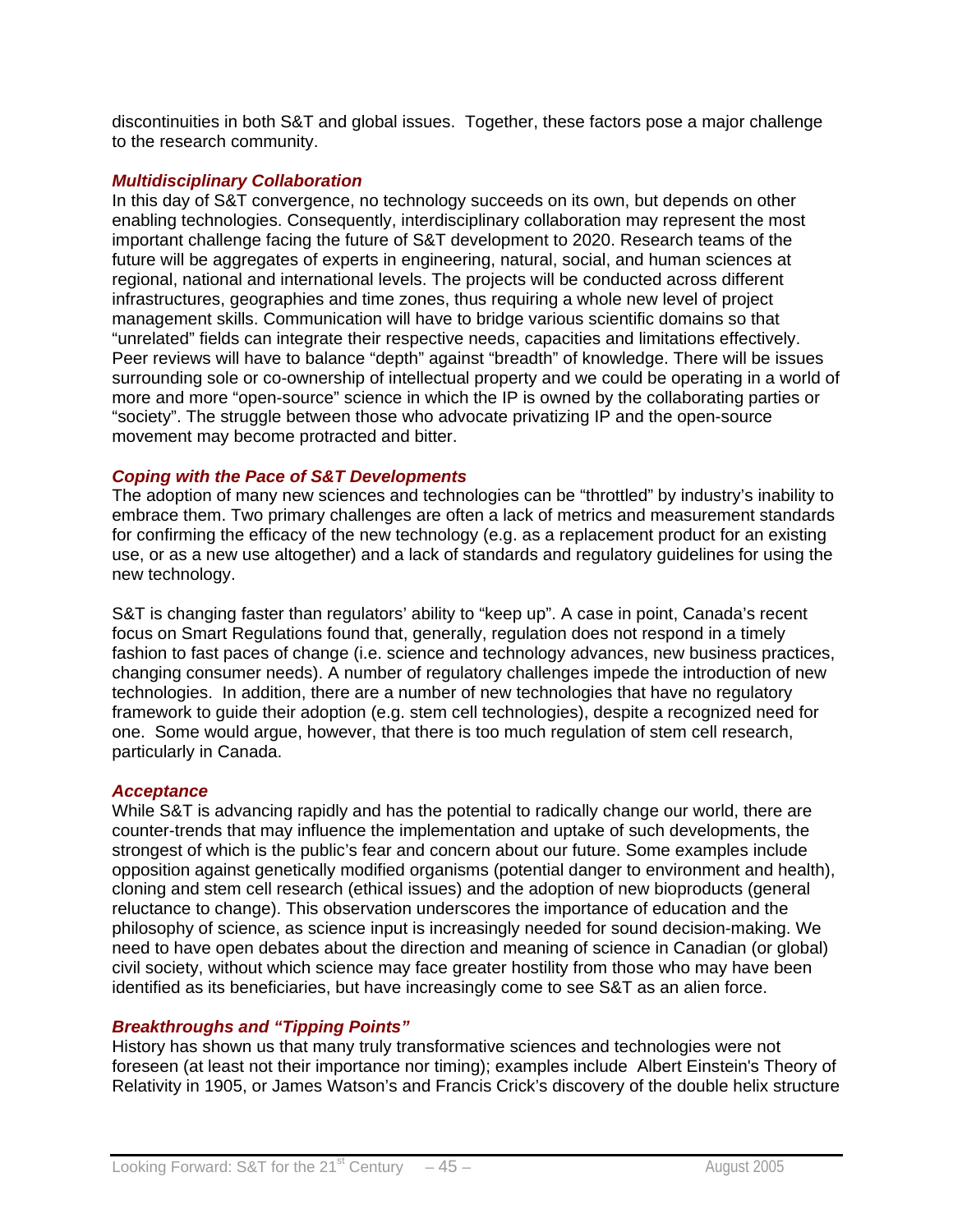of deoxyribonucleic acid (DNA) in 1953. These kinds of breakthroughs are not normally foreseen and set out one of the principal reasons for a continuing effort in basic research.

Breakthroughs in applied research can sometimes be more predictable, often in response to a compelling "demand pull." For example, government and military priorities can shape science or technology development efforts. Examples are the Manhattan Projects and the space program. Equally, private sector priorities can have a similar influence. Another key driver to the intensity of technological innovation is when the enabling infrastructure reaches a "tipping point," that dramatic moment when something unique becomes common. Consider the impact of the diffusion of personal computers and the new sciences and technologies that are, and will be, spurred by the growing ubiquity of wireless broadband deployment.

The outcomes to science or technology development as a result of these influences can be profound – and impossible to anticipate. At best, one can only surmise that breakthroughs or tipping points will spawn one or more transformative sciences and technologies to 2020 that are not anticipated today.

The past five years has seen some significant discontinuities that affect society, for example:

- 9/11 and the changing world security climate
- New diseases: SARS, BSE, Avian flu, West Nile Virus
- Increase of over 100% in the price of oil (US\$25 a barrel in 2000)
- Ascension of China to WTO.

By definition, these discontinuities are unplanned and have rapid impact. In such a context, S&T organizations must be highly agile and responsive to changing priorities.